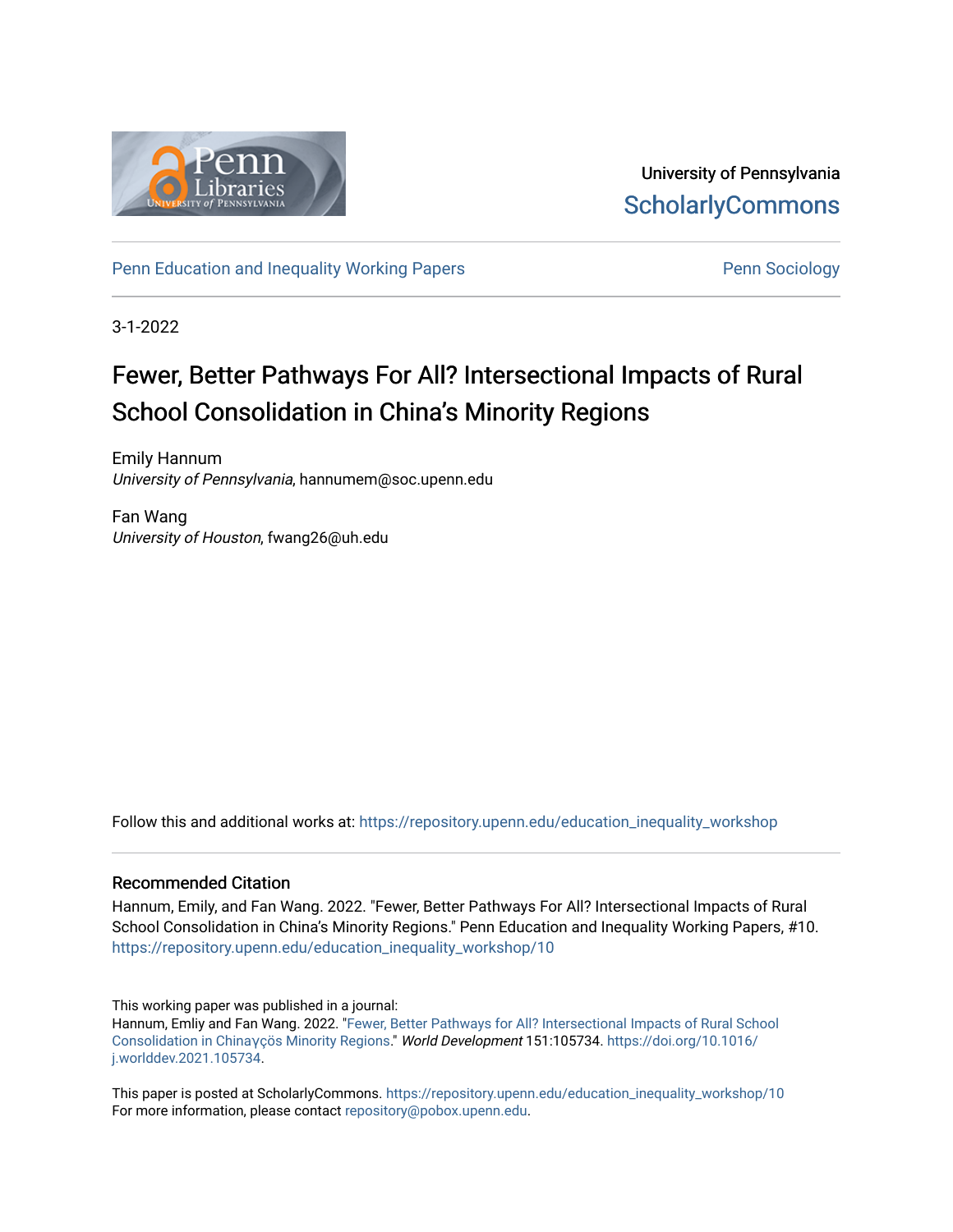## Fewer, Better Pathways For All? Intersectional Impacts of Rural School Consolidation in China's Minority Regions

### Abstract

Primary school consolidation—-the closure of small community schools or their mergers into larger, better-resourced schools—-is emerging as a significant policy response to changing demographics in middle income countries with large rural populations. In China, large-scale consolidation took place in the early 21st century. Because officially-recognized minority populations disproportionately reside in rural and remote areas, minority students were among those at elevated risk of experiencing school consolidation. We analyze heterogeneous effects of consolidation on educational attainment and reported national language ability in China by exploiting variations in closure timing across villages and cohorts captured in a 2011 survey of provinces and autonomous regions with substantial minority populations. We consider heterogeneous treatment effects across groups defined at the intersections of minority status, gender, and community ethnic composition and socioeconomic status.

Compared to villages with schools, villages whose schools had closed reported that the schools students now attended were better resourced, less likely to offer minority language of instruction, more likely to have Han teachers, farther away, and more likely to require boarding. Much more than Han youth, ethnic minority youth were negatively affected by closure, in terms of its impact on both educational attainment and written Mandarin facility. However, for both outcomes, significant penalties accruing to minority youth occurred only in the poorest villages. Penalties were generally heavier for girls, but in the most ethnically segregated minority villages, boys from minority families were highly vulnerable to closure effects on educational attainment and written Mandarin facility. Results show that intersections of minority status, gender, and community characteristics can delineate significant heterogeneities in policy impacts.

### Keywords

school closure and consolidation, rural education, minoritized populations, China

#### **Comments**

This working paper was published in a journal:

Hannum, Emliy and Fan Wang. 2022. "[Fewer, Better Pathways for All? Intersectional Impacts of Rural](https://doi.org/10.1016/j.worlddev.2021.105734) [School Consolidation in China](https://doi.org/10.1016/j.worlddev.2021.105734)γçös Minority Regions." World Development 151:105734. [https://doi.org/](https://doi.org/10.1016/j.worlddev.2021.105734) [10.1016/j.worlddev.2021.105734.](https://doi.org/10.1016/j.worlddev.2021.105734)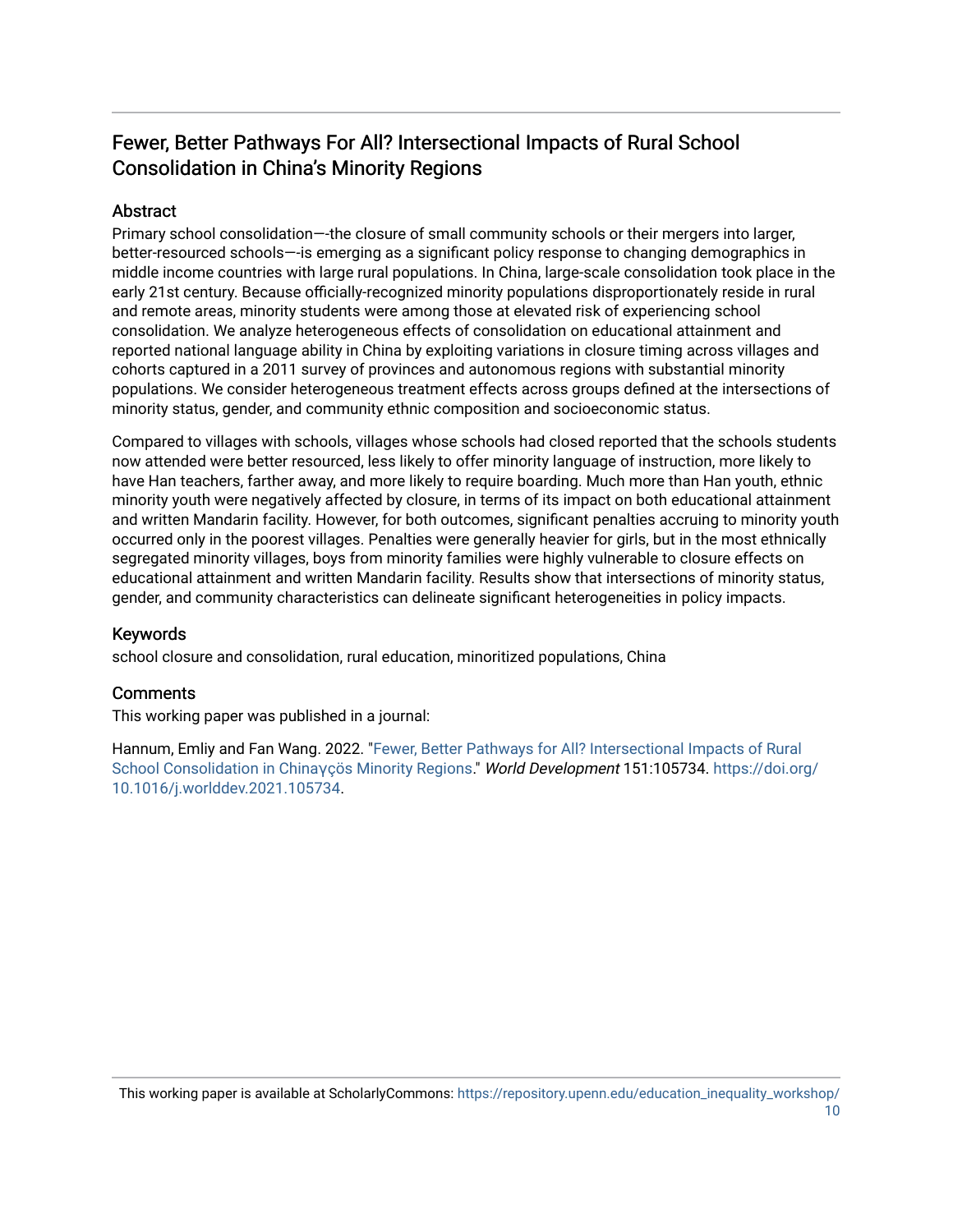# Fewer, better pathways for all? Intersectional impacts of rural school consolidation in China's minority regions\*

# Emily Hannum and Fan Wang†

### March 1, 2022

#### Abstract

Primary school consolidation—-the closure of small community schools or their mergers into larger, better-resourced schools—-is emerging as a significant policy response to changing demographics in middle income countries with large rural populations. In China, large-scale consolidation took place in the early 21st century. Because officially-recognized minority populations disproportionately reside in rural and remote areas, minority students were among those at elevated risk of experiencing school consolidation. We analyze heterogeneous effects of consolidation on educational attainment and reported national language ability in China by exploiting variations in closure timing across villages and cohorts captured in a 2011 survey of provinces and autonomous regions with substantial minority populations. We consider heterogeneous treatment effects across groups defined at the intersections of minority status, gender, and community ethnic composition and socioeconomic status.

Compared to villages with schools, villages whose schools had closed reported that the schools students now attended were better resourced, less likely to offer minority language of instruction, more likely to have Han teachers, farther away, and more likely to require boarding. Much more than Han youth, ethnic minority youth were negatively affected by closure, in terms of its impact on both educational attainment and written Mandarin facility. However, for both outcomes, significant penalties accruing to minority youth occurred only in the poorest villages. Penalties were generally heavier for girls, but in the most ethnically segregated minority villages, boys from minority families were highly vulnerable to closure effects on educational attainment and written Mandarin facility. Results show that intersections of minority status, gender, and community characteristics can delineate significant heterogeneities in policy impacts.

JEL: J15, I24, O15

<sup>\*</sup>This paper is published as: Hannum, Emily, and Fan Wang. "Fewer, Better Pathways for All? Intersectional Impacts of Rural School Consolidation in China's Minority Regions." World Development 151 (March 1, 2022): 105734. [https://doi.org/10.1016/j.worlddev.2021.105734.](https://doi.org/10.1016/j.worlddev.2021.105734)

<sup>†</sup>[Emily Hannum:](https://orcid.org/0000-0003-2011-9984) Department of Sociology and Population Studies Center, University of Pennsylvania, 3718 Locust Walk, Philadelphia, PA 19104 (email:hannumem@sas.upenn.edu); [Fan Wang:](https://orcid.org/0000-0003-2640-5420) Department of Economics, University of Houston, 3623 Cullen Boulevard, Houston, TX 77204 (email: fwang26@uh.edu). We gratefully acknowledge support from Penn's University Research Foundation and School of Arts and Sciences Research Opportunity Grant Programs and from Grand Challenges Canada (PI: Jere Behrman). We also acknowledge support from Scholar Grant GS040-A-18 from the Chiang Ching-Kuo Foundation for coverage of Wang's time. Thanks to Anita Lai for providing editorial suggestions. This paper has benefited from helpful comments provided by two anonymous reviewers and by seminar participants at the Department of Sociology at the Chinese University of Hong Kong, the Center for Social Research at Peking University, the Population Research Institute at Duke University, the Population Research Institute at Penn State University, and the Education and Inequality Workshop at the University of Pennsylvania. We also thank Jere Behrman, Aimee Chin, Elaine Liu, and Xiuqi Yang for suggestions and comments.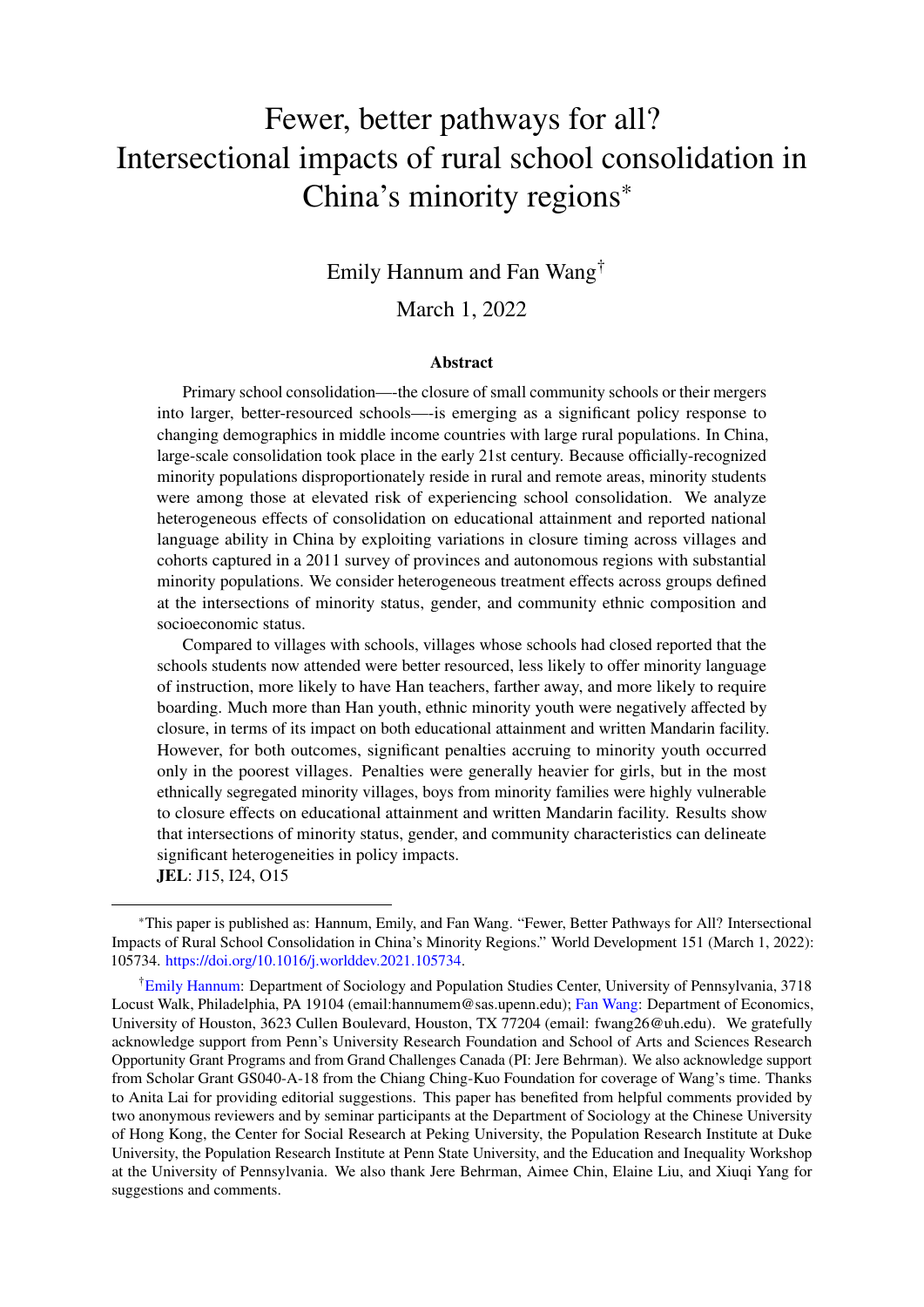# Keywords

Keywords: school closure and consolidation, rural education, minoritized populations, China

# **Highlights**

- 1. Primary school consolidation is a policy response to changing demographics in middle income countries with large rural populations.
- 2. We analyze the effects of consolidation on educational attainment and language ability among rural minority populations in China.
- 3. After closure, better resourced and farther away schools offer less minority language instructions and have more Han teachers.
- 4. Minority youth were negatively affected by closure, in terms of both educational attainment and written Mandarin facility.
- 5. Penalties were heavier for girls from poorer villages and for boys from more ethnically segregated minority villages.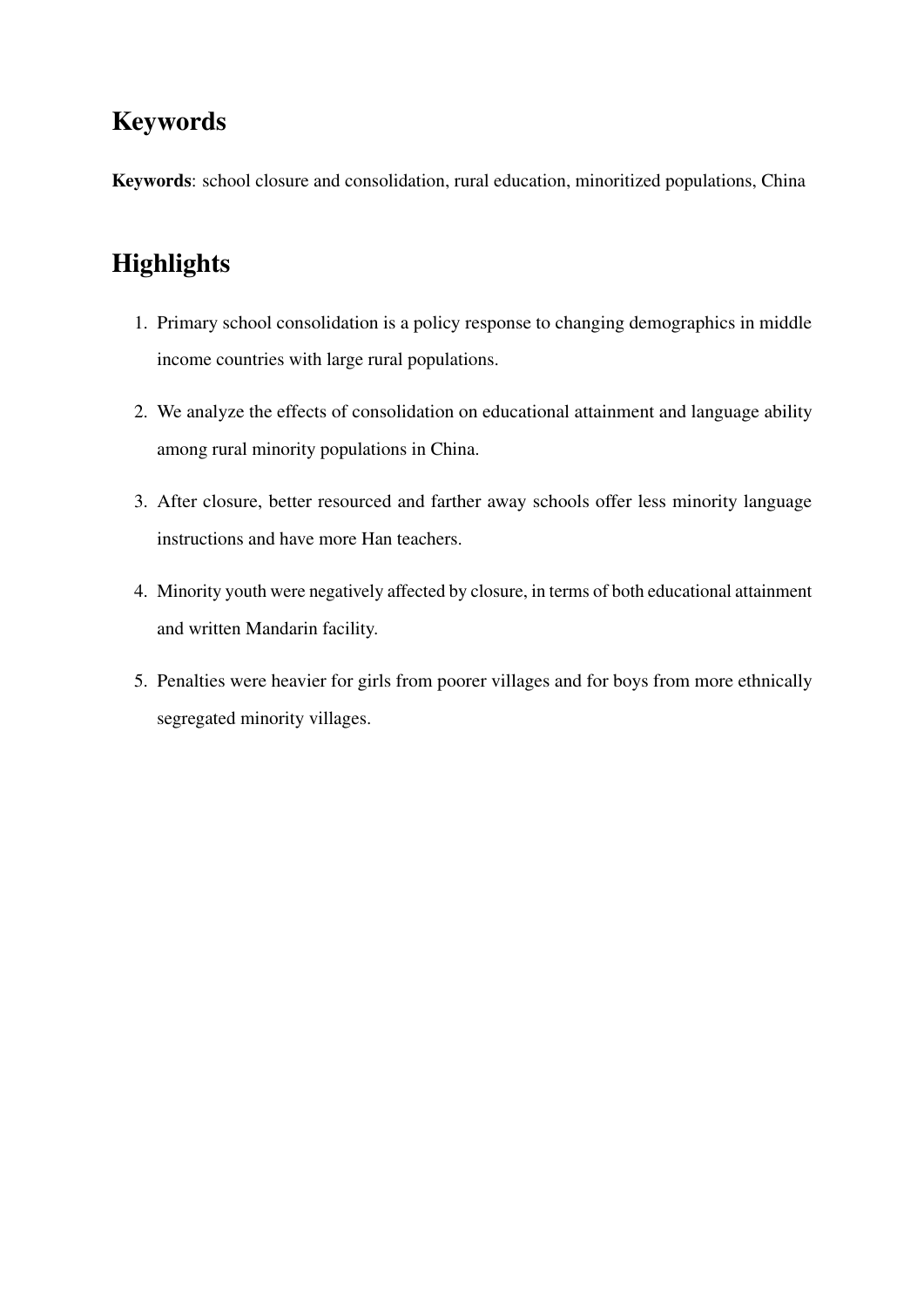# 1 Introduction

School consolidation—the closure and merger of small schools to form larger schools—is a common strategy to economize and create a better-resourced environment for staff and students in the context of demographic changes (Echazarra and Radinger [2019,](#page-37-0) 56). In OECD countries, for example, a recent report observes that "shrinking student numbers, limited access to qualified and experienced teachers and a relatively high proportion of disadvantaged students make the efficient provision of high-quality education in rural areas a difficult undertaking" and that "consolidation may be unavoidable to guarantee adequate learning environments for all students" (OECD [2018,](#page-40-0) 14, 129). Consolidation is also emerging in some middle income countries with large rural populations,<sup>[1](#page-4-0)</sup> as fertility trends, population aging, and rural outmigration set the stage for demographic decline.<sup>[2](#page-4-1)</sup> In these contexts, consolidation is often linked to concerns about performance, capacity to provide quality schooling at reasonable cost, and "demographic scarcity" in the school-aged population.<sup>[3](#page-4-2)</sup>

<span id="page-4-6"></span><span id="page-4-5"></span><span id="page-4-4"></span>Yet, a recent OECD report on learning in rural schools by Echazarra and Radinger [\(2019,](#page-37-0) 56) also observes that there are "serious risks and costs associated with school consolidation, including "increased transportation costs for students' families and relocated staff, reduced parental involvement, deteriorated local services, reduced school choice and other social costs." The review also raises the concern that socio-economically disadvantaged students are more negatively affected following school closure (56). Whether consolidation enhances or detracts from educational opportunity for students from economically and socially marginalized populations is particularly important to address.[4](#page-4-3)

<span id="page-4-7"></span>Extremely rapid fertility decline and urbanization have accelerated pressures for system consolidation in China, and the policy response has been striking in pace and scale. In 2001, the

<span id="page-4-0"></span><sup>&</sup>lt;sup>[1](#page-4-4)</sup> For example, see press reports about consolidation such as Chowdhury [\(2017\)](#page-38-0), Harun, Yunus, and Yusof (2017), Malik [\(2013\)](#page-39-0), Saengpassa [\(2017\)](#page-40-1), and Tawie [\(2017\)](#page-41-0).

<span id="page-4-1"></span><sup>&</sup>lt;sup>[2](#page-4-5)</sup> The top 10 countries in the world in terms of projected rural population decline between 2018 and 2050, in descending order, are China, India, Indonesia, Bangladesh, United States of America, Russian Federation, Thailand, Viet Nam, Brazil, and Iran (Statista, [Regional Disparities in China,](#page-40-2) 4, 46).

<span id="page-4-2"></span> $3$  See Tieken and Auldridge-Reveles [\(2019,](#page-41-1) 923–925) for similar rationales for consolidation in urban and rural areas in the United States.

<span id="page-4-3"></span> $4$  See Tieken and Auldridge-Reveles [\(2019\)](#page-41-1) for a discussion of evidence regarding the presence or absence of racial unevenness in the experience of school consolidation in United States.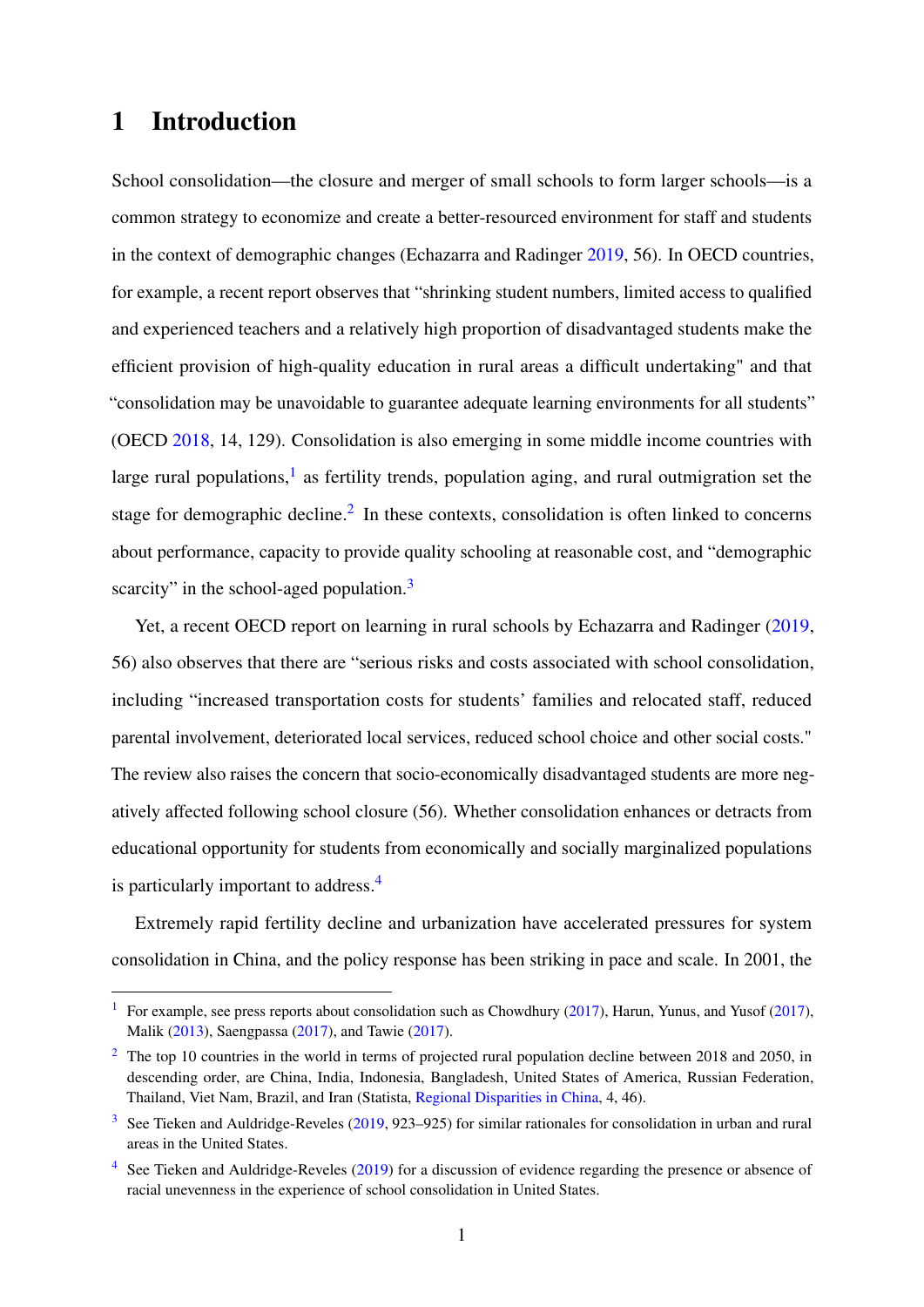State Council initiated a massive national push to consolidate educational infrastructure. The school consolidation initiative, implemented by county level officials, sought to address sparse demand, inefficiencies in provision, and perceived quality problems in rural education (Mei et al. [2015\)](#page-39-1). Mei et al. [\(2015,](#page-39-1) 141–143) cite official statistics showing that between 1998 and 2010, the number of primary schools dropped by 58 percent.

For students in affected communities, consolidation often means traveling longer distances but attending better-equipped schools, though larger schools can also mean larger class sizes. Distance can sometimes bring greater expense, particularly if children need to board. Studies published on the phenomenon as recently as 2014 and 2015 commented on the surprisingly paucity of empirical research on the consequences of this important policy (Chen et al. [2014;](#page-36-1) Mei et al. [2015\)](#page-39-1). While a handful of empirical studies in English have begun to address implications of system consolidation for access, cost, and performance (for example, see Cai, Chen, and Zhu [\(2017\)](#page-36-2), Chan and Harrell [\(2009\)](#page-36-3), Chen et al. [\(2014\)](#page-36-1), Dong, Chang, and Bai [\(2013\)](#page-37-1), Hannum, Liu, and Wang [\(2021\)](#page-38-1), Hou, Wu, and Song [\(2020\)](#page-38-2), Liu et al. [\(2010\)](#page-39-2), and Liu [\(2014\)](#page-39-3)), the implications of system consolidation for patterns of stratification have not been fully explored.

In particular, how the policy has affected China's minority youth is a significant question. As of the 2015 intercensal survey, more than one in ten youth ages 10 to 19 in China were members of officially-recognized minority groups (United Nation Children's Fund China [2018b,](#page-41-2) 3). Despite absolute gains in access over time, minority youth in China, as a group, remain educationally vulnerable. Focusing on compulsory education as a minimum standard for access, in 2015, the percent of adolescents aged 10 to 19 not on track to receive the nine-year cycle of compulsory education was fairly negligible among majority Han adolescents, at 1.7 percent, but was 7.2 percent among minority youth  $(7)$ .<sup>[5](#page-5-0)</sup>

<span id="page-5-3"></span><span id="page-5-2"></span>As a group, minority youth are more likely than others to attend poorly resourced schools (Gustafsson and Sai [2015,](#page-38-3) 519). The access vulnerability of minority youth is closely tied to geographic marginalization (Chen  $2016$  $2016$ ,  $321-322$ ).<sup>6</sup> Children who are members of minority

<span id="page-5-0"></span><sup>&</sup>lt;sup>[5](#page-5-2)</sup> Not on track includes youth who had never been to school, had graduated from primary school only, or had dropped out of primary school or junior secondary school.

<span id="page-5-1"></span> $6$  Pan and Liu [\(2021\)](#page-40-3) suggest that an additional factor in differential educational outcomes is a legacy of the more stringent fertility controls imposed on Han families, which translated to smaller sibships, on average, for Han students.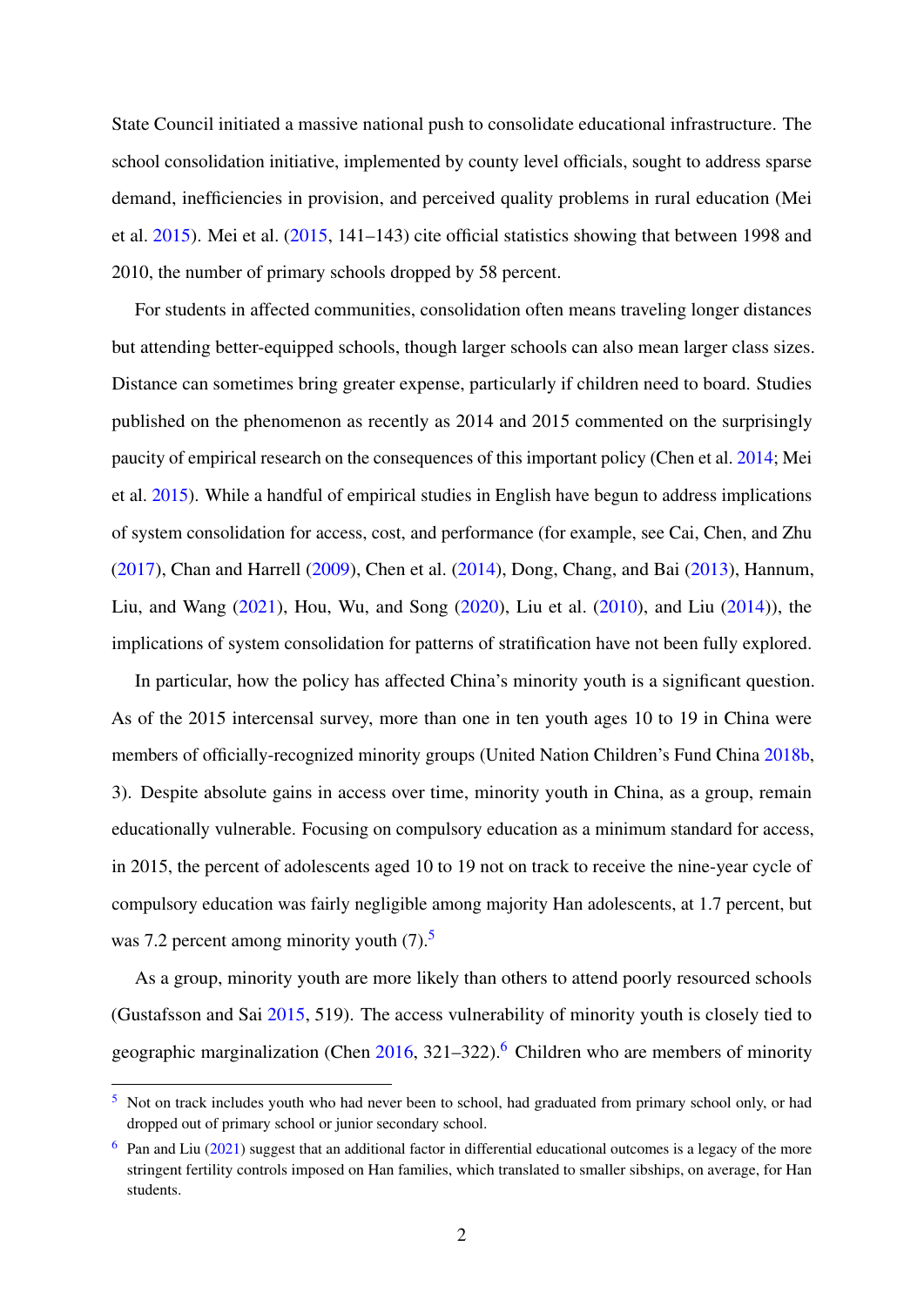populations, as a group, are more likely than members of the Han majority to reside in remote, poor, and rural areas. In the 2010 census, 71.4 percent of ethnic minority children ages 0 to 17 lived in rural areas, compared with only 53.4 percent of Han children (United Nation Children's Fund China [2016,](#page-41-3) 2). A more recent estimate based on the 2015 intercensal survey indicated that nearly half of all ethnic minority adolescents aged 10 to 19—45.4 percent—lived in poor rural areas, counties officially-recognized at that time as poverty-stricken, compared to 24 percent of the total adolescent population (United Nation Children's Fund China  $2018b$ , 4).<sup>[7](#page-6-0)</sup> Thus, minority youth disproportionately reside in the kinds of communities that are appealing targets for school consolidation.

<span id="page-6-3"></span><span id="page-6-2"></span>Beyond the general risks and benefits associated with consolidation, for minoritized communities, there may be additional considerations. For example, consolidated schools may offer better national language instruction, but could be less equipped to offer mother-tongue instruc-tion, if children from multiple language groups are coming together in consolidated schools.<sup>[8](#page-6-1)</sup> Facility with the national language might be viewed as essential for economic mobility by some rural minority parents, and if this were the case, the greater Mandarin focus in consolidated schools might appeal. At the same time, a more Mandarin-focused teaching environment might create barriers to engagement and learning for some minority youth. A related possibility is that

<span id="page-6-0"></span>[<sup>7</sup>](#page-6-2) A substantial body of literature has emerged that investigates links among economic development, geography, and ethnic disparities in education and other outcomes (for reviews of literature on ethnicity and education in China, see Chen [\(2016\)](#page-36-4) and Cherng, Hannum, and Lu [\(2014\)](#page-36-5). For near-national evidence on educational testing differences by minority status, albeit evidence that does not include the experiences of youth in Xinjiang, Tibet, Qinghai, Inner Mongolia, Ningxia, or Hainan, see Wang et al. [\(2018\)](#page-41-4). Speaking to the importance of an intersectional perspective, the minority-majority performance gap found by Wang et al. [\(2018\)](#page-41-4) is reversed in the urban and rural samples, though findings for the urban sample are not statistically significant.

<span id="page-6-1"></span>[<sup>8</sup>](#page-6-3) Roche [\(2019,](#page-40-4) 493) points out that while there are 56 recognized ethnic groups in China, an important, regularly updated reference work on global linguistic diversity registers many more languages—306 in the 2021 edition (Eberhard, Simons, and Fennig, [Ethnologue: Languages of the World\)](#page-37-2). As minority group boundaries were defined and languages recognized, linguistic diversity within groups was downplayed as standards were chosen, which created challenges to full preservation of non-standard languages spoken by some included within defined ethnic categories (Dwyer [1998;](#page-37-3) Harrell [1993;](#page-38-4) Roche [2019\)](#page-40-4). For example, Roche [\(2019,](#page-40-4) 494) observes that Mongolians speak at least six distinct languages. Chakhar Mongolian is taught as standard in the Inner Mongolia Autonomous Region and is replacing not only several languages spoken by Mongolians but also those of other ethnic groups, such as the Evenki, even as a language shift from Mongolian to Mandarin is also underway. Roche describes similar phenomena of standard versions of Yi and Tibetan languages edging out languages spoken by some members of these groups. Similarly, some Chinese topolects—not recognized as separate languages—are mutually unintelligible with Mandarin and are as distant from each other as Romance languages (Dwyer [1998,](#page-37-3) 81). This linguistic complexity highlights that whether or not children are receiving mother tongue education is hard to fully parse with existing data.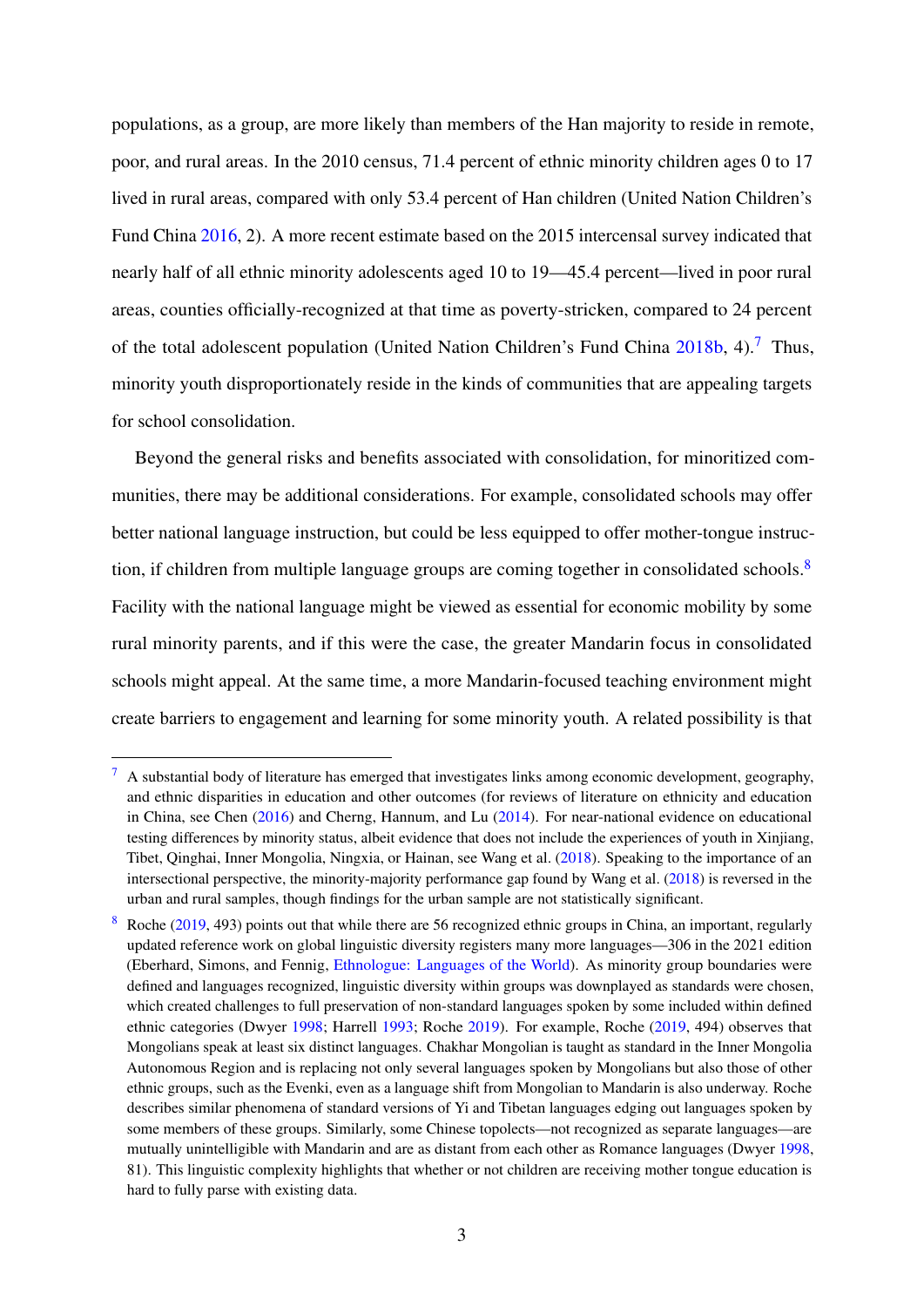minority parents' decisions about sending children to school are more sensitive to increased distance (signifying cost or safety risk) or less sensitive to the kinds of school resources on offer in consolidated schools. Families may be less inclined to allow their children to board at school if there are linguistic mismatches or contexts of ethnic tension. Linguistic minority parents may hesitate to send young children far away to board at a school if they cannot communicate with teachers. Linguistic barriers in centralized schools might thus counteract, to some degree, benefits of better facilities at these larger schools for minority youth.

Drawing on a 2011 rural household and community survey of provinces and autonomous regions with substantial minority populations, we analyze the impact of school consolidation on minority and Han youth in provinces and autonomous regions with substantial minority populations. The dataset contains both villages that experienced closure between 2000 and 2011 as well as those that did not. In closure villages, older individuals who were beyond primary school age at the village-specific year of closure were not directly impacted, but younger individuals had to transition from village schools to consolidated schools. Using a difference-in-differences strategy, we identify causal effects of school closure by exploiting the variations in closure and closure timing across villages, as well as variations in age at closure within closure villages.

In our empirical analysis, we first compare school features in consolidation villages and those that have maintained village schools. Next, we test whether ethnic minority youth were disproportionately affected when they experienced school closure. We estimate impacts on educational attainment and reported facility in Mandarin, because consolidated schools are likely to promote the use of the national language from an earlier age. Importantly, given literature suggesting that gender, impoverishment, and the isolation of minoritized communities might condition impacts, we allow for heterogeneous treatment effects across groups defined at the intersections of minority status, gender, and community ethnic composition and socioeconomic status.

We show that average negative effects of closure on educational attainment and reported written Mandarin ability for minority youth mask considerable heterogeneities across groups defined by intersections with gender, community economic status, and community ethnic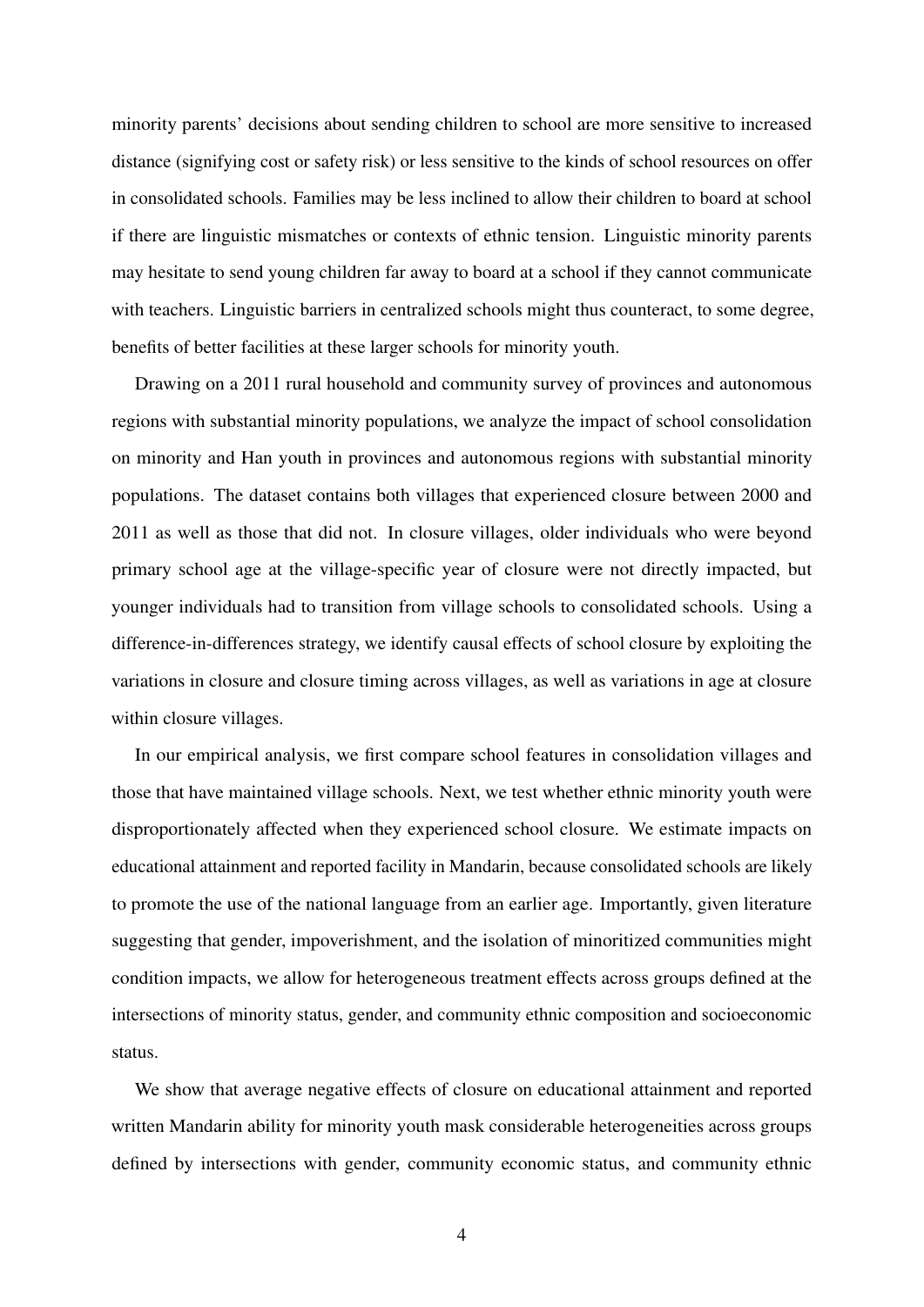composition. Penalties for minority youth were pronounced in poorer villages, while there was no evidence of a significant minority penalty in wealthier villages. Penalties were generally heavier for minority girls. However, in the most ethnically segregated minority villages, boys from minority families were highly vulnerable to closure effects on educational attainment and written Mandarin facility.

The remainder of this paper is organized in the following sections. Section 1 provides background on school consolidation and stratification, in comparative perspective and in China. In Section 2, we describe the data and estimation strategy. Section 3 presents and discusses estimation results. Section 4 concludes.

## 2 Motivation and research questions

## 2.1 Consolidation in global perspective

### 2.1.1 Global trends

In recent years, school consolidation has been advanced as a strategy to reduce costs and improve educational quality in the context of new demographic realities in many countries, with the idea being that consolidated schools have the potential to provide better facilities and more academic and extra-curricular programs and activities in an economical fashion (Echazarra and Radinger [2019,](#page-37-0) 56). For example, in a majority of OECD countries, only 20 percent or less of children up to the age of 14 live in rural areas–a share which is even lower in the 15-29 age group–and this situation is creating what a recent report characterized as "unsustainable" excess capacities in rural areas (OECD [2018,](#page-40-0) 125). The same report observes that consolidation has often been proposed to "increase the size, improve the resources and broaden the educational [offerings] of the remaining rural schools" (128).

The strategy is emerging as a response to changing demographics in some middle income countries with large rural populations. For example, in the case of Brazil, official education statistics show that the number of rural primary schools dropped 31 percent between 2007 and 2017, from 88,386 rural primary schools to 60,694 (Brazil Ministry of Education, [Sinopses](#page-36-6)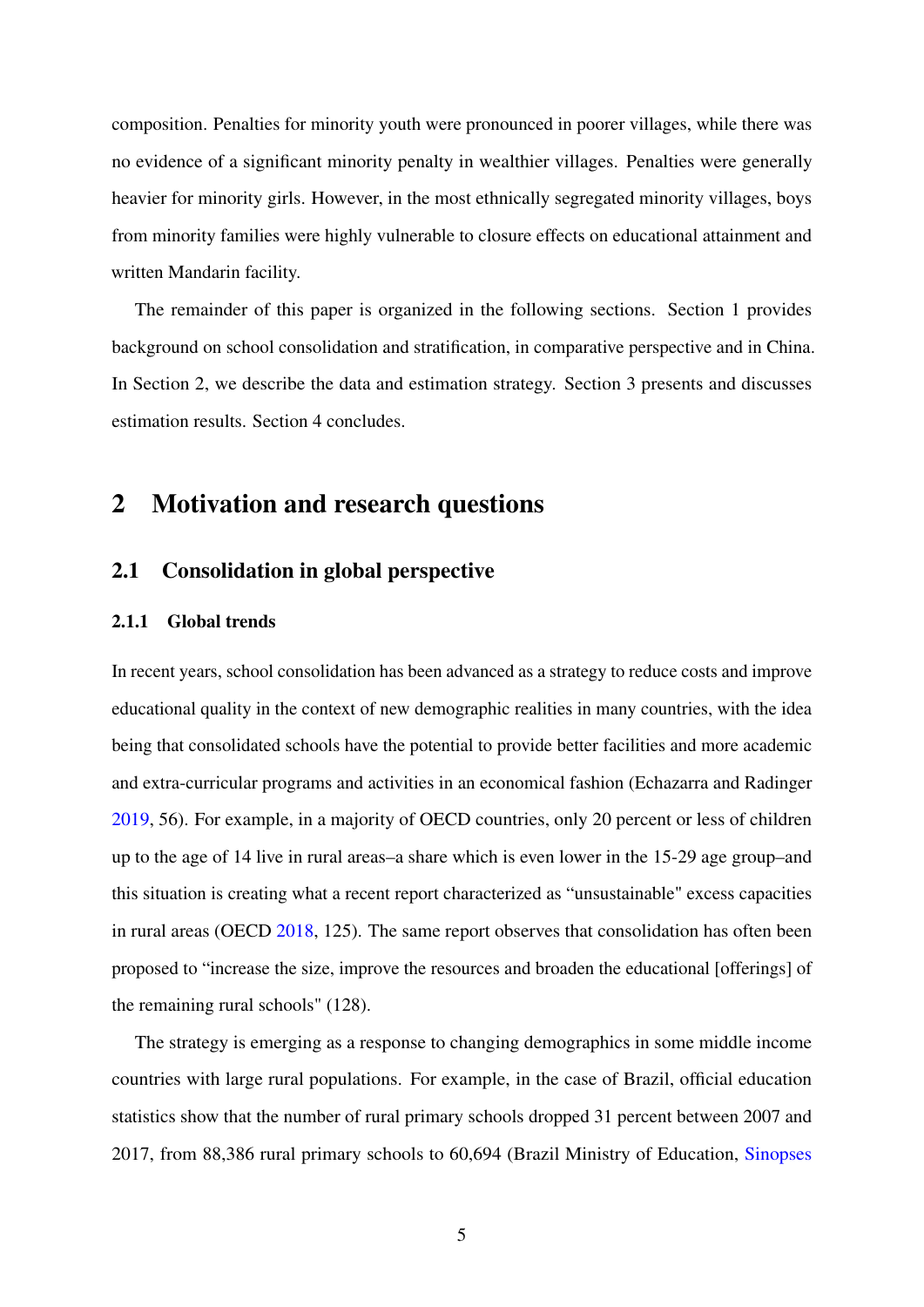[Estatísticas Da Educação Básica \(Synopses of Basic Education Statistics\)\)](#page-36-6). Thailand's Ministry of Education recently announced a plan to merge thousands of small schools with fewer than 120 students each with other schools within a six-kilometer radius (Saengpassa [2017\)](#page-40-1). In Punjab, Pakistan, new reports indicate that of 51,602 primary and middle public schools in the province, about 5,500 primary schools have been merged (Malik [2013\)](#page-39-0); in Rajasthan, India, in 2014, the government merged 17,000 of the over 80,000 government schools in the state with other schools, with more mergers planned (Chowdhury [2017\)](#page-36-0). Further, India's National Education Policy 2020 recommends consolidation of schools (section 7.4) and the creation of 'school complexes/clusters' (section 7.6) to address problems of small rural schools (Ramanand [2020,](#page-40-5) 3; India Ministry of Human Resource Development [2020\)](#page-38-5).

#### 2.1.2 Consolidation and educational stratification

<span id="page-9-2"></span>The implications of rural school consolidation for educational attainment and educational strati-fication in low- and middle-income countries are not yet well theorized or researched.<sup>[9](#page-9-0)</sup> When considering the impact of consolidations on inequality, one important question is, which communities experience closures? In principle, there are three common, related rationales for school closure decisions: demographic, economic, and performance-based. Demographic scarcity—too few students for a school—is a common factor cited in closure decisions. Economic efficiency is also commonly cited—there may be insufficient resources to provide curricular offerings in small, sparsely-populated schools. Finally, schools whose students perform poorly are also commonly targeted, with the hope that the better resources available in a consolidated school will address performance problems. These conditions are often associated with socioeconomically marginalized communities, whether poorer urban communities or remote rural ones. As Caven [\(2019\)](#page-36-7) has observed in a very different setting—a case study of school closures in the city of Philadelphia—the metrics involved in selecting schools for closure tend to predispose poor and minority communities to institutional loss.<sup>[10](#page-9-1)</sup>

<span id="page-9-3"></span>Separate from the question of whether there are disparate exposures to school consolidation,

<span id="page-9-0"></span><sup>&</sup>lt;sup>[9](#page-9-2)</sup> See Tieken and Auldridge-Reveles [\(2019\)](#page-37-0) and Echazarra and Radinger (2019), respectively, for reviews of research in the US and OECD countries.

<span id="page-9-1"></span><sup>&</sup>lt;sup>[10](#page-9-3)</sup> For a similar argument made more broadly about the United States, see Tieken and Auldridge-Reveles [\(2019\)](#page-41-1).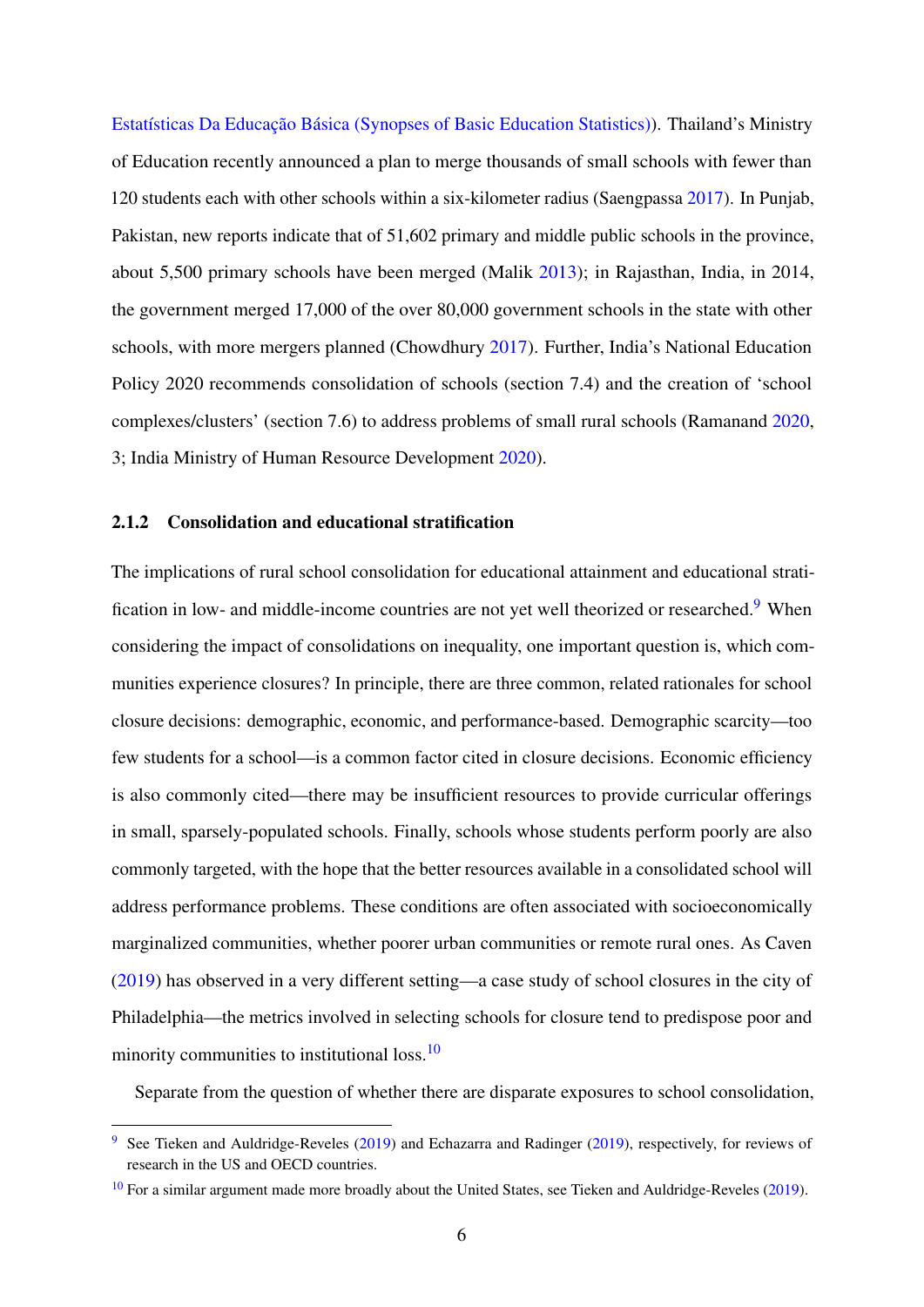and more directly tied to the purpose of this paper, is whether school consolidation may have heterogeneous impacts on different groups of children. There is not yet a great deal of evidence on this point. In one of the first evaluations of the policy in India, Bordoloi and Shukla [\(2019\)](#page-36-8) investigated the impact of closures in Rajasthan. Basic infrastructure was better in consolidated schools, though the number of students per classroom did increase post consolidation (22). However, Bordoloi and Shukla [\(2019,](#page-36-8) 23) report a greater decline in enrollment in consolidated schools compared to all government schools across Rajasthan, and that impacts were not equally borne. The authors conclude, "worryingly, the decline in [enrollment] seems to be the highest for students with disability, followed by that of [Scheduled Caste] and [Scheduled Tribe] students"  $(23).<sup>11</sup>$  $(23).<sup>11</sup>$  $(23).<sup>11</sup>$ 

<span id="page-10-1"></span>One common effect of consolidation is to increase distance to schools, and the effects of distance might be heterogeneous. A cross-national analysis of Demographic and Health Surveys carried out in the 1990s considered the relationship between the school enrollment of 6 to 14 year-olds and the distance to primary and secondary schools in 21 rural areas of low-income countries (Filmer [2007\)](#page-37-4). Findings suggested that distance and enrollment are statistically significantly related, but magnitudes of the associations are small: simulating large reductions in distance yielded only small increases in average school participation (Filmer [2007\)](#page-37-4). A multilevel analysis of survey data from 220,000 children in 340 districts of 30 developing countries estimated that parental decisions regarding children's enrollment were associated with distance from school, after adjusting for other school, family and community characteristics (Huisman and Smits [2009\)](#page-38-6). One recent review suggested that greater distance to school or the absence of a nearby school carries stronger negative implications for girls' than boys' enrollments in many settings (King and Winthrop [2015,](#page-39-4) 25). Similarly, Glick [\(2008,](#page-37-5) 1632) reports that many studies have suggested that girls' schooling responds more strongly than boys' to changes in school distance or availability, while the opposite is very rarely found. This pattern could emerge if families are more worried about girls' safety than boys', if parents depend more on girls' labor

<span id="page-10-0"></span> $11$  Ramanand [\(2020,](#page-40-5) 5) cites a Save the Children report (Rao et al. [2017\)](#page-40-6) about school mergers in Telangana, Odisha, and Rajasthan, which found that enrollments were negatively affected by school mergers, and that "harm was more serious for students belonging to marginalized communities like Dalits and Tribes." The study reported no evidence of school mergers improving the quality of learning; instead, the authors reported inadequate numbers of teachers in cramped classrooms.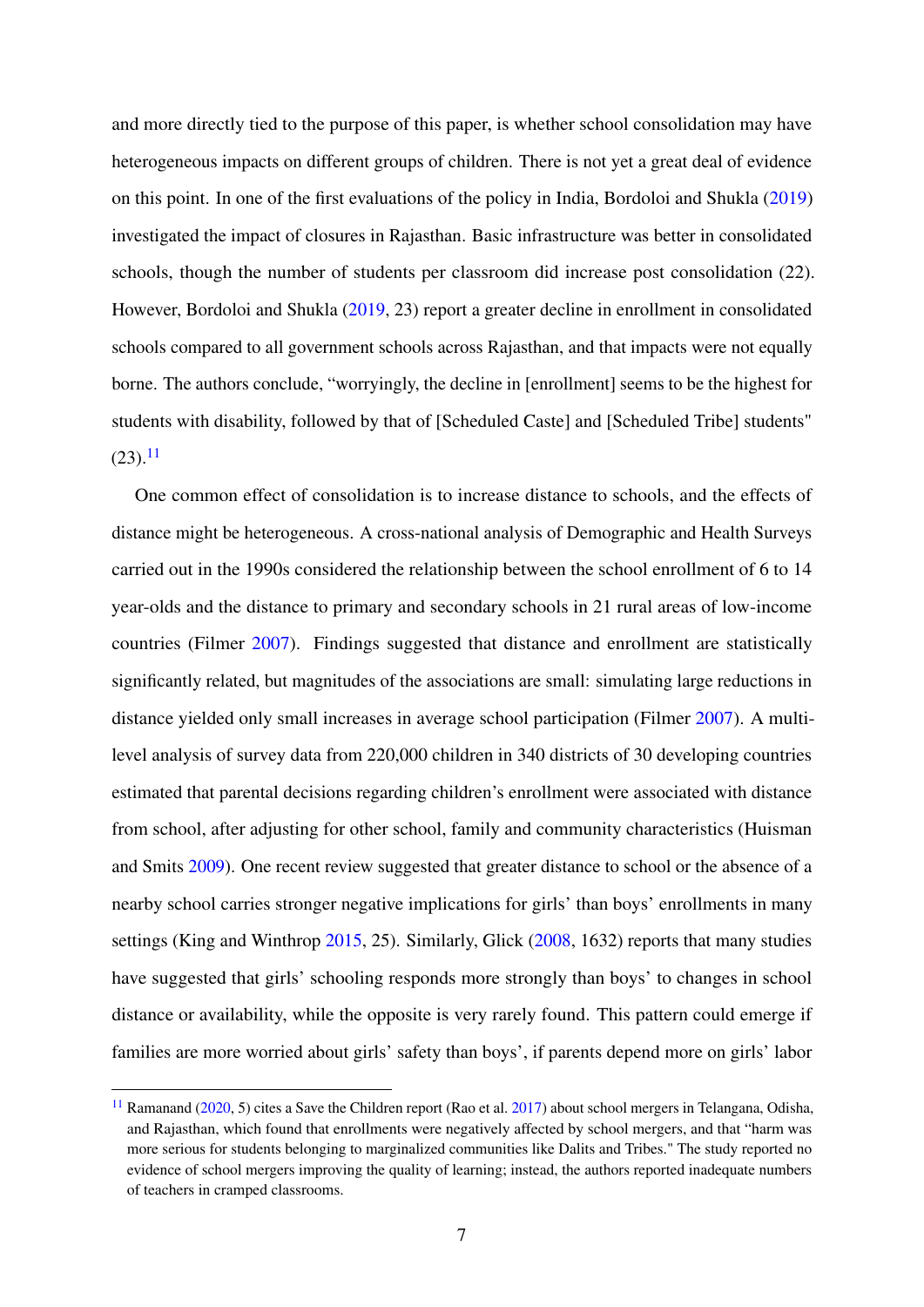<span id="page-11-1"></span>at home than boys', if parents are less willing to pay added expenses for girls than boys, or if parents respond differently to the improved resources in consolidated schools for girls than for boys.[12](#page-11-0) However, Glick [\(2008\)](#page-37-5) also acknowledges that greater vulnerability to distance for girls is not a pattern that is consistent in cross-national studies. Filmer [\(2007\)](#page-37-4)'s cross-national analysis of Demographic and Health Surveys found little impact of increasing the availability of primary schools on gender inequality. Filmer [\(2007,](#page-37-4) 923) plotted national male-female ratios of enrollment from a simulation of the impact of reducing the distance to all primary schools to zero against the actual ratio of male to female enrollment and found that almost all points fell on the 45 degree line. Along the same lines, Huisman and Smits [\(2009\)](#page-38-6) found similar magnitudes of effect of distance on enrollment for girls and boys at ages 8 to 11.

### 2.1.3 Consolidation and linguistic and cultural minority populations

In societies with significant linguistic and cultural minority populations, it is possible that consolidation could carry different implications for minoritized children than for other children. For example, the educational benefits of improved resources might be tempered if accompanied by reduced access to mother-tongue education. To the extent that consolidation implies switching from a small village school offering mother-tongue language of instruction to a larger, possibly multi-ethnic consolidated school offering national language of instruction, the shift could present significant barriers to learning for children. A number of studies have sought to identify the impact of mother-tongue education on educational and economic outcomes. In India, Jain [\(2017,](#page-38-7) 473) compared districts in which the official language matched the district's language and some where it did not. Linguistically mismatched districts had 18.8 percent lower literacy rates and 27.6 percent lower college graduation rates, which the authors attribute to difficulty in acquiring education due to a different medium of instruction in schools. Further, Jain [\(2017\)](#page-38-7) found that educational achievement recovered in mismatched districts after a 1956 reorganization of Indian states on linguistic lines.

In South Africa, Eriksson [\(2014\)](#page-37-6) examined the impact of the 1955 Bantu Education Act, which mandated eight years of mother-tongue education for Black students. Eriksson [\(2014,](#page-37-6)

<span id="page-11-0"></span><sup>&</sup>lt;sup>[12](#page-11-1)</sup> See Jayachandran [\(2015,](#page-39-5) 77–78) for a brief discussion of distance and other concerns about girls' enrollment).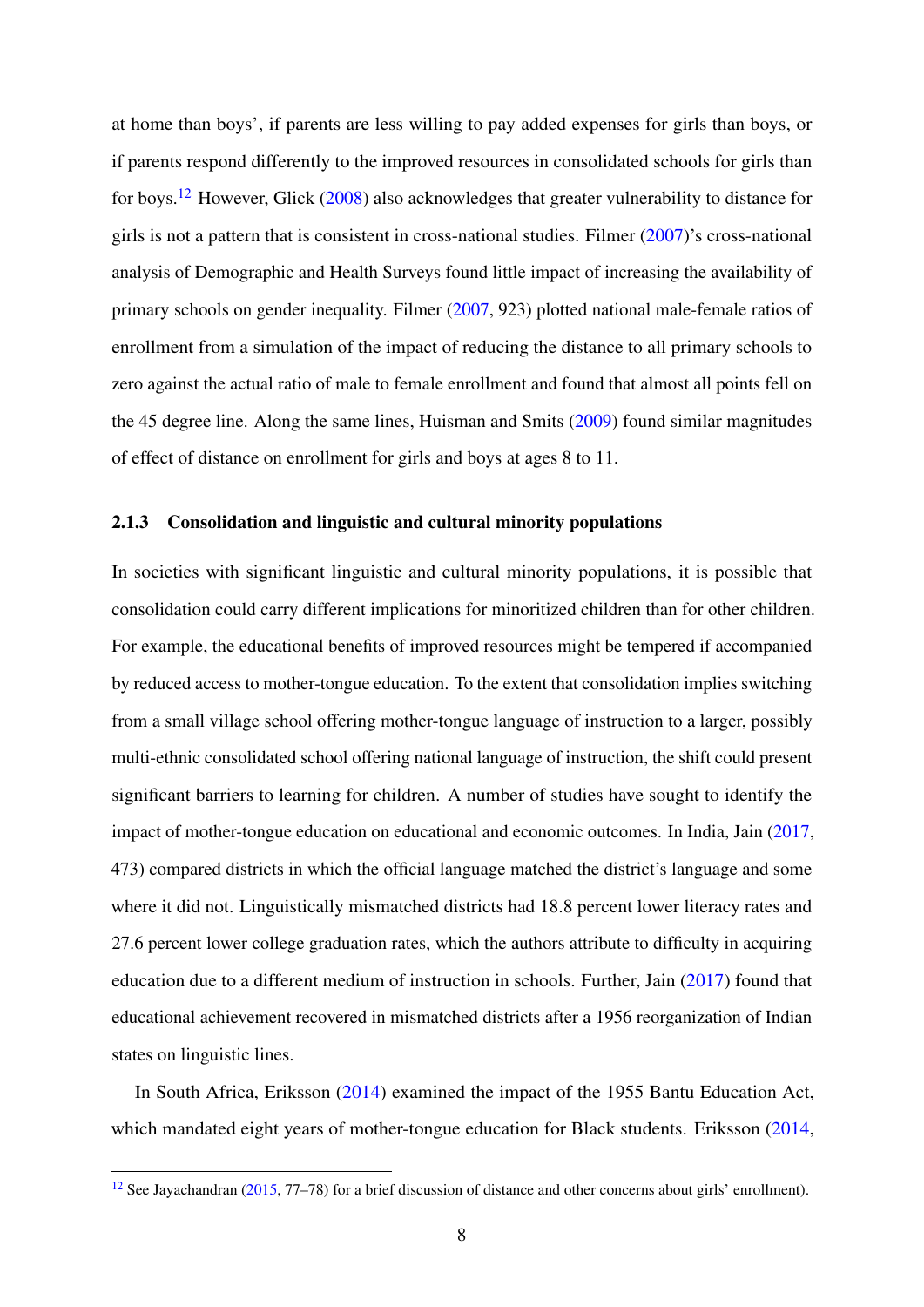311–313) drew on the 1980 South African census and estimated a difference-in-differences model to reveal the effect of increasing potential exposure to mother-tongue instruction for Black students from four to six years. Results show positive effects on wages. Evidence also suggested that English speaking ability *increased* as a result of the policy, but only in predominantly English parts of the country. Finally, the paper found larger effects on wages and educational attainment for women than men, consistent with the idea that mother-tongue education increased accessibility more for girls than boys.

However, a review of these and other pieces by Ginsburgh and Weber [\(2020\)](#page-37-7) highlights the mixed and context-specific evidence about implications of mother-tongue instruction, versus national, colonial, or international language instruction, for schooling and returns to schooling. A significant counterexample to the importance of mother-tongue education is provided in Angrist, Chin, and Godoy [\(2008\)](#page-36-9). The authors argue, with evidence from Puerto Rico during a period of change from English to Spanish language of instruction, that changes in language of instruction were not significantly associated with changes in reported English proficiency.

Apart from considerations of learning, it is conceivable that the prospects presented by consolidated schools might be weighed differently by families from linguistic and cultural minorities. Differences might emerge if minority parents, more than others, had concerns about risk in a larger school, about children's ability to communicate with teachers, or about cultural preservation. Differences could also emerge if minority parents perceived fewer prospects for their children realizing economic returns from better-resourced, consolidated schools.

#### 2.1.4 Intersectional perspectives

Theoretically, the impact of consolidation in the case of minoritized youth might also be tied to other domains of social status. An intersectional perspective suggests that "individuals are simultaneously situated in multiple social structures, which interact in complex ways to influence their experiences, social relations, and well being" (Taş, Reimão, and Orlando [2014,](#page-41-5) 540). With regard to education, evidence from some countries suggests that significant cumulative disadvantages in education can occur for children at the nexus of female status and minority or indigenous status (Taş, Reimão, and Orlando [2014\)](#page-41-5), perhaps especially under conditions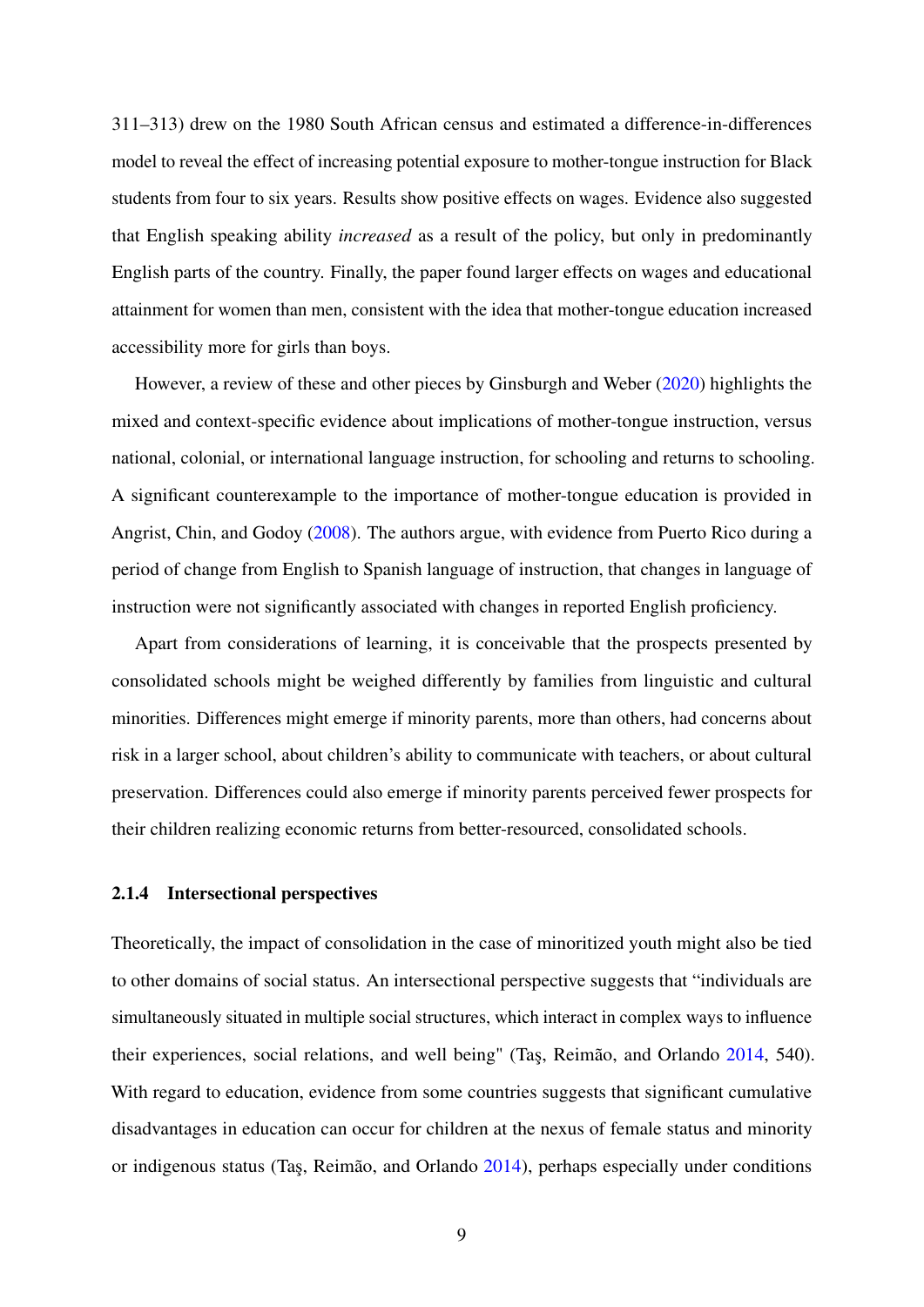of material deprivation. However, we have not found studies of consolidation that adopt an intersectional perspective.

In short, consolidation might bring particular educational benefits to children from minority communities, if they have full access to better-resourced schools. However, benefits could be tempered by the potential educational costs of linguistic mismatch or if the risk associated with children leaving home communities, to larger schools, is perceived to be greater by parents in minority communities. The contrast between consolidated and village schools–both in terms of resources and in terms of language and cultural difference–might differ for boys and girls, and might be most pronounced in economically marginalized communities or more isolated minority communities.

## 2.2 Consolidation and stratification in China

#### 2.2.1 Consolidation policies

National school consolidation policies in China commenced in 2001, though Dai et al. [\(2017\)](#page-37-8) report that consolidation experiments were piloted in some provinces in 1993. The State Council's "Decision on Basic Education Reform and Development" (General Office of the State Council [2001\)](#page-37-9) required local governments to make reasonable adjustments to schools' geographic distribution to improve efficiency. As elsewhere, concerns with quality and efficiency loomed large (see, for example, Liu, Gaowa, and Wang [2013;](#page-39-6) Xie and Wu [2013\)](#page-41-6). Resourceconstrained counties may have faced particular pressures toward consolidation (Fan [2013\)](#page-37-10). By 2012, the Ministry of Education and then the General Office of the State Council issued documents calling for an end to consolidation (General Office of the State Council [2012\)](#page-37-11).

However, persistent population decline in rural China continues to exert demographic pressures toward consolidation. From a long-term perspective, China ranks at the top of all countries in terms of projected rural population loss in the coming years: the rural population of China is projected to be around 305 million less in 2050 than it was in 2018 (Statista, [Regional Disparities](#page-40-2) [in China,](#page-40-2) 4, 46). More immediately, Hou, Wu, and Song [\(2020,](#page-38-2) 93) report that ongoing fiscal pressures create incentives for local governments to encourage the practice. Policy debates continue, given concerns that have arisen around consolidated schools. A recent communique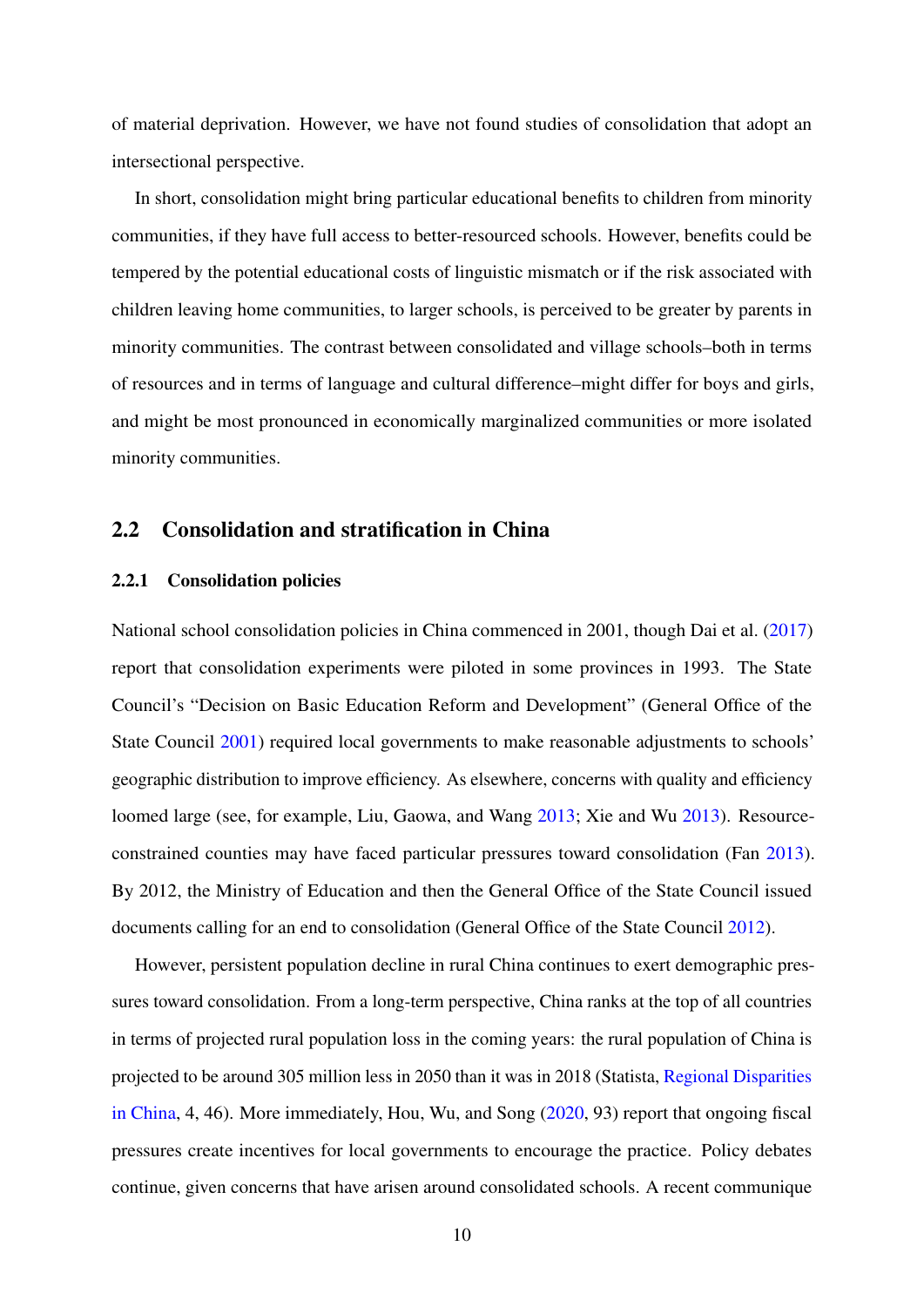from the State Council committed to support for the establishment of small-scale rural schools (primary schools in villages and teaching points of less than 100 students) and improvement of township boarding schools (General Office of the State Council [2018\)](#page-37-12); see discussion of this communique in United Nation Children's Fund China [\(2018a,](#page-41-7) 108).

#### 2.2.2 Impact of school consolidation

Several studies have investigated the impact of consolidation on student achievement (Chen et al. [2014;](#page-36-1) Liu et al. [2010;](#page-39-2) Mo et al. [2012\)](#page-40-7). Liu et al. [\(2010\)](#page-39-2) find that the timing of consolidation in students' lives mattered: higher-grade students' grades rose after merging, while grades of younger students fell. Mo et al. [\(2012\)](#page-40-7) and Chen et al. [\(2014\)](#page-36-1) find that elementary school students' academic performance improved when they transferred from less centralized schools to more-centralized schools. Boarding at primary school can become necessary with longer distances that come with consolidation. However, as discussed in Chen et al. [\(2014\)](#page-36-1), the need to board at school at early ages may jeopardize the benefits of centralized schools. Parents may not wish to avail themselves of centralized schools if these schools are too far for daily commuting.

Are certain groups more vulnerable than others to school closure? Some studies have suggested that economically disadvantaged families may be most vulnerable due to costs imposed by consolidation. Cai, Chen, and Zhu [\(2017\)](#page-36-2) found that the compulsory school consolidation program increased educational expenditures, including expenditures on transportation and boarding due to greater distance to school. Zhao and Barakat [\(2015\)](#page-41-8) found that children from poorer families had difficulties paying for a bus or boarding at school and are more likely to endure longer commutes. Other studies suggest that some poor rural families might be more likely to shoulder costs for boys than girls: research in China suggests that girls' educational attainment has been more susceptible than boys' to poverty (Cherng and Hannum [2013;](#page-36-10) Liu and Hannum [2017\)](#page-39-7). Earlier research has also shown that rural girls are particularly affected by school consolidation, possibly because enrollment decisions for boys are more sensitive to quality, while those for girls are more sensitive to distance (Hannum, Liu, and Wang [2021\)](#page-38-1).

Another study has directly investigated socioeconomic and gender differences in the implications of consolidation. Hou, Wu, and Song [\(2020\)](#page-38-2) analyze survey data from 137 township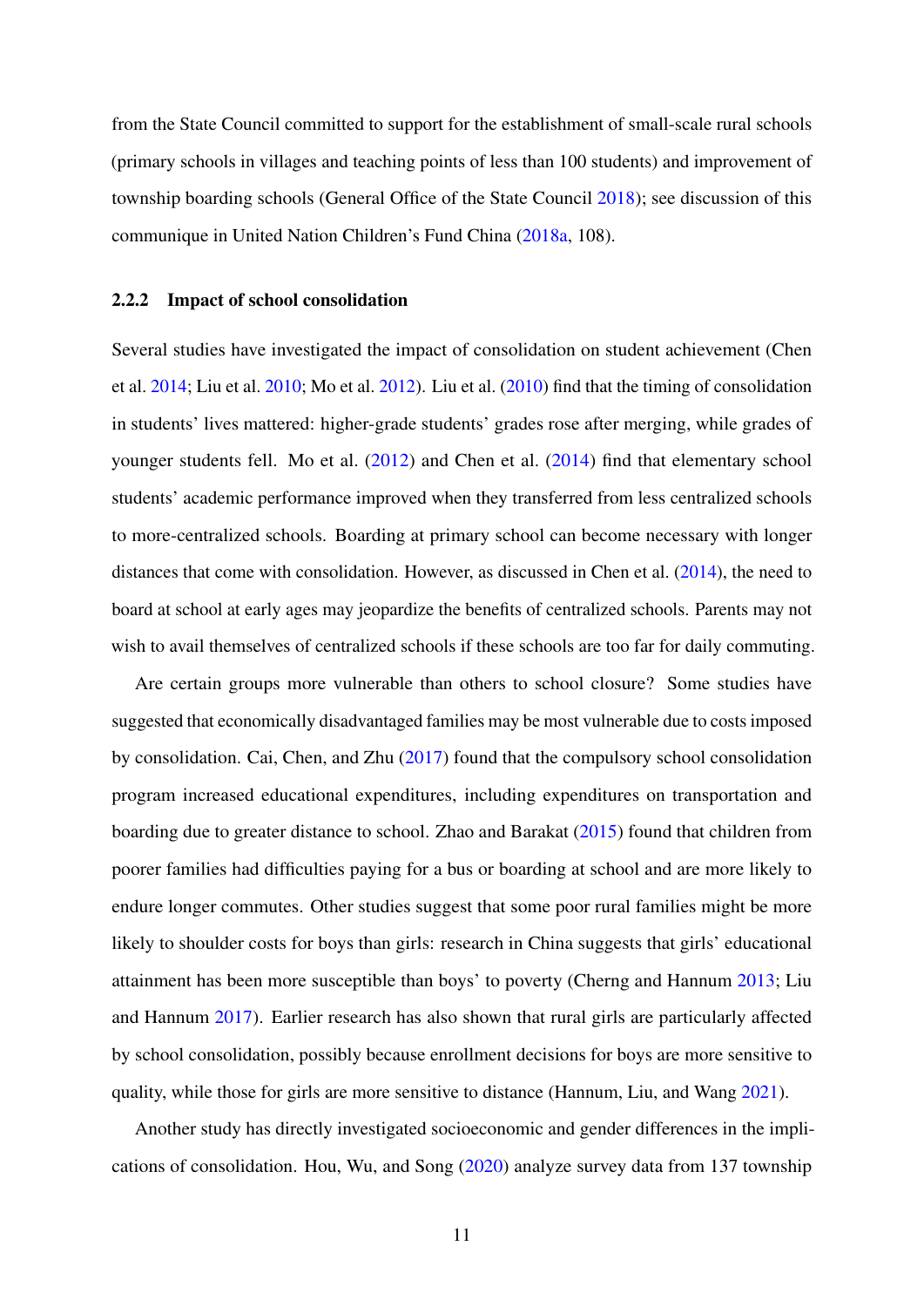schools with boarding facilities to study "premature" early grade boarding that resulted from consolidation, and its impact on human capital accumulation. They show that children from more adverse family circumstances are at greater risk than others to be early-grade boarders. Families were more likely to send boys than girls to be early-grade boarders. Further analyses showed that early-grade boarding was associated with lower test scores, more depression, and bullying victimization. Subsample analyses showed that girls' outcomes were particularly affected by early boarding.

#### 2.2.3 Consolidation and ethnic disparities in education

<span id="page-15-2"></span>As a group, youth who are members of officially recognized minority ethnic groups are vulnerable to consolidation due to disproportionate residence in poorer rural communities. Poverty in China is mainly concentrated in remote mountainous areas, border areas, and minority areas of central and western China (Liu, Liu, and Zhou [2017,](#page-39-8) 66). Hou, Wu, and Song [\(2020,](#page-38-2) 93) note that villages in central and western regions are often scattered in mountainous areas with poor access to transportation, which necessitates boarding at school<sup>[13](#page-15-0)</sup> when there are closures of village primary schools or teaching points. A recent policy review indicated that by 2007, about 18 percent of primary students boarded, and the proportion was higher in western regions (Sude, Yuan, and Dervin [2020,](#page-40-8) 76). The review also reported that boarders in compulsory education are mainly located in large ethnic minority provinces and autonomous regions  $(76)$ .<sup>[14](#page-15-1)</sup>

<span id="page-15-3"></span>Sude and his colleagues also suggest that consolidation policies have paid insufficient attention to the particular educational circumstances and needs in minority communities (Sude, Yuan, and Dervin [2020\)](#page-40-8). For example, consolidation may imply a shift in language of instruction for some minority youth. Rehamo and Harrell [\(2018\)](#page-40-9) conducted fieldwork on bilingual education models in use in the Liangshan Yi Autonomous Prefecture in Sichuan Province in 2016, including "first model" schools using minority language of instruction and "second model" schools offering

<span id="page-15-0"></span><sup>&</sup>lt;sup>[13](#page-15-2)</sup> Separate from boarding associated with the left-behind children phenomenon (留守儿童) and school consolidation, there have been "dislocated" boarding schools (內地班) for minority students from Xinjiang and Tibet in inland China for many years (Chen [2008,](#page-36-11) [2013;](#page-36-12) Grose [2010;](#page-37-13) Leibold [2019;](#page-39-9) Postiglione [2008;](#page-40-10) Postiglione and Li [2021;](#page-40-11) Zhu [2007\)](#page-41-9). These schools are sometimes referred to as "inland" or "hinterland" schools or classes, or Xinjiang or Tibet classes.

<span id="page-15-1"></span>[<sup>14</sup>](#page-15-3) In 2017, 10.66 million primary school students were boarders. The vast majority–9.3 million–were in rural areas, and most of these in central and western China (United Nation Children's Fund China [2018a,](#page-41-7) 121).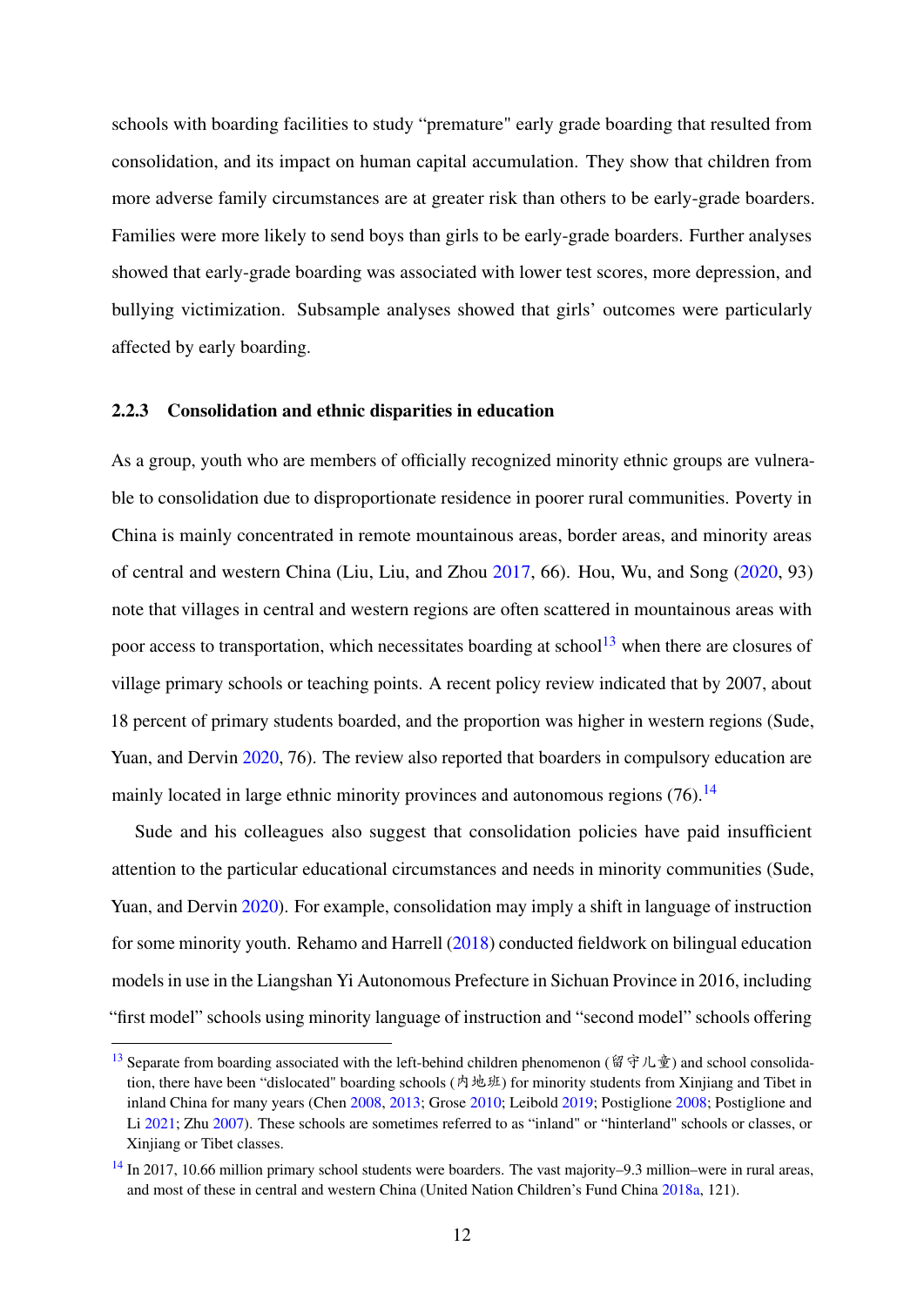<span id="page-16-3"></span>minority language classes. With official statistics, the authors trace a rapid decline in "first model" schools, evident in the late 1990s and accelerated in the 2000s, which the authors speculate may be linked to consolidations already underway in this area in the  $1990s$ .<sup>[15](#page-16-0)</sup> This trend is also consistent with a refocusing of language policy to stress learning the national language in the twenty-first century, relative to the 1990s (Zhang and Cai [2020,](#page-41-10) 16–17).

<span id="page-16-4"></span>To the extent that consolidation implied a shift away from minority language use in schools,  $^{16}$  $^{16}$  $^{16}$ language difficulties might negatively affect the foundations of learning for children from minority backgrounds (for example, see Wang and Postiglione [\(2015\)](#page-41-11) on the experiences of Dongxiang children starting school). Language difficulties may greatly reduce the benefits of schooling (Lu et al. [2016,](#page-39-10) 238). In a study in northwest China, Yang et al. [\(2015\)](#page-41-12) found a minority disadvantage in school performance that was much more pronounced among language minority students than among minority students from groups that did not have a separate mother tongue. Further, the performance of linguistic minority children benefited less from the same school inputs in mixed schools, which lacked minority language classes, compared to their Han counterparts. Rehamo and Harrell [\(2018,](#page-40-9) 10) reported that about 39 percent of the teachers they surveyed in 2016 agreed or strongly agreed that inadequate knowledge of Mandarin posed an obstacle to learning for some students. Language difficulties are likely to be particularly pronounced for students from isolated minority villages, who would have had fewer opportunities to have been exposed to the national language before starting school.<sup>[17](#page-16-2)</sup> Separate from issues

<span id="page-16-5"></span><span id="page-16-0"></span><sup>&</sup>lt;sup>[15](#page-16-3)</sup> Rehamo and Harrell [\(2018\)](#page-40-9) also observed that schools in which "first model" instruction was abolished were then counted as 'second model' schools, with the result that the superficial numbers of 'second model' schools did not change much since the 1990s.

<span id="page-16-1"></span><sup>&</sup>lt;sup>[16](#page-16-4)</sup> Linguistic mismatch at school can occur not only because children who speak minority languages at home come into contact with Mandarin at school. Children from smaller minority groups may come together in schools where the dominant language is that of larger minority group. In addition, because of the ways that ethnic boundaries were drawn in China, subgroups of some minorities may speak a language other than the standard language recognized for their group, and may come into contact with a dominant group language at larger schools. Finally, Han children who speak topolects mutually unintelligible with standard Mandarin are, in effect, not receiving mother tongue education in schools. For a discussion of linguistic diversity among Mongolian, Yi and Tibetan populations, see Roche [\(2019\)](#page-40-4). See Harrell [\(1993\)](#page-38-4) and Dwyer [\(1998\)](#page-37-3) for a discussion of linguistic diversity in the Han population.

<span id="page-16-2"></span> $17$  A Mandarin learning environment could be perceived in a variety of ways in minority communities. For example, Hansen's fieldwork in the mid-1990s among Tai (Dai), Naxi, Akha (Hani) and Jinuo communities in Yunnan Province found, among other factors, that historical relations with the Han majority and the dominant minority group in the region, and group experiences of educational mobility and the lack thereof, shaped the degree to which minority youth and families found Mandarin-language education to be instrumental, beneficial, or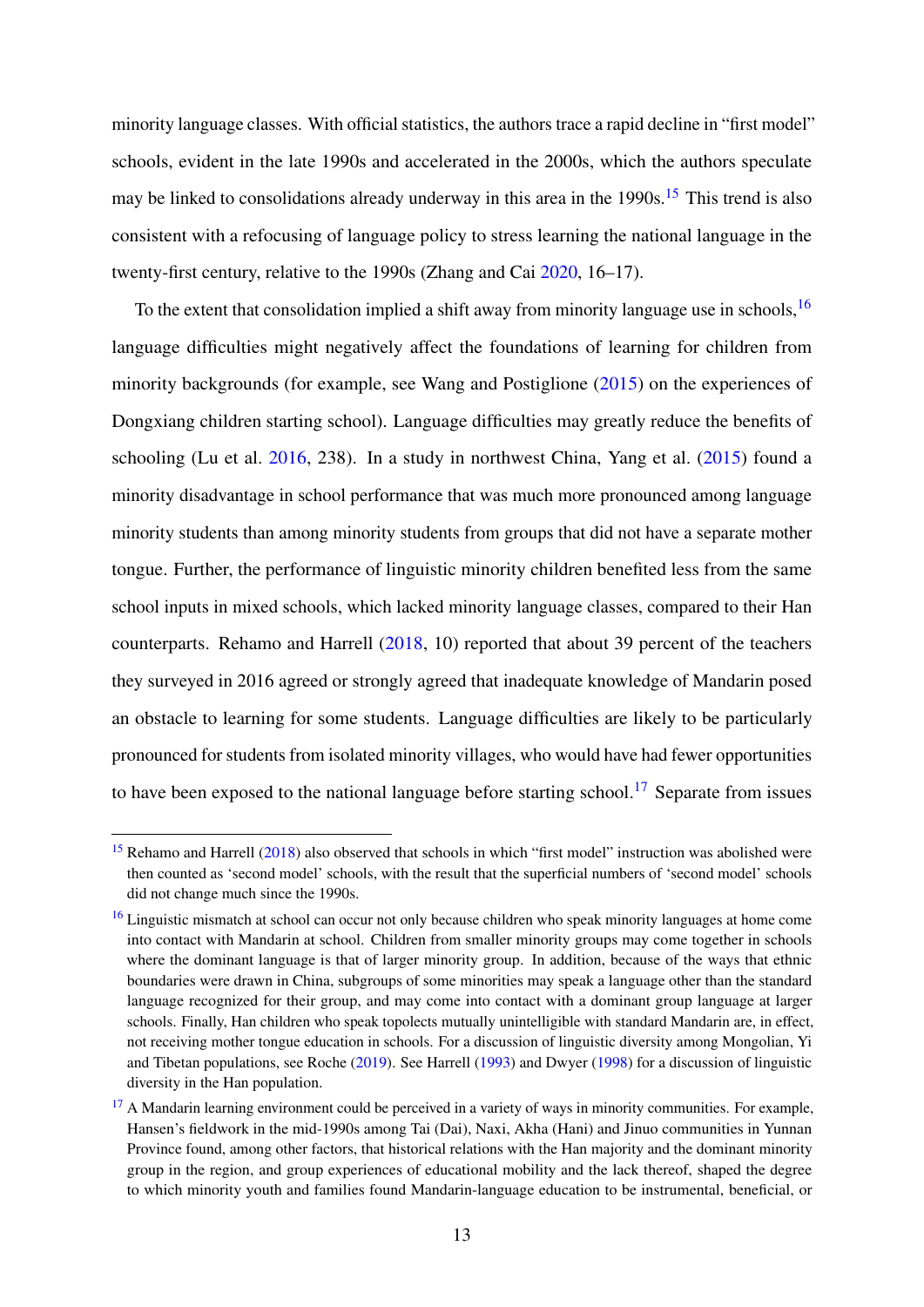<span id="page-17-1"></span>related to learning foundations, parents might be wary of sending young children to board at a school in which communication is a challenge. $18$ 

From a different perspective, it is conceivable that better-resourced schools teaching in the national language associated with consolidation might lead to stronger Mandarin skills and, ultimately, greater educational attainment. You [\(2018\)](#page-41-13) investigated impact on education and employment outcomes of a nationwide language education reform—-the Chinese Pinyin Act of 1958-1960—-using a difference-in-differences approach by interacting a birth cohort exposure dummy with the linguistic distances between local languages and standard Mandarin. The paper suggests that the policy shift led to modest short-term negative effects, but long-term positive effects, on educational attainment, and that it increased rural households' non-agricultural employment and improved workers' capacity to migrate across provinces and language regions. Earlier work using the Chinese Household Ethnic Survey (CHES) data employed here shows that Mandarin ability and minority language ability are associated with quite distinct employment opportunities in young adulthood, with Mandarin ability more closely linked to economic opportunity (Hannum and Cherng [2021\)](#page-38-8).

Finally, the benefits of access to consolidated schools might also be unequally distributed, as suggested by a case study of a 2000 elementary school system consolidation in a county in a poor, mountainous minority area in southwestern Sichuan (Chan and Harrell [2009\)](#page-36-3). Through review of aggregate data and comparisons of the experiences of five elementary schools, the authors report that while consolidation increased the average quality of basic education, schools became less accessible to students living in remote areas—-consolidation exacerbated polarization between remote, likely poorer, villages, compared to villages in the county periphery and developing areas in the county core.

subtractive (Hansen [1999\)](#page-38-9).

<span id="page-17-0"></span><sup>&</sup>lt;sup>[18](#page-17-1)</sup> Apart from effects on educational outcomes, there may also be cultural diffusion effects of school consolidation. Liu and Zuo [\(2019\)](#page-39-11) found that gender gaps in risk-taking become more similar for Mosuo children, who come from a matriarchal culture, and Han children, for whom patriarchal families are the norm, when they are placed in school together or assigned to board together in middle school.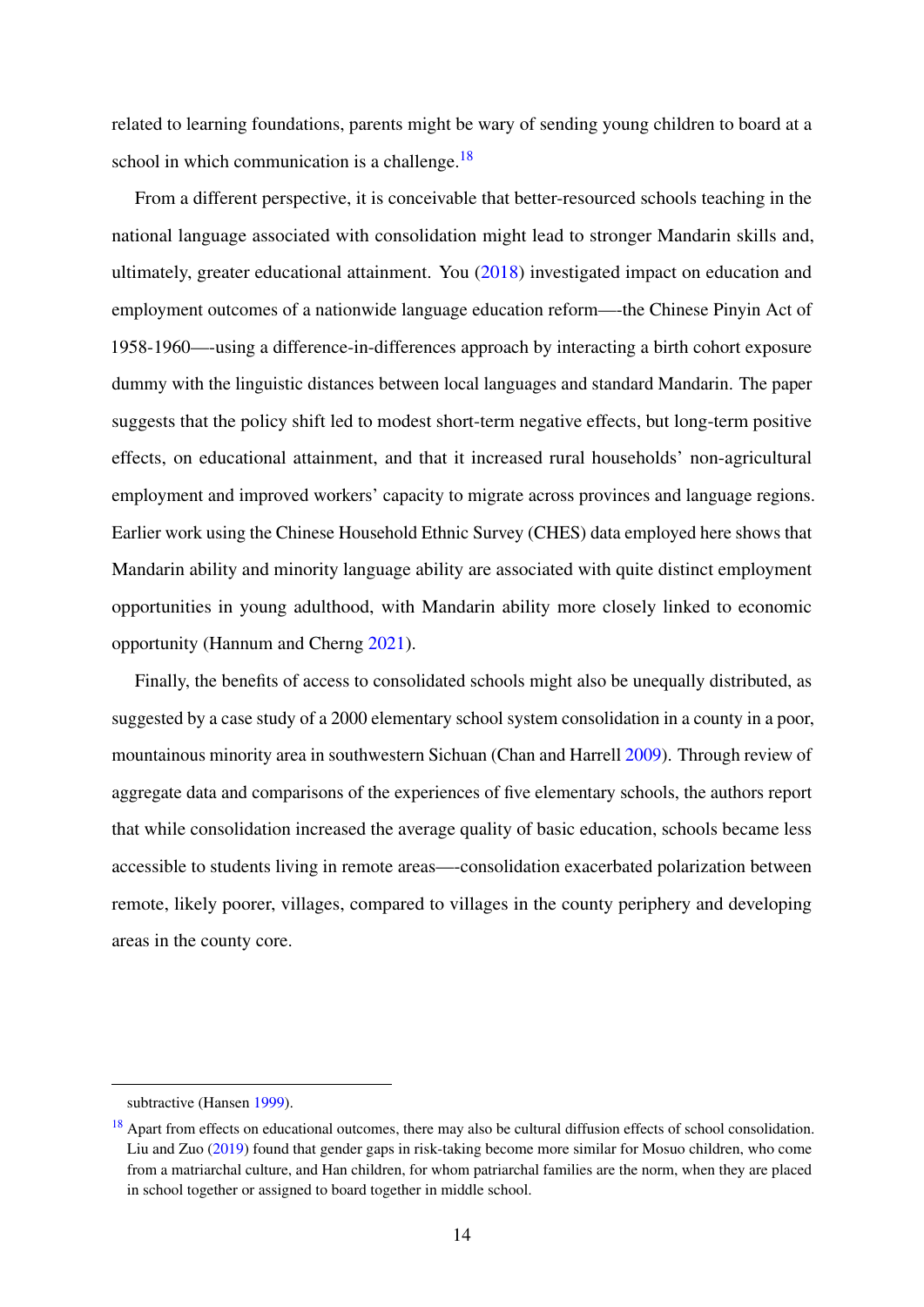### 2.3 Research questions

In short, an emerging cross-national literature suggests that closures tend to produce larger, betterresourced schools that are farther away. In the context of China, consolidation implies a higher likelihood of requiring boarding. Consolidation may also imply a stronger orientation to the national language and less access to mother-tongue education, for some minority youth. Some studies in China and elsewhere suggest that girls' enrollment might be particularly vulnerable to greater distances to school.

For minority youth, the potential benefits of better resourced schools might be tempered if consolidation implies a shift in language of instruction and language of communication, because educational engagement might be reduced, or because parents may perceive higher risk associated with children living at school when communication is a barrier. Some international studies suggest that early grade mother-tongue education has positive impacts on educational, language, and economic outcomes, but evidence is mixed. Minority children from more demographically isolated villages might experience the greatest challenges from a more Mandarin-oriented educational environment, while one case study suggests that children from more economically marginalized villages might have lower access than others in the same county to consolidated schools when village schools close.

With this context in mind, we address three research questions: 1) How are schools serving closure villages different from schools in villages with no reported closures? 2) Compared to nonminority counterparts, are youth from officially-recognized minority groups differently affected by the experience of school closure, in terms of policy impact on both educational attainment and facility in the national language? And, 3) Are there important treatment effect heterogeneities across groups defined at the intersections of minority status, gender, and community ethnic composition and socioeconomic status?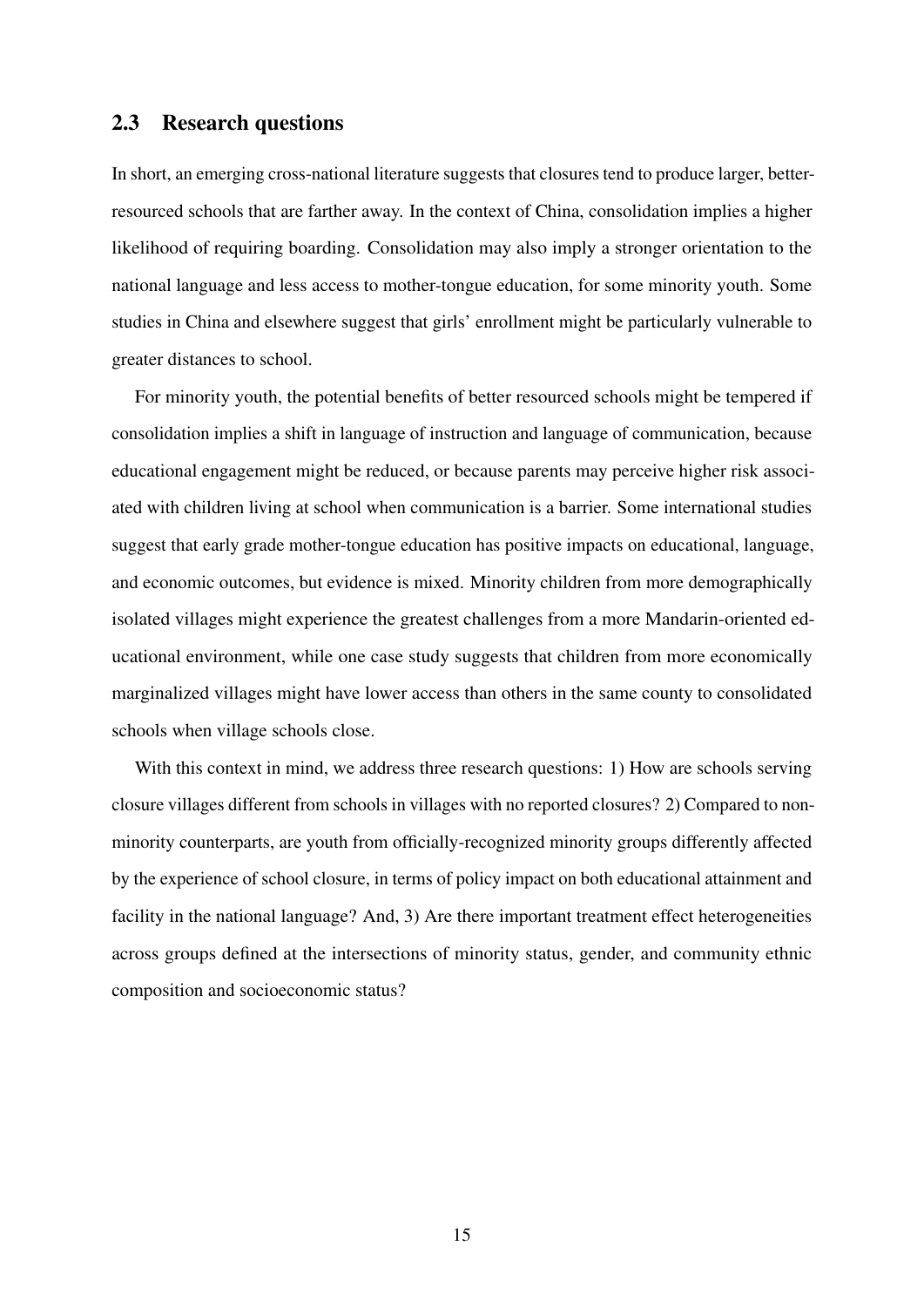## 3 Data and methods

## <span id="page-19-8"></span>3.1 Study site and sample

<span id="page-19-4"></span>This paper utilizes data from the rural household and village questionnaires from the China Household Ethnic Survey (CHES 2011), which covers households and villages from 728 villages in 81 counties of 7 provinces with substantial minority populations in China.<sup>[19](#page-19-0)</sup> In order to investigate the economic and social conditions of people in minority areas, CHES 2011 utilized subsamples of the National Bureau of Statistics' Rural Household Survey (RHS) in seven Chinese provinces and autonomous regions with substantial minority populations. Household information at the end of 2011 was collected through diaries and single-round visits in early 2012. Village closure information, along with information on the closest primary school to the village, is taken from a village head survey, which was collected in conjunction with household surveys.

<span id="page-19-6"></span><span id="page-19-5"></span>For our analysis, to evaluate educational attainment and capture variations in closure effects, we focus on a sub-sample of the CHES survey with individuals between 10 to 34 years of age in  $2011.<sup>20</sup>$  $2011.<sup>20</sup>$  Additionally, for individuals from villages that experienced school closure, we consider only those who were older than 5 years of age at the time of closure.<sup>[21](#page-19-2)</sup> Given our study selection criteria, we consider 638 villages from 80 counties in the 7 provinces.<sup>[22](#page-19-3)</sup>

## <span id="page-19-9"></span><span id="page-19-7"></span>3.2 Measurement

In this section, we first discuss individual-level educational attainment, language facility and demographic variables. We then discuss variables reported by the village head on village ethnic

<span id="page-19-0"></span> $19$  Please see Gustafsson, Hasmath, and Ding [\(2020b\)](#page-38-10) for an authoritative description of the survey and discussion of some of the key variables collected. Long, Li, and Liu [\(2014\)](#page-39-12) provides detailed source data in Chinese. Howell [\(2017\)](#page-38-11) and Hannum, Liu, and Wang [\(2021\)](#page-38-1) provide detailed discussions on survey design and the distribution of survey villages across provinces.

<span id="page-19-1"></span><sup>&</sup>lt;sup>[20](#page-19-5)</sup> We do not consider individuals below 10 years of age in 2011 who have just started their educational trajectories. We also do not consider individuals beyond 34 years of age in 2011, who were born before market reforms.

<span id="page-19-2"></span> $21$  Given closure dates and the survey time-frame in 2011, 82 percent of individuals who were below 6 years of age at the year of closure are below 10 years of age in 2011. Given that we focus on individuals above 10 years of age in 2011, we do not include individuals who were below 6 years of age at the year of closure.

<span id="page-19-3"></span> $^{22}$  $^{22}$  $^{22}$  In each of these 638 villages, there were at least two surveyed individuals that were between 10 to 34 years of age in 2011.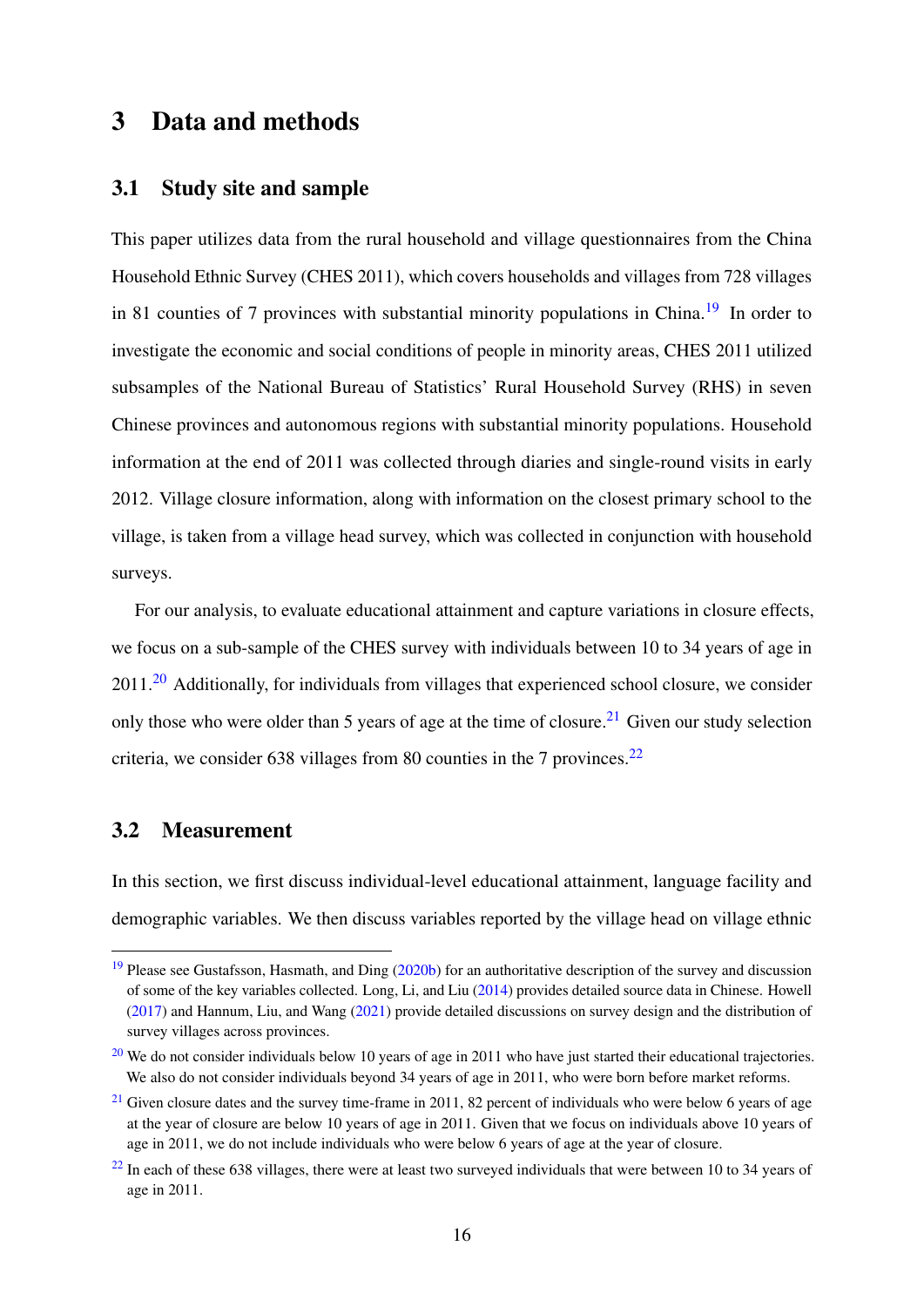composition, school closure, and language offerings and facilities of the closest primary school to the village in 2011.

#### 3.2.1 Outcome variables

Educational attainment We measure educational attainment based on years of schooling completed for each individual at the time of the survey in 2011. Table [1](#page-42-0) shows that, in our sample, minority and Han individuals who are between 20 to 24 years of age in 2011 have on average 9.5 and 10.8 years of schooling, respectively. Individuals who are 20 to 24 years of age in 2011 have higher educational attainment compared to younger individuals who are still proceeding through school as well as to individuals from older cohorts who were born in the late 1970s and early 1980s (between 25 to 34 years of age in 2011).

A significant fraction of the younger sample is currently enrolled. The percentages enrolled are around 93, 56 and 15 percent for individuals at 10 to 14, 15 to 19 and 20 to 24 years of age in 2011, respectively. Minority enrollment is generally lower than enrollment for Han individuals. For example, in 2011, for individuals between 20 to 24 years of age, 12 percent of minority individuals and 21 percent of Han individuals were enrolled in school.

Reported Mandarin language facility Mother-tongue languages in China include numerous Chinese topolects ( $\dot{\pi} \dot{\bar{\pi}}$ ), some of which are not mutually intelligible, as well as numerous minority languages that span a broad range of language families. Topolects share a largely common written form with the national language, while the diverse range of minority languages in China do not.

<span id="page-20-1"></span>To index facility with the national language, for each individual in the household, *spoken Mandarin ability* and *written Mandarin ability* are reported. These variables were originally coded into four categories: strong, good, simple ability, or none.<sup>[23](#page-20-0)</sup> This approach is similar to that used in the US Census, in which a report (or proxy report) is given about speaking ability (United States Bureau of the Census [\(2019\)](#page-41-14) explains the approach; Kominski [\(1989\)](#page-39-13) describes

<span id="page-20-0"></span> $23$  The household survey respondent rated the spoken Mandarin communication ability and written Mandarin reading and writing ability of each household member. The questions had four categorical responses: have strong ability, have good ( $\AA \AA$ ) ability, have simple ability, and no ability.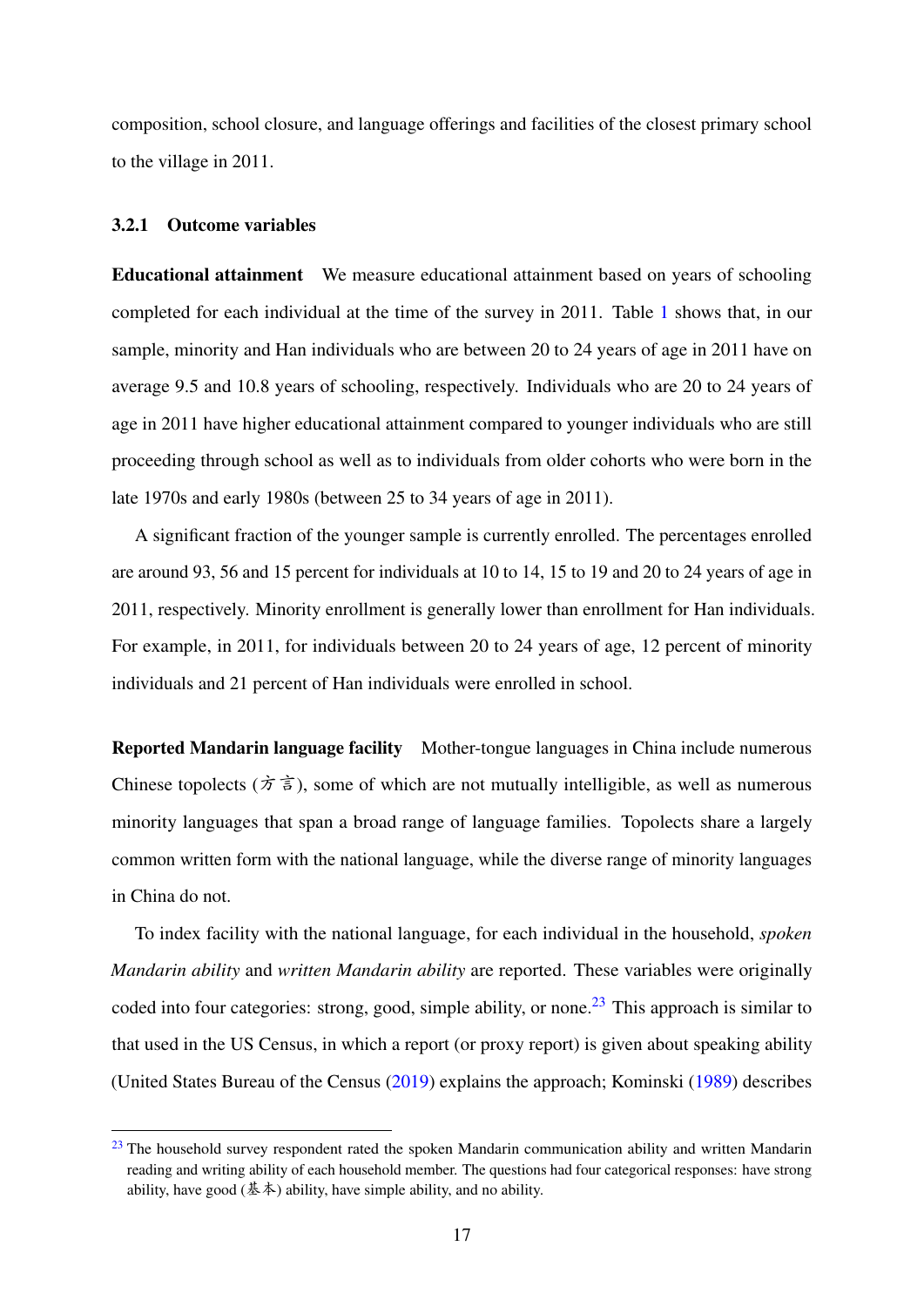<span id="page-21-5"></span><span id="page-21-4"></span>past validations of the approach).<sup>[24](#page-21-0)</sup> We generated a contrast of strong reported language facility, coded as one, with all other capabilities coded as zero.<sup>[25](#page-21-1)</sup>

Table [1](#page-42-0) shows that Han individuals in our sample report higher fractions with strong Mandarin language skills than minority individuals. For reading and writing ability, the fraction of Han individuals reporting strong ability is between 50 to 100 percent higher than minority individuals. In particular, individuals between 20 to 24 years of age in 2011 have the largest gap, with 23 and 44 percent of minority and Han individuals reporting having strong written Mandarin ability. Across cohorts, the strong Mandarin ability fraction doubles between individuals who were in early to later teen years in 2011, and then halves for older cohorts between 30 to 34 years of age in 2011.

#### 3.2.2 Child demographics and socioeconomic status

Minority status Minority status is coded 1 if a household member is a member of an officiallydesignated minority ethnic group, or 0 if the individual is reported as a member of the Han majority. In our analytic sample of individuals from these predominantly minority area villages, 7873 individuals belong to minority ethnic groups and 3764 individuals are members of the Han majority. $26,27$  $26,27$  $26,27$ 

<span id="page-21-7"></span><span id="page-21-6"></span><span id="page-21-0"></span> $24$  Kominski [\(1989\)](#page-39-13) reported that verification exercises using the 1980 census and an English Language Proficiency Study showed that people who were reported to speak English "very well", but not others, had passing levels similar to the control group of English speakers. Census alternatives to "very well" are "well", "not well" and "not at all". This report also suggested analyses of a 1986 test census showed that language speaking capacity measures showed a general consistency between the items used in the census and a series of other language related items, including background, current use contexts, and other operational measures presumed to be less subjective than the "how well" questions. For discussion, see Angrist, Chin, and Godoy [\(2008\)](#page-36-9). Other work with the CHES rural data, using a combined measure of reported writing and speaking capacity, has shown that better reported Mandarin facility is associated with greater Internet use and better economic outcomes for rural minority young adults (Hannum and Cherng [2021\)](#page-38-8).

<span id="page-21-1"></span> $25$  For our main analysis on Mandarin ability, we exclude non-responses which account for approximately 10 percent of the sample. In Appendix Section [B.2,](#page-61-0) we re-estimate Mandarin ability regressions by including non-respondents jointly with individuals reported to have good, simple, or no Mandarin ability. In Appendix Table [A.3,](#page-56-0) we show that, conditional on age in 2011, non-respondents of the Mandarin ability question have lower enrollment and lower years of grades completed than strong Mandarin ability respondents.

<span id="page-21-2"></span> $^{26}$  $^{26}$  $^{26}$  In Appendix Section [A.3,](#page-51-0) we provide a province-by-province breakdown of the main ethnic groups in the sample. Our sample includes eight of the ten largest minority groups in China. Manchus and Yi are the 3rd and 6th largest minority groups in China, but reside in areas outside of our sampled regions.

<span id="page-21-3"></span><sup>&</sup>lt;sup>[27](#page-21-7)</sup> For our main analysis, we include all minority individuals in the regression. In Appendix Section [B.1,](#page-57-0) we test the robustness of our results to the exclusion of minority individuals reported not to have their own language. Those excluded individuals predominantly come from the Hui minority group, who mostly reside in the Ningxia Hui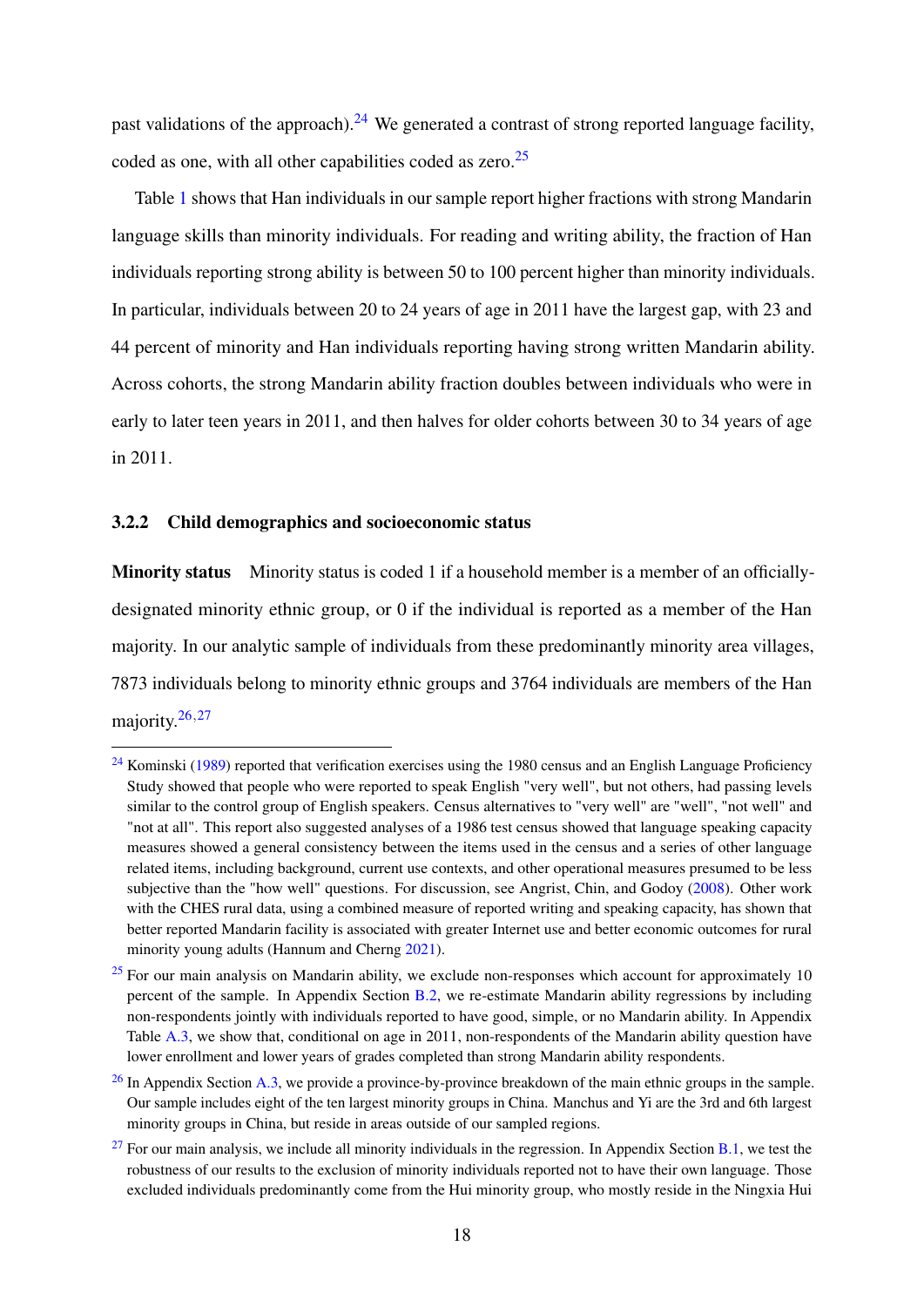Gender The survey collected binary responses regarding sex of individuals in the household. A household member is coded 1 if reported as male, otherwise 0. Our analytic sample includes 6161 male individuals and 5476 female individuals.

Age cohorts Age at the end of 2011 is reported and is used to define single-year-of-age cohorts. Models incorporate province-specific cohort fixed effects, as part of the identification strategy defined below. We focus on outcomes for individuals who are between 10 and 34 years of age in 2011. Table [1](#page-42-0) and Appendix Tables [A.1,](#page-53-0) [A.2,](#page-55-0) and [A.3](#page-56-0) present age structure, educational attainment and enrollment, and spoken and written Mandarin ability statistics for cohort groups in 2011.

#### 3.2.3 Closure variables

School closure School closure information is reported in the village questionnaire. Table [2](#page-43-0) includes the closure variable in Panel A. Village heads were asked if the village had a primary school, and asked about the year of school closure if the village school had been closed. Among the 638 villages in the analytic sample, there are 175 closure villages that did not have village schools in 2011 and experienced school closure between 1999 and 2010. The analytic sample includes 2698 individuals from these villages with school closure.

<span id="page-22-1"></span>Age at closure There is heterogeneity in the timing of school closure. Out of the 175 closure villages, 20 experienced school closure between 1999 and 2002, 49 between 2003 and 2006, and 106 between 2007 and 2010.<sup>[28](#page-22-0)</sup> Given variations in the village-specific year of closure, there are two different dimensions of time: the year when a child was born and the year of school closure in that child's village. We use the difference between these two variables to calculate

Autonomous Region.

<span id="page-22-0"></span><sup>&</sup>lt;sup>[28](#page-22-1)</sup> Among the 638 villages in our analytic sample, school closure took place in all seven provinces and in all the year ranges listed. The intensity of school closure varied across provinces. Between 1999 and 2010, 46 and 53 percent of the surveyed villages from Hunan Province in south-central China and the Inner Mongolia Autonomous Region in north China reported village school closures, respectively. 24, 21, and 20 percent of surveyed villages from Ningxia Hui Autonomous Region in northwestern China, the Xinjiang Uygur Autonomous Region in northwestern China, and Guizhou Province in southwestern China experienced closures, respectively. 17 and 19 percent of surveyed villages from the Guangxi Zhuang Autonomous Region in south-central China and Qinghai Province in northwest China had school closure, respectively.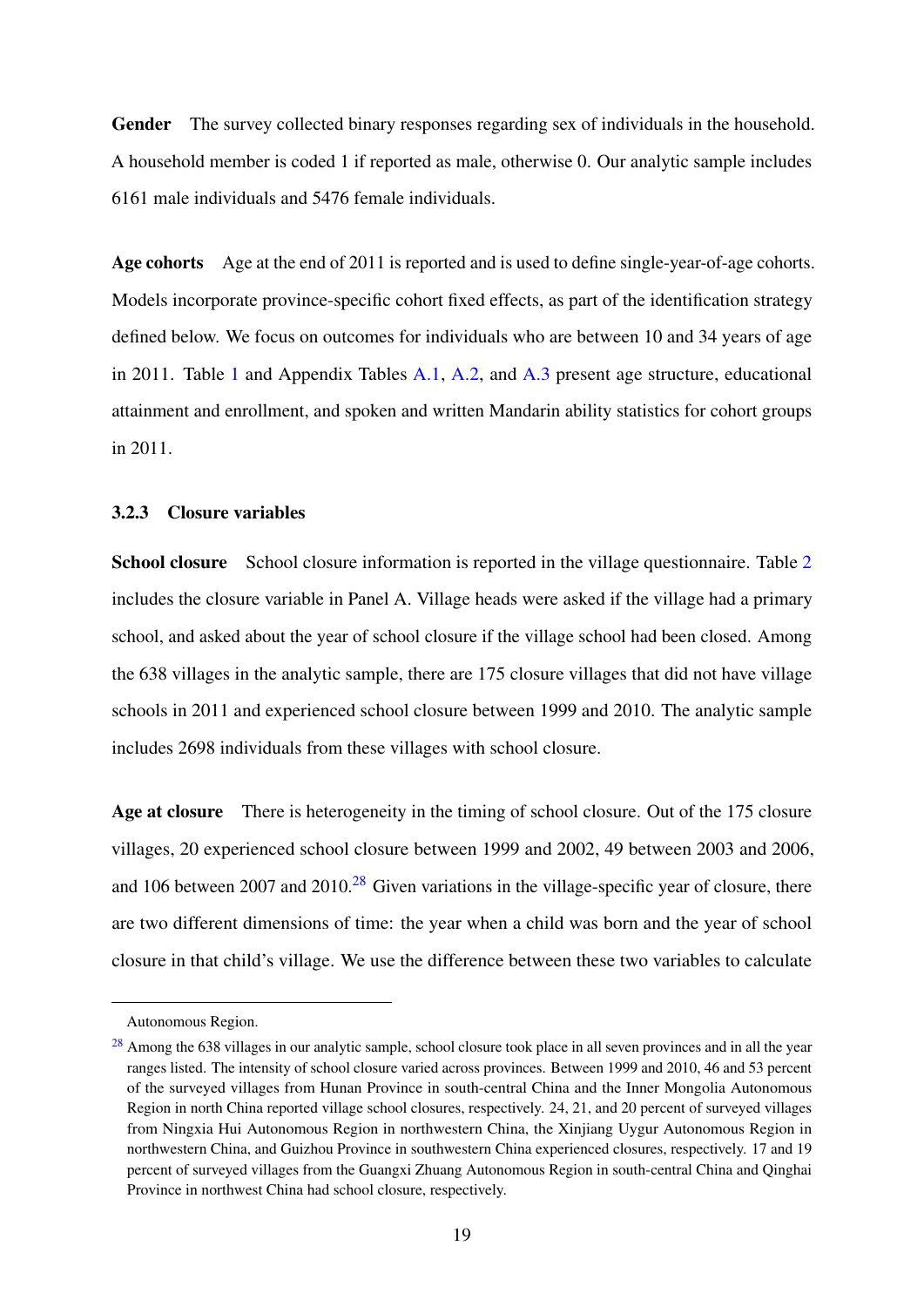*age at closure*. We consider individuals who were 6 to 9, 10 to 13, 14 to 21 and 22 to 29 years of age in the year of school closure. Appendix Table [A.1](#page-53-0) summarizes educational attainment and Mandarin ability by cohorts (age in 2011) and ages at years of closure. For example, among individuals from closure villages who were 10 to 13 years of age at the village-specific years of closure, 129 individuals were between ages 10 to 14 in 2011, 222 individuals were between ages 15 to 19 in 2011, and 115 individuals were over 20 years of age in 2011.

#### 3.2.4 Village and province context

Village ethnic composition The village questionnaire provides information on the proportion of Han individuals in the village population. Column 1 of Table [2](#page-43-0) presents village and closest primary school statistics for all villages. Columns 2, 3, and 4 focus on villages with less than 90, 70, and 50 percent Han population, respectively. There are 382 villages with less than 50 percent Han individuals, 95 villages with between 50 and 90 percent Han individuals, and 161 villages with greater than 90 percent Han individuals.

Village school characteristics The village questionnaire contains information on distance to school as well as nine yes-no questions about basic facilities and infrastructure for the closest primary school to the village that is attended by village children. Facility questions include whether the primary school has no unsafe buildings, has heating, tap water, kitchen, shower, sufficient desks, a library, personal computers, and internet access. We generate a *facilities index* based on summing these binary variables. Panel A of Table [2](#page-43-0) shows that distance and the facilities index are similar across Han fraction inclusion thresholds. Distance to the closest primary school is on average 2.71 km and 2.54 km for all villages and predominantly minority villages, respectively. Across the columns, around 82 percent of primary schools report having no unsafe buildings and the average school facilities index varies between 5.21 to 5.37 (out of 9 points maximum).

In Panel B and C of Table [2,](#page-43-0) we include measures of teacher demographics (*has any Han teachers*, *has any minority teachers*) and boarding status (*requires living away from home*, *school has dormitories*). Additionally, we include measures of *minority language of instruction*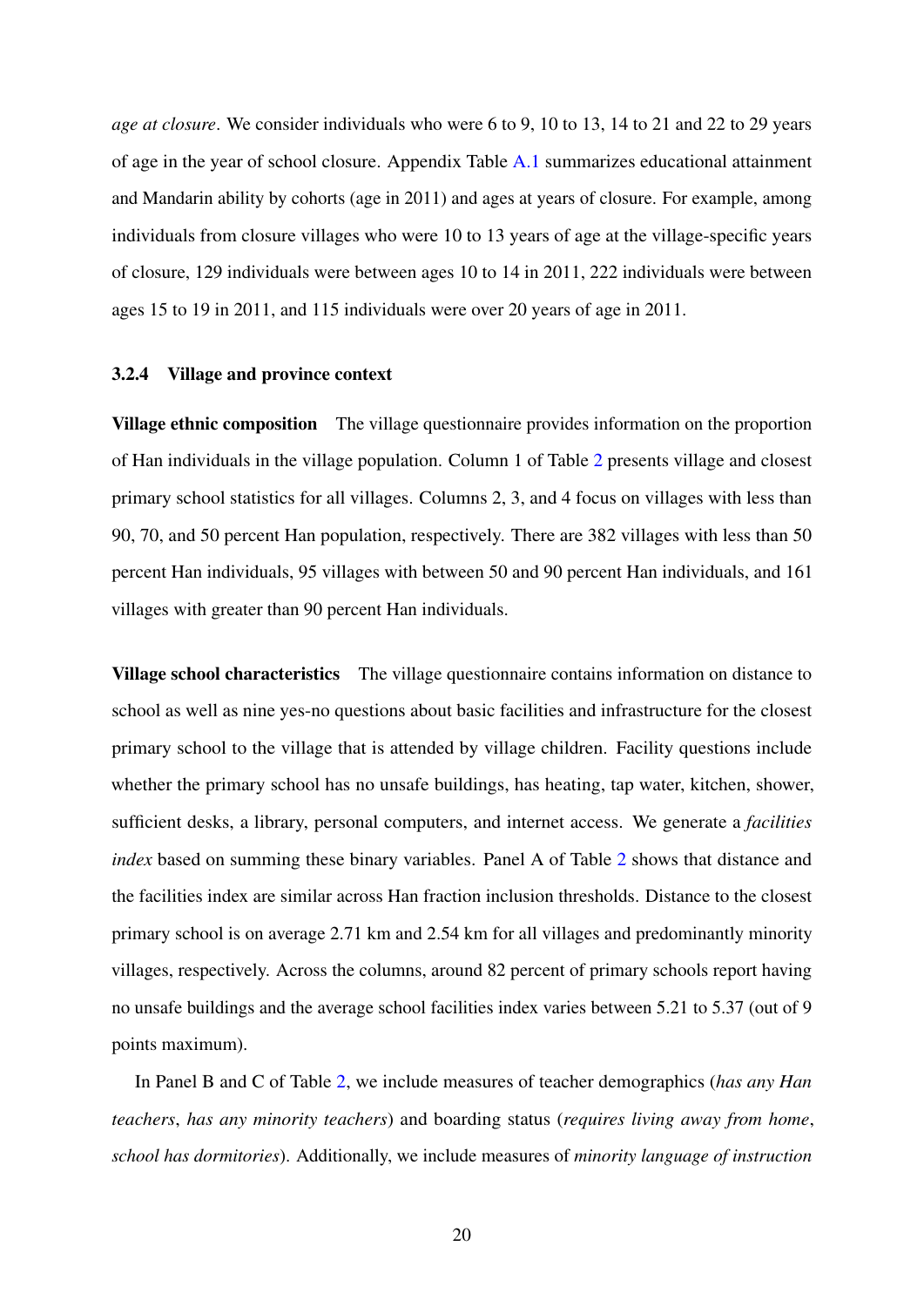and *minority language classes* as indicators of a minority-centered curriculum. The share of closest primary schools reported to have a Han teacher drops from 81 percent in all villages to 68 percent in predominantly minority villages. The fraction of closest primary schools having a teacher of minority ethnic background increases from 82 percent in all villages to 97 percent in predominantly minority villages. For all villages, the fraction with minority language classes and the fraction that employ a minority language as the language of instruction are 22 and 27 percent, respectively. These fractions rise to 29 and 39 percent for predominantly minority villages. Across Han fraction inclusion thresholds, 40 percent of schools have dormitories and 32 percent of schools require living away from home.

### 3.3 Methods

We undertake a parallel set of analyses for two education-related outcomes: educational attainment and facility with the national language. For individuals of the same province and age cohorts (age in 2011), we first compare the difference in educational attainment (number of grades completed by 2011) or language facility between those from closure villages who were exposed to closure to individuals from non-closure villages. This first difference is attributable to the consolidation policy as well as existing differences in educational attainment across villages that would have occurred in the absence of the policy. We make a second comparison of the difference in educational attainment between closure village individuals not impacted by the policy and individuals of the same age cohorts from non-closure villages. This second difference should only reflect existing differences in educational attainment across villages. The impact of the policy is, in effect, the difference in the first and the second differences.

In closure villages, we classify individuals into groups who are exposed to the policy upon entry into primary school (6 to 9 years old at the time of primary school closure) or who experienced closure in the second-half of primary school (10 to 13 years old at the time of primary school closure). Exposed individuals are distinguished from older individuals of the same village who were above elementary school age (age 13) at the time of closure. Individuals from villages without closure do not have age at closure.

The primary underlying assumption of our strategy is that, in the absence of the closure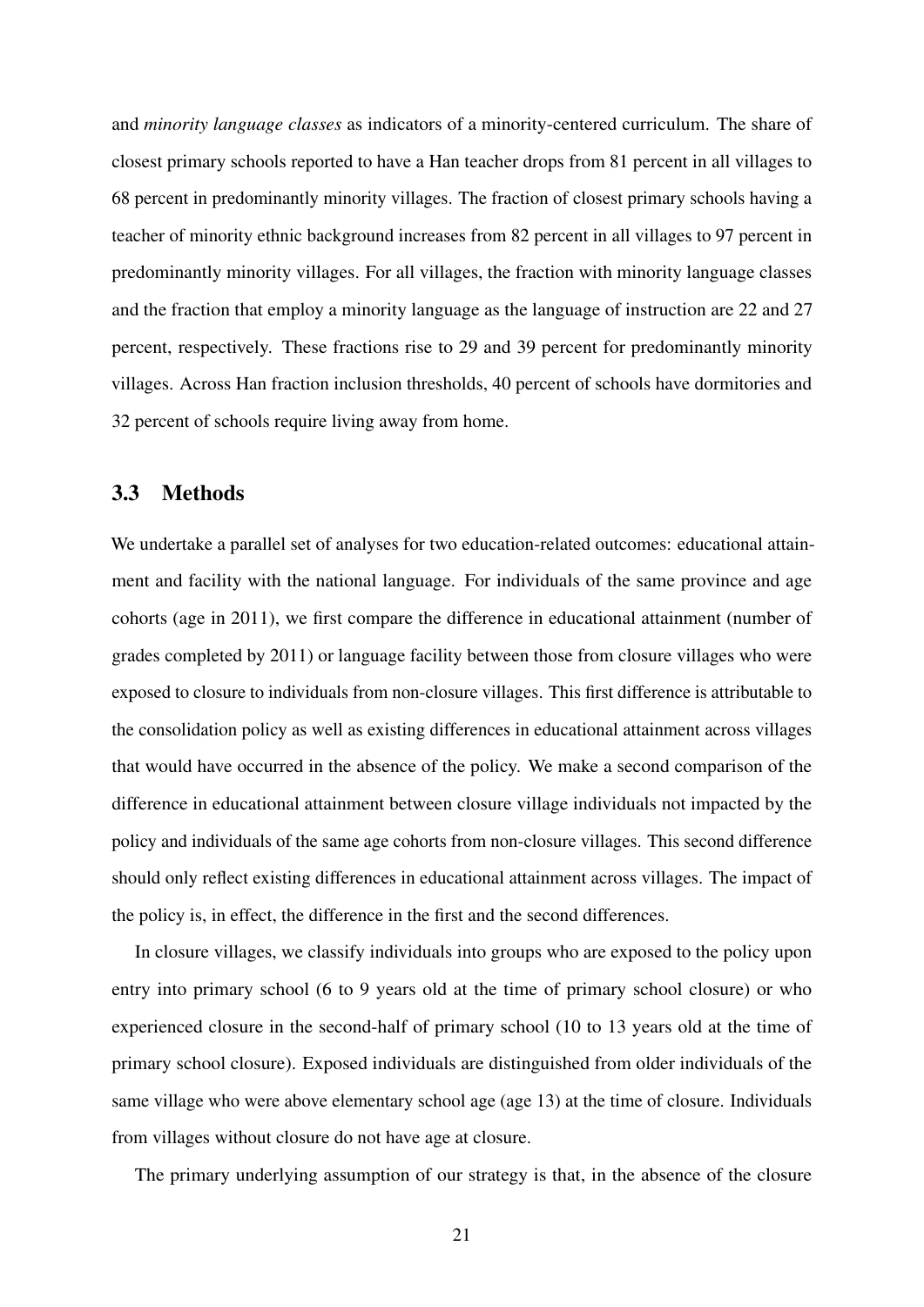<span id="page-25-3"></span><span id="page-25-2"></span>policy, rural educational attainment or language facility follows a common province-specific age cohort trend. Cohort-invariant differences across villages, which might be correlated with school closure, are captured by village-specific fixed effects.<sup>[29](#page-25-0)</sup> To test for pre-existing cohort trends, we separate older individuals from closure villages into those who were 14 to 21 and those who were 22 to 29 at the year of closure. In the absence of cohort trends, the difference in attainment or language facility between each of these age-at-closure groups and individuals of the same age cohorts (age in 2011) from non-closure villages should be similar.<sup>[30](#page-25-1)</sup> Additional concerns might arise if individuals or families move as a result of the closure policy. In the rural China context, however, mandatory household registration limited mobility of entire households. Additionally, the CHES survey, conducted around the New Year holidays, captures the educational status of all household members including migrant workers.

Equation [\(1\)](#page-26-0) presents the estimation equation. Our regression approach assumes that in the scenario without policy intervention, educational outcome, *E*—which might be number of grades completed or reported language facility—of a child *i* from village *v* in province *p* and whose cohort (age in 2011) is *a* could be decomposed into five parts: a village fixed effect  $\beta_v$ , a province-specific cohort fixed effect  $\gamma_{pa}$ , an ethnic-minority-specific cohort fixed effect  $\delta_a$ , and idiosyncratic terms including one part that can be explained by observed characteristic  $X_i$  and another unobserved error term  $\varepsilon_i$ .  $M_i$  indicates whether an individual is Han ( $M_i = 0$ ) or minority  $(M<sub>i</sub> = 1)$ . Under school closure, the policy's effect is assumed to be additive and captured by  $\theta_z^H$  for Han individuals and  $\theta_z^M$  for minorities, both of which are specific to group *z* defined by age-at-closure *t<sup>i</sup>* :

<span id="page-25-0"></span><sup>&</sup>lt;sup>[29](#page-25-2)</sup> Controlling for provincial fixed effects, Hannum, Liu, and Wang [\(2021\)](#page-38-1) find no statistically significant differences between closure and non-closure villages in terms of village per-capita income, local wage, fraction of workers in the labor force, the fraction of migrant workers, village per-capita spending overall and on education, and the implementation rate of health and insurance policies between closure and non-closure villages. The key statistically significant difference is that closure villages have on average 11 percent less households than non-closure villages.

<span id="page-25-1"></span> $30$  In Appendix Section [A.5,](#page-54-0) we compare educational attainment and strong Mandarin ability between individuals from non-closure villages and individuals from closure villages who were not exposed to closure. We find that differences in raw averages disappear once we control for province fixed effects, age fixed effects, and gender.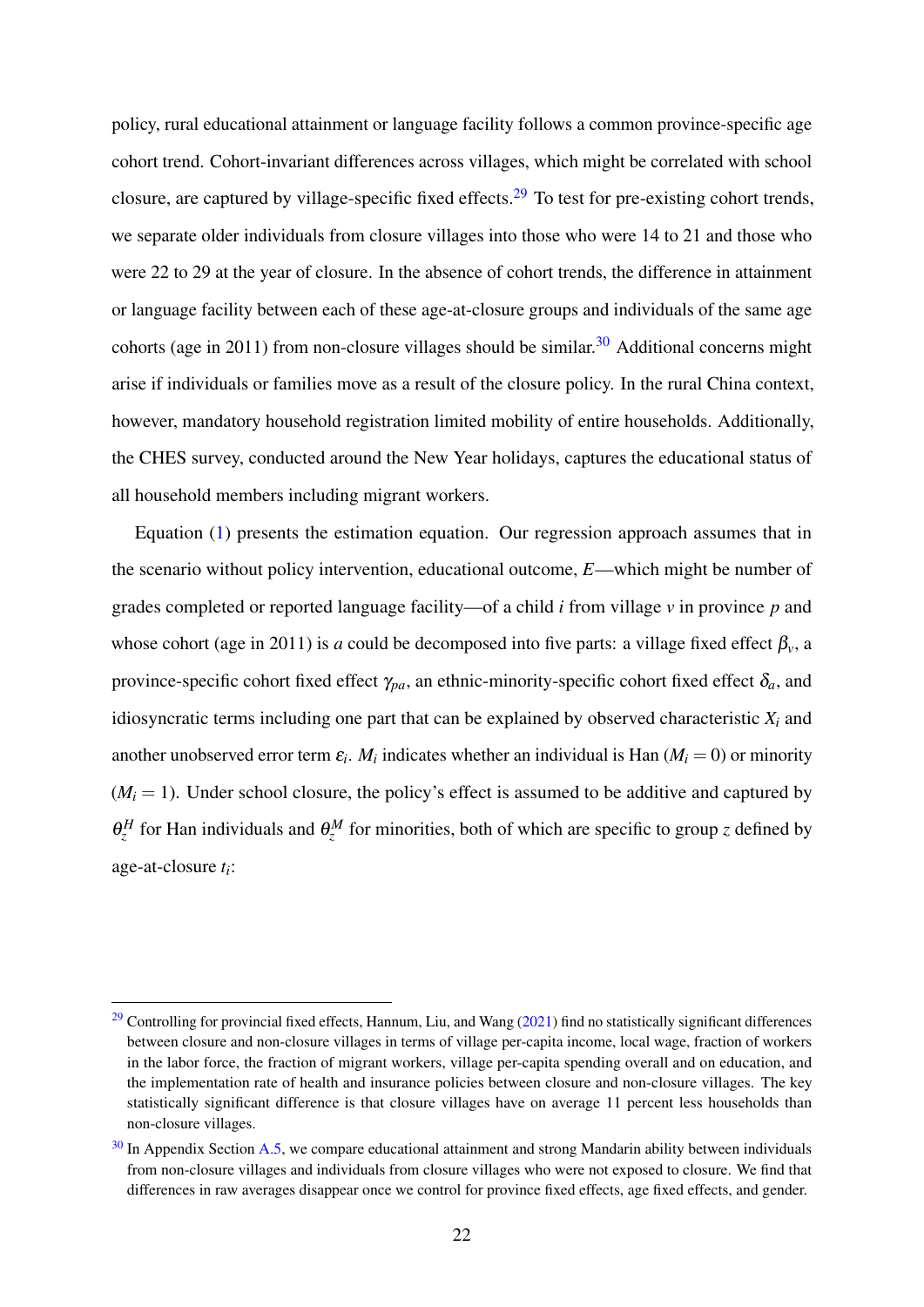<span id="page-26-0"></span>
$$
E_{pvia} = \alpha + \beta_v + \gamma_{pa} + \delta_a \cdot M_i
$$
  
+ 
$$
\sum_{z=1}^{Z} (\theta_z^H \cdot (1 - M_i) + \theta_z^M \cdot M_i) \cdot \mathbf{1} \{l_z \le t_i \le u_z\} \cdot C_v
$$
  
+ 
$$
X_i \cdot \gamma + \varepsilon_i
$$
 (1)

In Equation [\(1\)](#page-26-0),  $\alpha$  is a constant, and  $C_v$  is a binary variable indicating if individual *i* is from a village *v* with school consolidation (i.e. treatment village). We group children in villages with school closure into *Z* groups based on their age at closure *t<sup>i</sup>* , with lower and upper bounds for each group  $l_z$  and  $u_z$ . Therefore  $\theta_z^H$  and  $\theta_z^M$  capture the average effects across cohorts for age-at-closure group *z* at the time of survey measurement. For individuals from villages without closure,  $C_v = 0$ . Including individuals from villages without closure isolates the policy effects from the province-specific cohort patterns captured by  $\rho_{pa}$ <sup>[31](#page-26-1)</sup>

<span id="page-26-2"></span>Our second research question addressed whether there was a differential impact of closure by ethnic minority status. We address this question by comparing the estimated policy effects  $\theta_z^H$ for Han individuals and  $\theta_z^M$  for minorities. Educational outcome cohort trajectories might differ for Han and minority youth for reasons that are unrelated to the consolidation policy, which the inclusion of  $\delta_a$  helps to account for.

Our third research question asked whether there are important treatment effect heterogeneities across groups defined at the intersections of minority status, gender, and community ethnic composition and economic status. To allow for the possibility that more ethnically segregated minority areas were differently affected by closures, we estimate policy effects separately for predominantly Han villages and predominantly minority villages. To estimate ethnic gaps in closure impact conditioned on gender and community economic status, we estimate Equation [\(1\)](#page-26-0) separately for sex groups and obtain group-specific coefficients– $\theta_z^{H,g}$  and  $\theta_z^{M,g}$ –for age-atclosure and sex groups, with  $g \in \{male, female\}$ . The village fixed effects and provincial-cohort trends are allowed to be gender-specific. We show estimates for all villages as well as more minority-centric villages. Additionally, we also split the sample into villages with below and above median average per-capita income levels, and estimate sex group-specific regressions for

<span id="page-26-1"></span><sup>&</sup>lt;sup>[31](#page-26-2)</sup> The specification assumes that  $\theta_z$  is not specific to 2011 age *a* and  $\theta_z$  is not specific to the calendar year of closure. Additionally, we use common age-at-closure cut-offs,  $l_z$  and  $u_z$  for all demographic groups.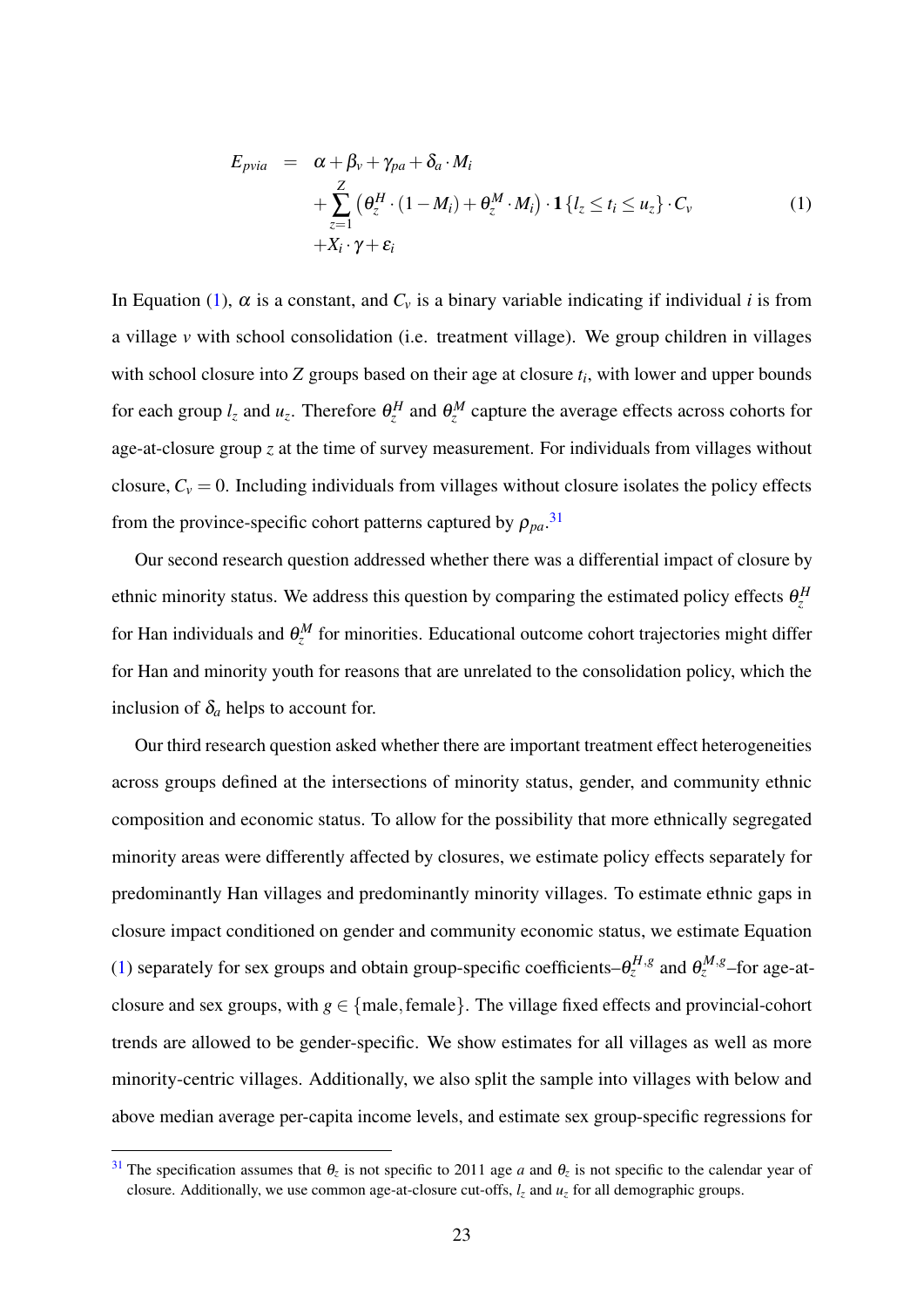relatively poorer and richer villages separately. This approach, in effect, constitutes a treatment effect heterogeneity analysis in which the intersections of minority status, gender, and village ethnic composition and economic status might delineate substantially distinct vulnerabilities to policy effects.

## 4 Results

## 4.1 Schools serving closure- and non-closure villages

Are the pathways "better" in consolidated schools? We can not directly estimate the causal effects of closure on facilities and curricular offering because we do not observe how facilities and curricular offerings changed with closure. We can observe differences in school characteristics in villages that have and have not experienced closure in 2011. Table [3](#page-44-0) shows descriptive mean comparisons of key closure and language related variables reported by the village head for the closest primary school to the village between villages that experienced closure and villages that did not experience closure. We present means in columns 1 and 2. In column 3, we test whether the mean differences are statistically significant after controlling for provincial fixed effects. In column 4, we test whether the means within closure villages are statistically different across years of closure, also controlling for provincial fixed effects. In separate panels, we present statistics for all villages and villages where the Han fraction is less than 50 percent.

Table [3](#page-44-0) suggests, as expected, that villages reporting closures also report schools that are more distant, but have better resources than non-closure villages. In Panel A, across all villages types, the average distance to school reported for closure villages was 5.78 kilometers, while the average distance to school reported for non-closure villages was 1.81 kilometers. This difference is highly statistically significant. Closure villages in the sample report better facilities. Out of a maximum index value of 9, closure villages have an average aggregate school facilities index value of 6.07 compared to 5.09 for non-closure villages. One of the component measures of the index is whether school has no unsafe buildings. For this measure, we find that 19 percent of non-closure villages report that the closest primary schools have unsafe buildings, compared to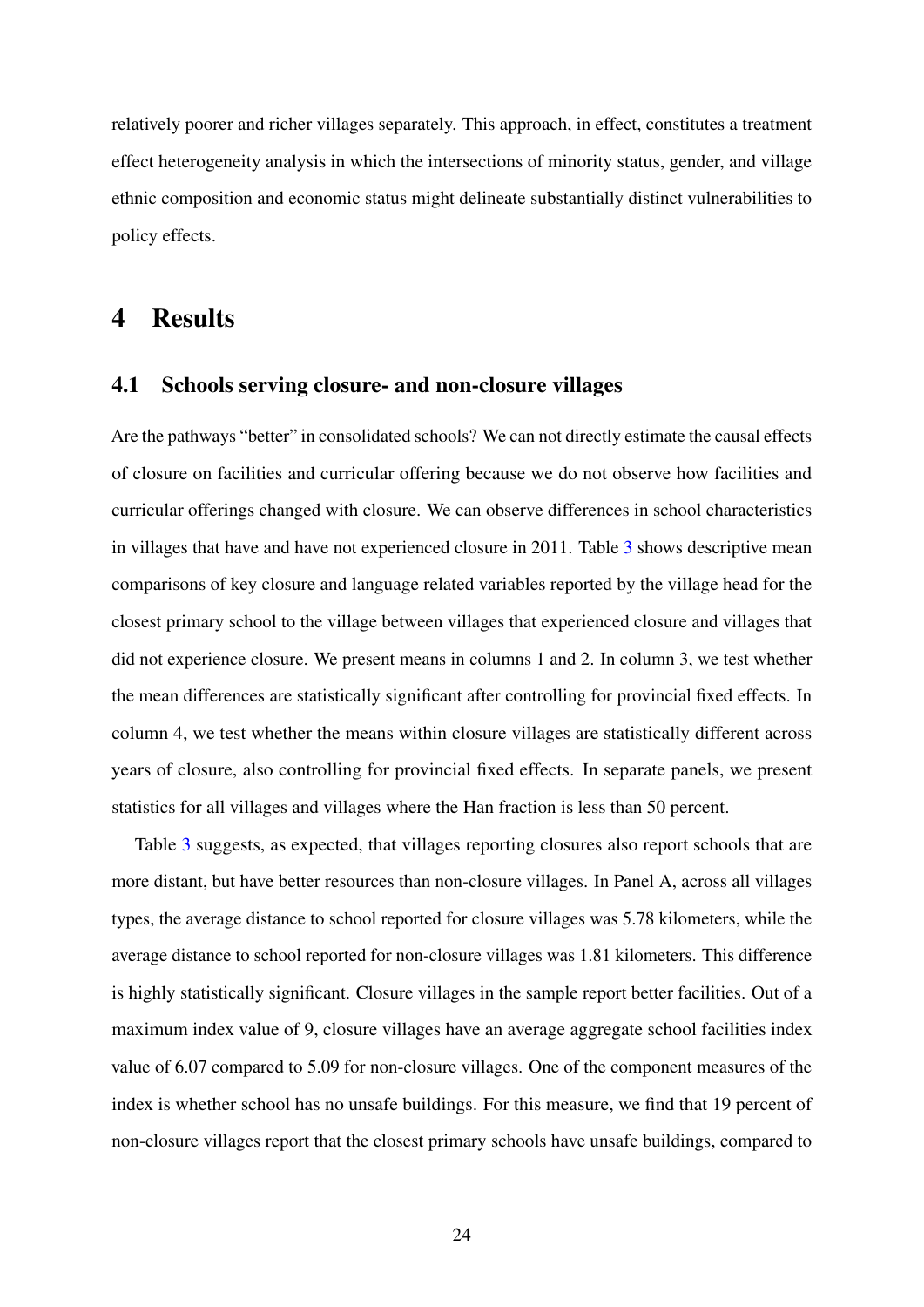<span id="page-28-1"></span>9 percent for closure villages.  $32$  We do not find significant time-trends among closure villages for distance and facility measures. Results in Panel B for villages where the Han fraction is less than 50 percent are similar to statistics for all villages.

Table [3](#page-44-0) also presents means for teacher demographics, linguistic and cultural focus, and boarding facilities. In Panels A and B, there is a pattern of significantly greater likelihood of schools having a Han teacher, significantly less likelihood of schools having minority language of instruction, and significantly greater likelihood that schools requiring boarding for schools serving closure villages. Closure village schools are also somewhat less likely to have minority language classes, but this difference, after controlling for provincial fixed effects, is not significant. Additionally, in the sample, closure villages and non-closure villages report schools with similarly high levels of having teachers from minority ethnic groups. For all variables, the gaps between closure and non-closure villages are similar across village level of segregation, though more ethnically isolated minority villages in the sample have lower rates of Han teachers and higher rates of minority teachers and language offerings.

Given these descriptive findings, consolidated schools tend to be better than other village schools in terms of resources, but due to teacher demographics, curricular offerings, and greater distance and the need to board, consolidated schools may have been viewed by some minority parents as both less oriented toward cultures and languages of minority students and more risky for young children without fluency in the national language. However, it is also possible that the prospect of stronger national language acquisition might be particularly valued by language minority parents, due to its instrumentality for economic mobility.

# 4.2 Heterogeneity of closure impact by minority status and village ethnic composition

In Tables [4](#page-45-0) and [5,](#page-46-0) we present the impacts of closure on educational attainment and Mandarin language ability for children who were 6 to 9 and 10 to 12 years of age at the time of closure,

<span id="page-28-0"></span> $32$  The means for seven of the nine individual facility measures that generate the facilities index are statistically different between closure and non-closure villages. The exceptions are having sufficient desks and having access to tap water. For all nine measures, the share of closure villages with the facility is larger than the share of non-closure villages with it.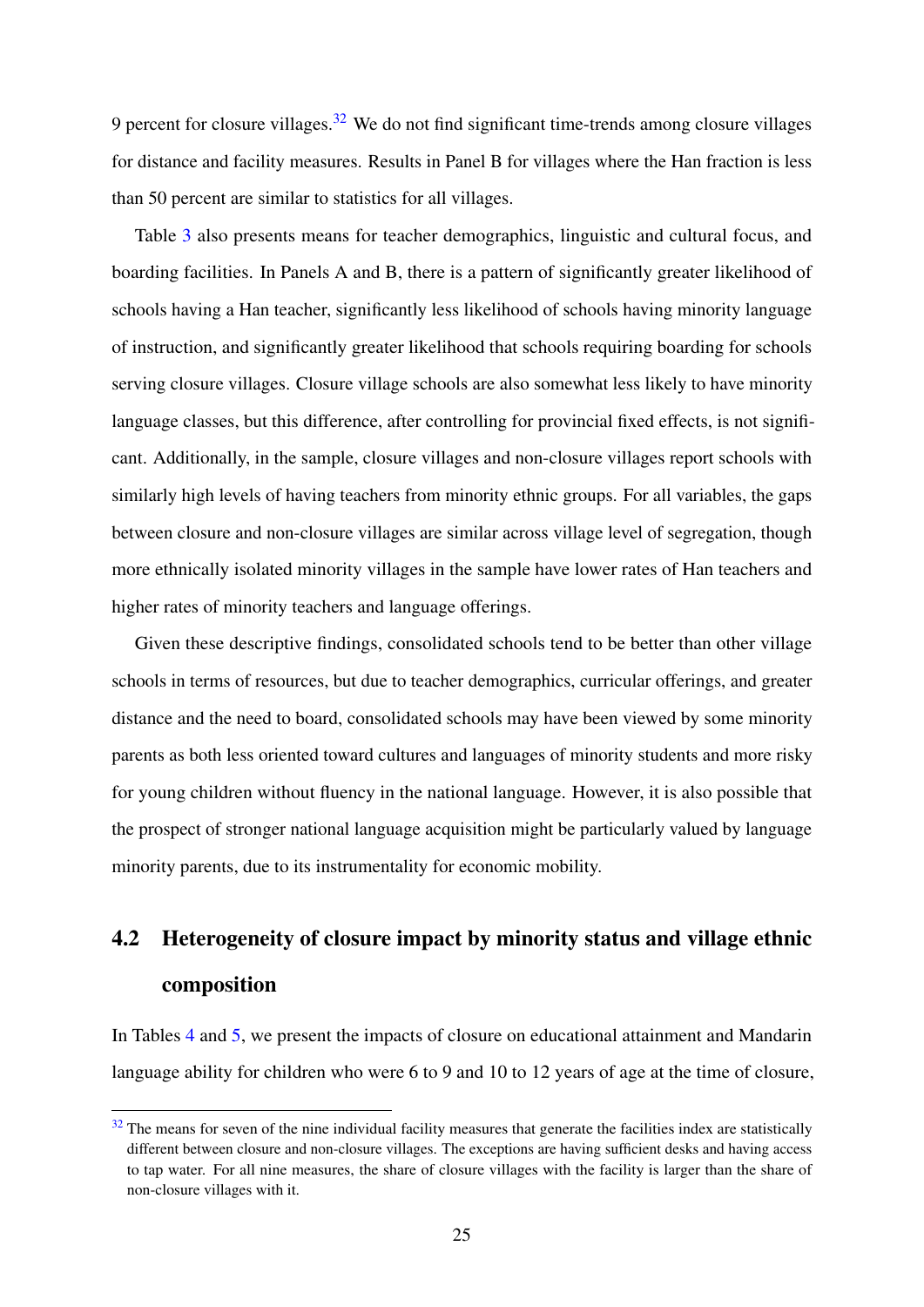along with a "placebo test" of a closure effect for individuals who were 22 to 29 at the time of closure. In both tables, we interact age at the time of closure with whether a child is Han or minority. Moving left to right from columns one to four in both tables, we present estimates that focus on successively more minority-centric villages. For example, column 1 contains all villages, and column 4 does not include majority-Han villages. In column 5, we include only minority children from nearly all minority villages by considering villages where the fraction of Han individuals is less than 10 percent. In column 6, we include only Han children from nearly all Han villages by considering villages where the fraction of Han individuals is greater than 90 percent.

Because models include ethnicity- and province-specific single-year-of-age cohort controls as well as village fixed effects, the age-at-closure reference category, 14 to 21 year olds, accommodates any base differences in closure villages compared to non-closure villages, but for *unaffected cohorts*–those for whom primary school closure should not have had any impact. The age-at-closure coefficients for ages 6 to 9 and 10 to 13, in turn, offer the decrement in years of schooling *in affected cohorts* in affected villages, compared to the years of schooling predicted by village and cohort fixed-effects. It is this quantity, estimated for different groups, that we will refer to in the discussions below as "the decrement" and treat as the policy effect.<sup>[33](#page-29-0)</sup> Finally, a term for age at closure of 22 to 29 is also estimated and presented.

<span id="page-29-1"></span>Table [4](#page-45-0) analyzes closure effects on educational attainment, with cohort-specific closure effects allowed to vary with minority status of the child. Results show that, by 2011, minority youth ages 10 to 13 at time of closure in a closure village experienced around a 0.6-year decrement in years of schooling. For those 6 to 9 years old at closure, the decrement is around a half-year. Results are similar in more and less minority-centric villages, with a weakening of statistical significance for estimates from columns based on smaller numbers of villages. In contrast to the situation of minority youth, the same set of estimates for Han youth shows no statistically significant decrements in attainment associated with experiencing school closure.

<span id="page-29-0"></span> $33$  As shown in Appendix Table [A.1,](#page-53-0) in 2011, due to differential school closure dates, individuals who were 6 to 9 at year of closure predominantly are between 10 to 19 years of age in 2011. Individuals who were 10 to 13 at year of closure predominantly are between 10 to 24 years of age in 2011. The policy effect is the average effects on years of schooling from both individuals who have possibly completed schooling as well as individuals who are still progressing through school.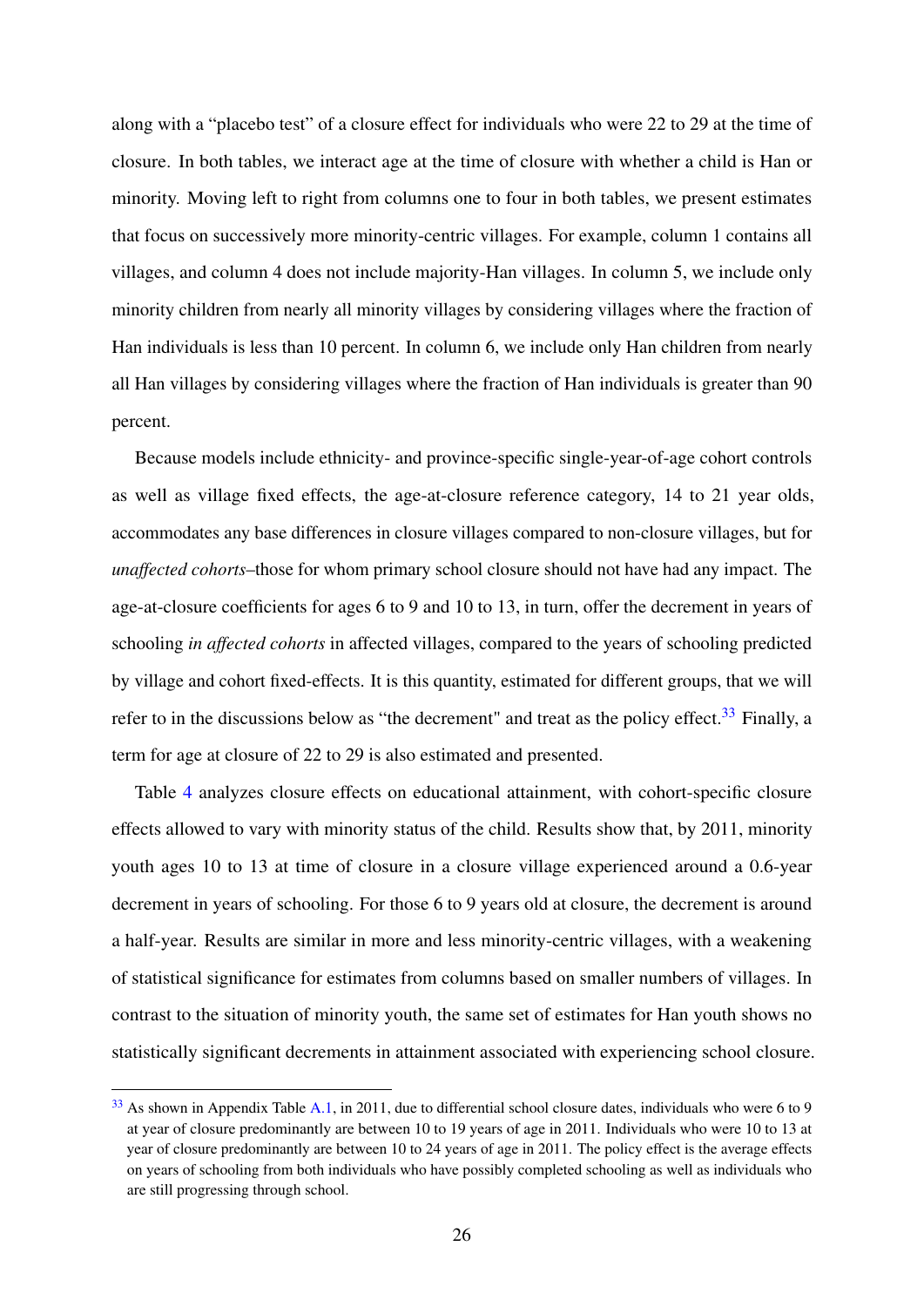For both minority and Han individuals, we do not find a closure effect for the placebo group of individuals that were 22 to 29 at the year of closure.

<span id="page-30-2"></span>We ran a parallel set of linear probability regressions for closure effects on reported ability in written and spoken Mandarin in Table [5.](#page-46-0)<sup>[34](#page-30-0)</sup> Results for written Mandarin ability in the top panel show decrements in the probability of reporting strong written ability for those affected by closures at the beginning of their primary school careers. The estimated decrement for minority individuals is larger in the more isolated samples: 14 percentage points in the most integrated villages compared to 23 percentage points in the most isolated minority villages. There is a smaller decrement in reported written ability for those exposed to closure at ages 10 to 13, which suggests about a 5 to 7 percentage points reduction in the likelihood of reporting strong Mandarin written ability. Significant decrements are not observed for Han children across village groups. On the contrary, in the most Han-centric villages in column 6, a 18 percentage points *increase* in the probability of reporting strong written Mandarin ability is reported for Han children who started in consolidated schools. For reported spoken Mandarin communication ability, shown in the bottom panel of Table [5,](#page-46-0) we find no significant effects. For this reason, subsequent analyses focus exclusively on attainment and written Mandarin.

## 4.3 Intersectional perspectives: Adding gender

<span id="page-30-3"></span>Building on the results from the last section, we next consider whether the significant negative closure impacts on educational attainment and writing facility observed among minority youth are borne equally by boys and girls. In Tables [6](#page-47-0) and [7,](#page-48-0) we present the impacts of closure on educational attainment and mandarin language writing abilities for females and males, Han and ethnic minority children.<sup>[35](#page-30-1)</sup> Conditional on gender, following Tables [4](#page-45-0) and [5,](#page-46-0) we interact age at the time of closure with whether a child is Han or minority. We present results for females in the first three columns and results for males in the latter three columns. Our sample includes all

<span id="page-30-0"></span> $34$  Results in Table [5](#page-46-0) exclude non-respondents. We find very similar results in Appendix Table [B.3](#page-62-0) where we include non-respondents in the same group as individuals who answered no/simple/good to the Mandarin ability question.

<span id="page-30-1"></span> $35$  In both tables, to account for differences in gender that are unrelated to closure, we estimate the model for females and males separately, which allows for different village fixed effects for females and males as well as different ethnicity and province-specific age fixed effects.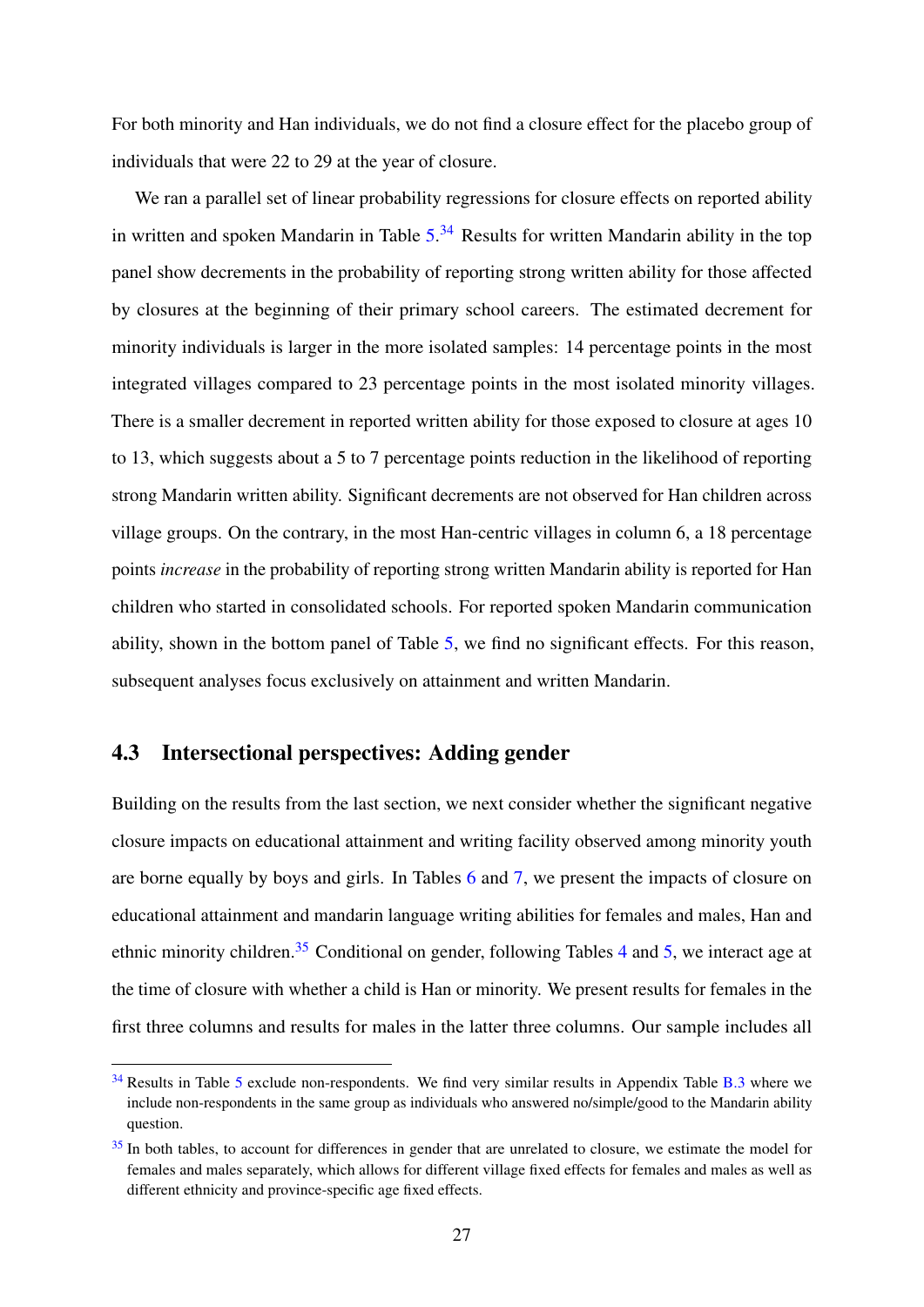villages in columns 1 and 4, villages with less than 90 percent Han individuals in columns 2 and 5, and less than 50 percent Han individuals in columns 3 and 6. Given the small number of female and male Han children that remain for the restricted sample of villages with less than 50 percent Han children, we include only minority children in the estimation samples for columns 3 and 6.

By 2011, Table [6](#page-47-0) shows that closure decrements for minority girls who were ages 10 to 13 at time of closure are about three quarters of a year, except for a non-significant decrement among the most isolated villages at about 0.63 years. For boys who were ages 10 to 13 at time of closure, the pattern shows about a half-year decrement among youth in all villages; this number becomes 0.72 in the most ethnically segregated minority villages. For girls and boys who were 6 to 9 at time of closure, similar to the results in Table [4,](#page-45-0) closure effects are negative as well, but small in magnitude compared to individuals who were older at time of closure. No significant findings are present among Han youth, although the direction of effects tends to be relatively more negative for Han girls. Thus, in the sample of all villages, minority girls are most vulnerable, but in the most ethnically segregated villages, minority boys become more vulnerable. For minority youth across genders, we find weakly positive but not significant closure effects for the placebo group of individuals.

<span id="page-31-1"></span>Considering the analysis of reported writing facility in Table [7,](#page-48-0) from linear probability regressions, we observe a consistent decrement for minority girls in the 6 to 9 and 10 to 13 age groups of 11 to 13 percentage points, with no pattern across villages.<sup>[36](#page-31-0)</sup> However, for boys, the pattern is different. Only the youngest boys at closure are affected, and the decrement is much larger in the most ethnically isolated villages (about 19 percentage points, compared to 12 percentage points for all villages). We do not find significant results for Han youth, although the magnitude and direction of the effects for Han girls are more negative than Han boys.

<span id="page-31-0"></span><sup>&</sup>lt;sup>[36](#page-31-1)</sup> Table [7](#page-48-0) results exclude non-respondents. Appendix Table [B.4](#page-63-0) shows similar estimates when non-respondents are included in the same group as individuals who answered no/simple/good to the Mandarin ability question.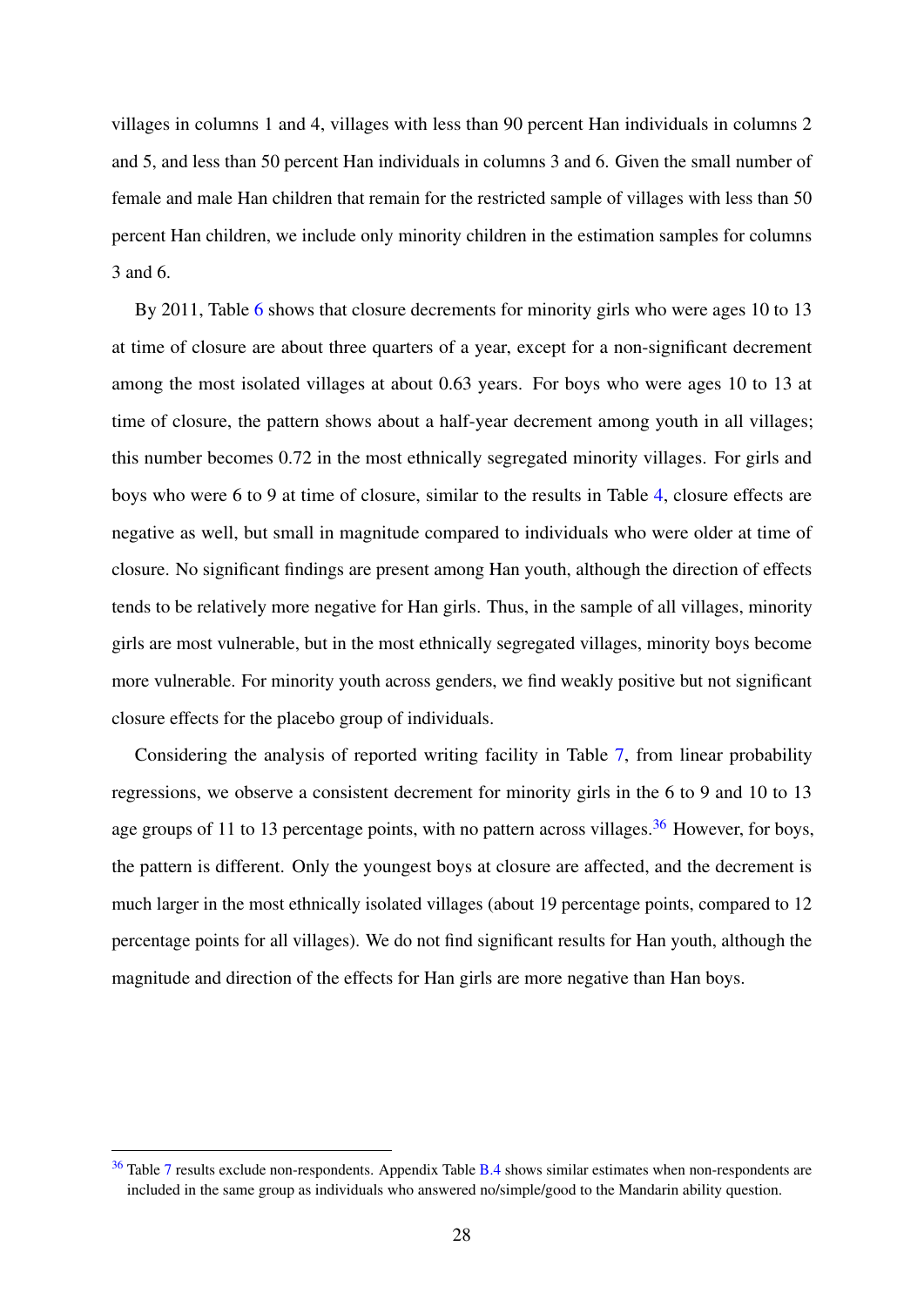### 4.4 Intersectional perspectives: Adding village income

<span id="page-32-1"></span>In this section, we study heterogeneous effects of closure for richer and poorer villages. Building on our prior results, within village groups, we continue to allow for heterogeneous effects for minority and Han children and by gender. In Table [8,](#page-49-0) in the top panel, we present results for villages with lower than 4000 Yuan per-capita income in 2011. In the bottom panel, results from separate regressions are shown for villages with higher than 4000 Yuan per-capita income in  $2011$ .<sup>[37](#page-32-0)</sup> Among the villages we study, 4000 Yuan was approximately the median village per-capita income level in 2011. We present estimates for educational attainment in columns 1 and 2 and estimates for written Mandarin ability in columns 3 and 4. To ensure sufficient sample sizes, we limit the analysis here to all villages.

In columns 1 and 2 of Table [8,](#page-49-0) it is very clear that decrements to educational attainment with school closure emerge most strongly among minority youth in the relatively poorer villages. Negative attainment effects are more consistent for minority girls, shown in the top panel of column 1. Minority girls who experienced closure at ages 6 to 9 as well as ages 10 to 13 experienced around a year decrement. Among minority youth, boys who started school with closure experienced no decrement, but those who were likely in school when it closed (ages 10 to 13) experienced a 0.69 year decrement. For individuals in relatively richer villages and for Han youth, we do not observe significant educational attainment decrements due to closure. We do find that the direction of closure effects are generally relatively more negative for girls, both from relatively richer and poorer villages.

In columns 3 and 4 of Table [8,](#page-49-0) we find that closure has the strongest negative effects on Mandarin writing for relatively poorer minority girls as well as boys who were 6 to 9 at year of closure. The effects are also negative for minority girls who were 10 to 13 at year of closure. The magnitudes or the effects are similar to the results from Table [7](#page-48-0) in the combined sample. In the relatively poorer villages, we do not find significant effects of closure on Han individuals. In relatively richer villages, the effects of closure on Mandarin writing for girls are negative, but generally insignificant. The exception is the finding of significant negative effects for Han girls

<span id="page-32-0"></span> $37$  Running separate regressions for relatively richer and poorer villages allow for different ethnicity- and provincialspecific age fixed effects for relatively richer and poorer villages.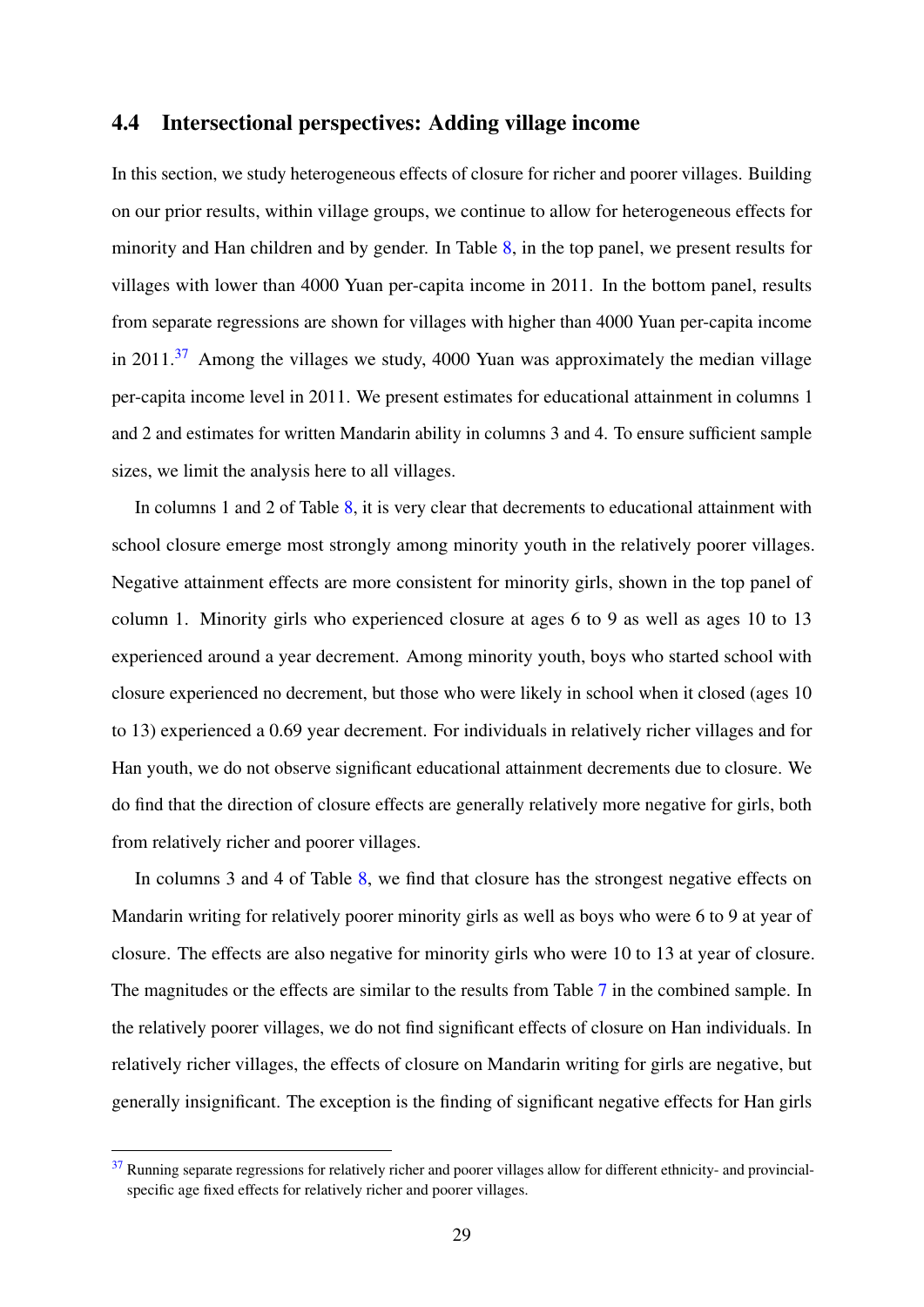who were 10 to 13 years of age at the time of closure.

In this section, given the limited sample and the larger number of heterogeneous effects parameters, estimates are less precise and the chance of obtaining spuriously significant estimates is larger. Overall, we continue to find stronger negative effects of closure for minority youth compared to Han youth, and the negative effects are more concentrated in relatively poorer villages.

# 5 Conclusion

With a focus on regions of China with substantial minority populations, this paper has investigated whether there are different impacts of China's rural school consolidation initiative on educational attainment and written Mandarin capability for minority students, compared to Han students. Descriptive results showed, first, that consolidated schools were safer and had generally better equipment than village schools, but were farther away and more likely to require boarding, which might increase perceived risk and cost. Consolidated schools were also larger, though we are not able to observe whether classes were larger. These pull- and push- factors in consolidated schools are likely to affect minority and Han youth in a similar though not necessarily identical fashion. However, consolidated schools were reportedly less likely than remaining village schools to offer a minority language of instruction, and the differences were stark. Across all sample villages, 31 percent of villages with schools and 15 percent of villages with closure reported a minority language of instruction. In predominantly minority villages, 43 percent of villages with schools, but only 22 percent of closure villages, reported that the primary school offered minority language of instruction. The difference in language of instruction associated with consolidation would likely be relevant to minority but not Han youth–perhaps hindering early engagement and learning in ways that might translate to poorer educational foundations, and perhaps heightening the perceived risks associated with distance and boarding.

Beyond language mismatch, children from culturally distinct groups might also find themselves in classrooms in which they need to learn different behavioral norms. For example, Liu and Zuo [\(2019\)](#page-39-11) reported that when children from the matriarchal Mosuo ethnic group and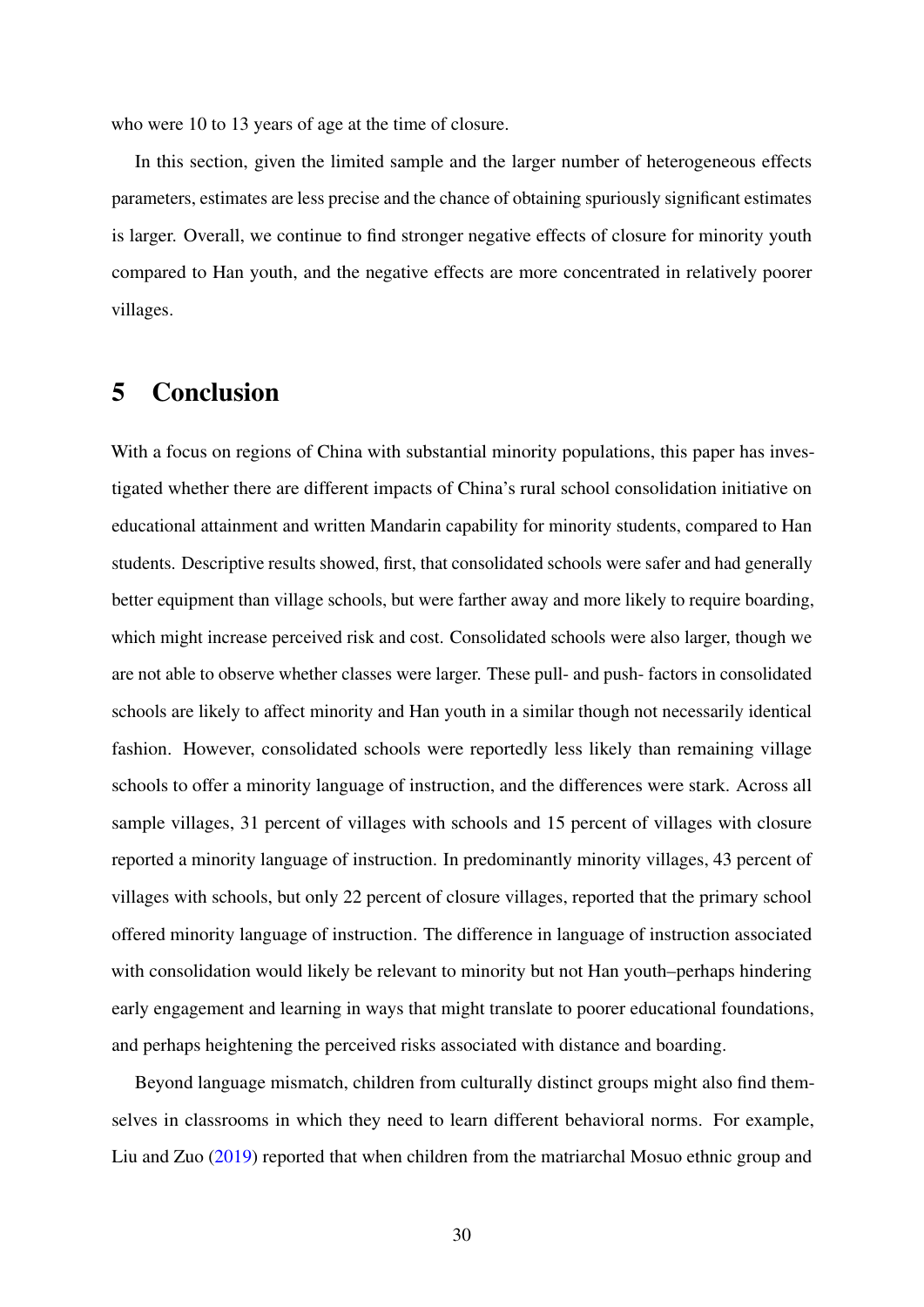Han students came together at school, ethnic differences in gendered patterns of risk-taking behavior observable at early ages diminished as Mosuo children adopted the risk preferences of the majority. We are unable to observe subtle differences in school, classroom, or peer culture in the current study, but these topics might be very relevant for understanding minoritized students' experiences of consolidation.

Our main analyses show clear evidence of an average negative effect of closure on two of the three outcomes studied, educational attainment and reported written Mandarin ability, for minority youth, compared to Han youth. Importantly, the average decrements experienced by minority youth masked significant heterogeneities. This paper is novel in attending to the possibility that minoritized status, together with gender and community economic status and ethnic composition, might intersect to generate distinct vulnerabilities to policy impact. Our analysis shows that the intersectional perspective does yield useful insights about heterogeneous policy impacts. For example, for both educational attainment and written language facility, penalties accruing to minority youth occurred only in poorer villages and not to minority youth in wealthier villages. In addition, penalties were generally heavier for minority girls. However, in the most ethnically segregated minority villages, boys from minority families were highly vulnerable to closure effects on educational attainment and written Mandarin facility. This latter pattern could emerge if boys were particularly affected by the linguistic mismatch potentially associated with consolidation in predominantly minority villages, but we do not have a means to test this speculation.

In an age of declining fertility and urbanization, sparse school-aged populations in rural communities are becoming more common. Press reports suggest that school consolidation initiatives are emerging in a variety of settings as a policy response (for example, see Chowdhury [2017;](#page-36-0) Harun, Yunus, and Yusof [2017;](#page-38-0) Malik [2013;](#page-39-0) Saengpassa [2017;](#page-40-1) Setiawati [2010;](#page-40-12) Tawie [2017\)](#page-41-0). China has been at the leading edge of this policy trend, with large-scale rural primary school consolidations occurring over the course of the early 2000s. While the likely impacts of school consolidations are very context-specific, the rationales across the world are strikingly similar, as are the concerns about potential implications for children in socially and economically marginalized communities. Our findings speak to the importance of considering intersecting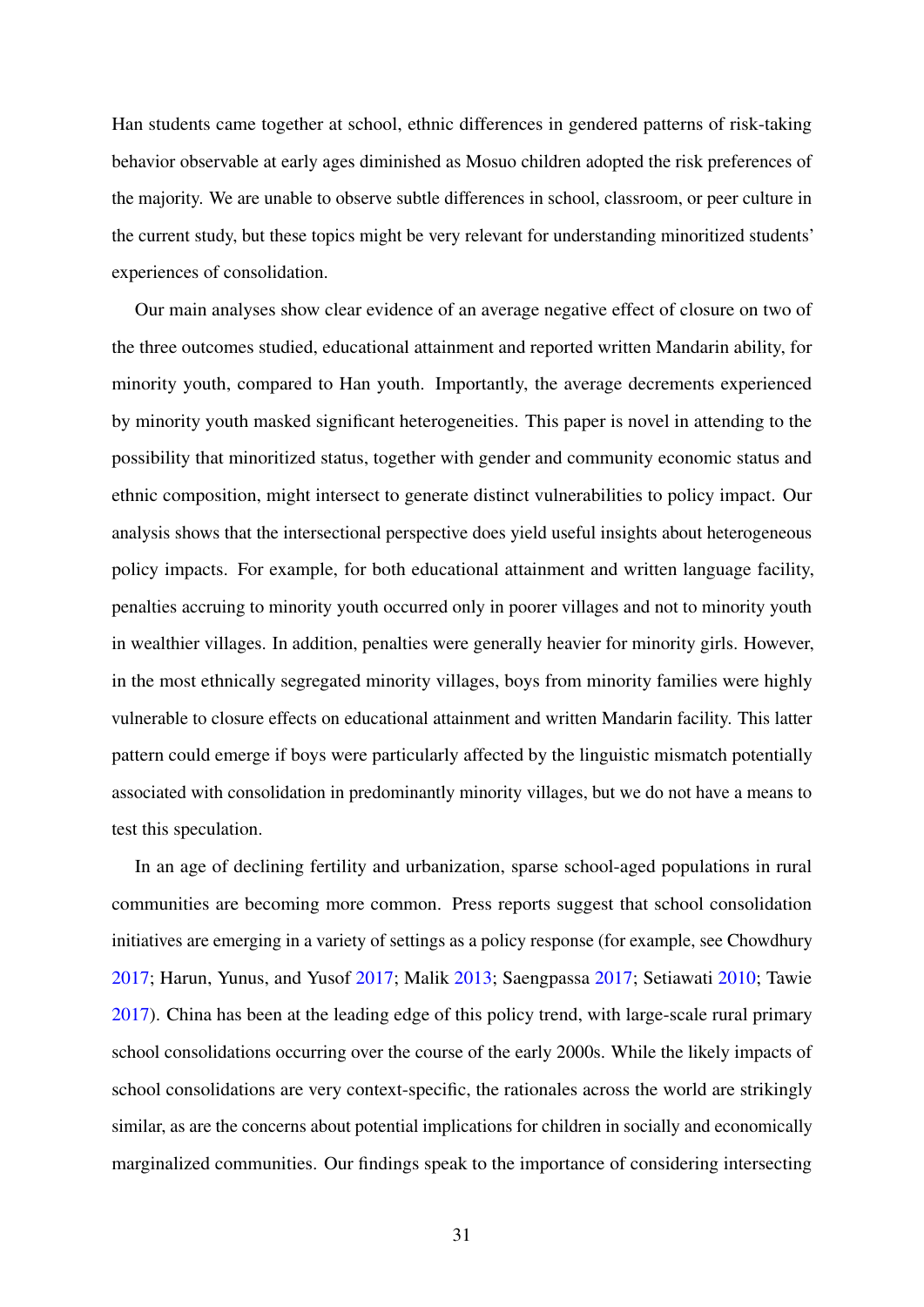dimensions of stratification together, when assessing the policy's impacts.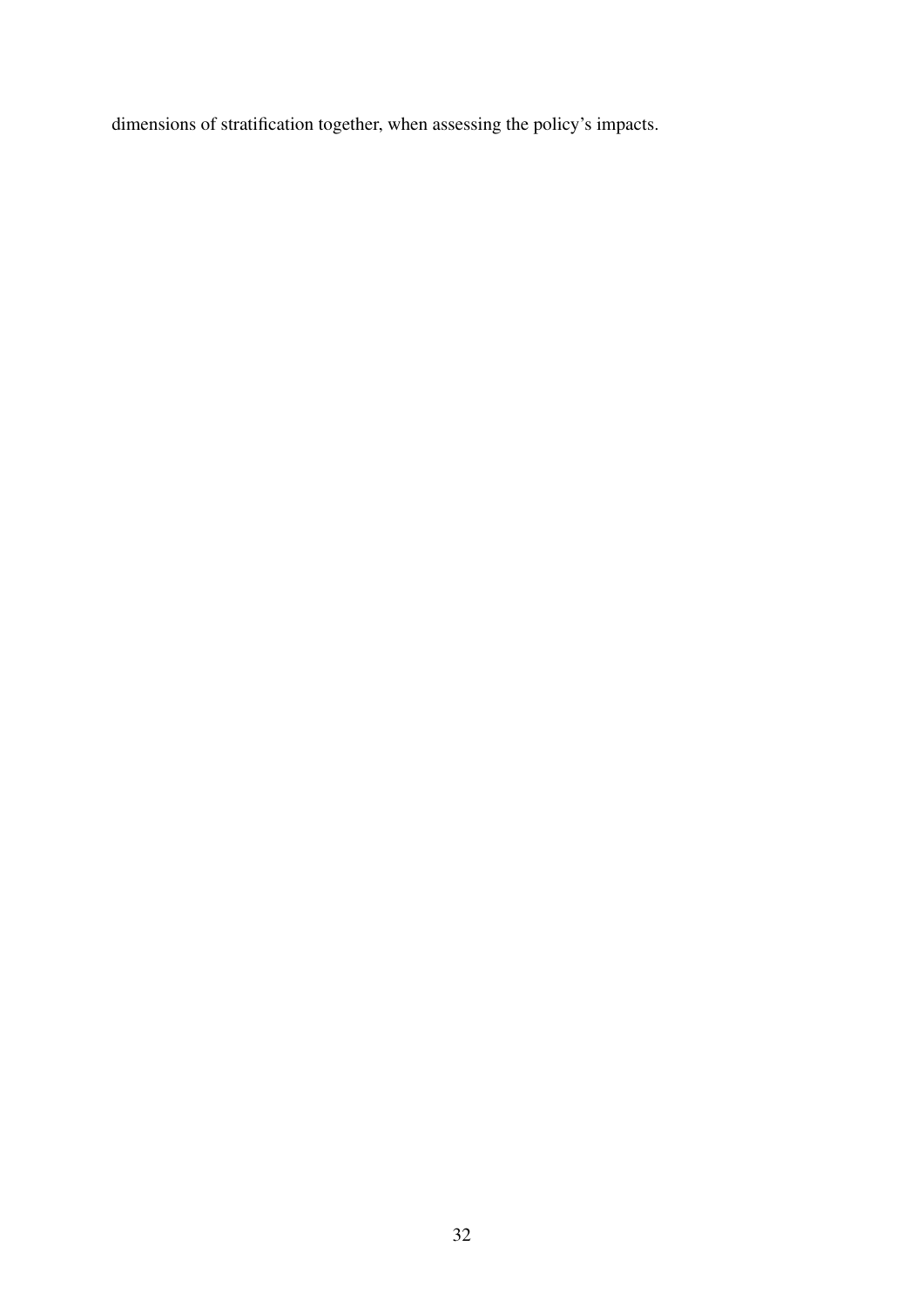## References

- <span id="page-36-9"></span>Angrist, Joshua, Aimee Chin, and Ricardo Godoy. 2008. "Is Spanish-Only Schooling Responsible for the Puerto Rican Language Gap?" *Journal of Development Economics* 85, no. 1 (February): 105–128. [https://doi.org/10.1016/j.jdeveco.2006.06.004.](https://doi.org/10.1016/j.jdeveco.2006.06.004)
- <span id="page-36-8"></span>Bordoloi, Mridusmita, and Ritwik Shukla. 2019. "School Consolidation in Rajasthan: Implementation and Short Term Effects - Accountability Initiative: Responsive Governance," August. [https://accountabilityindia.in/publication/school-consolidation-in-rajasthan](https://accountabilityindia.in/publication/school-consolidation-in-rajasthan-implementation-and-short-term-effects/)[implementation-and-short-term-effects/.](https://accountabilityindia.in/publication/school-consolidation-in-rajasthan-implementation-and-short-term-effects/)
- <span id="page-36-6"></span>Brazil Ministry of Education. 2020. (Sinopses Estatísticas Da Educação Básica (Synopses of Basic Education Statistics)). [http://portal.inep.gov.br/web/guest/sinopses-estatisticas-da](http://portal.inep.gov.br/web/guest/sinopses-estatisticas-da-educacao-basica)[educacao-basica.](http://portal.inep.gov.br/web/guest/sinopses-estatisticas-da-educacao-basica)
- <span id="page-36-2"></span>Cai, Weixian, Gong Chen, and Feng Zhu. 2017. "Has the Compulsory School Merger Program Reduced the Welfare of Rural Residents in China?" *China Economic Review* 46 (December): 123–141. [https://doi.org/10.1016/j.chieco.2017.07.010.](https://doi.org/10.1016/j.chieco.2017.07.010)
- <span id="page-36-7"></span>Caven, Meg. 2019. "Quantification, Inequality, and the Contestation of School Closures in Philadelphia." *Sociology of Education* 92, no. 1 (January): 21–40. [https://doi.org/10.1177/](https://doi.org/10.1177/0038040718815167) [0038040718815167.](https://doi.org/10.1177/0038040718815167)
- <span id="page-36-3"></span>Chan, Christina Y., and Stevan Harrell. 2009. "School Consolidation in Rural Sichuan: Quality Versus Equality." In *Affirmative Action in China and the U.S.: A Dialogue on Inequality and Minority Education,* edited by Minglang Zhou and Ann Maxwell Hill, 143–164. New York: Palgrave Macmillan US. [http://dx.doi.org/10.1057/9780230100923\\_9.](http://dx.doi.org/10.1057/9780230100923_9)
- <span id="page-36-1"></span>Chen, Xinxin, Hongmei Yi, Linxiu Zhang, Di Mo, James Chu, and Scott Rozelle. 2014. "Do Poor Students Benefit from China's Merger Program? Transfer Path and Educational Performance." *Asia Pacific Journal of Education* 34, no. 1 (January 2, 2014): 15–35. [https://doi.org/10.1080/02188791.2013.790781.](https://doi.org/10.1080/02188791.2013.790781)
- <span id="page-36-12"></span><span id="page-36-11"></span>Chen, Yangbin. 2008. *Muslim Uyghur Students in a Chinese Boarding School: Social Recapitalization as a Response to Ethnic Integration.* Lexington Books.
	- . 2013. "Towards Another Minority Educational Elite Group in Xinjiang?" In *Minority Education in China: Balancing Unity and Diversity in an Era of Critical Pluralism,* edited by James Leibold and Yangbin Chen, 201–220. Hong Kong University Press.
	- . 2016. "Chapter 14: Ethnic Inequality in Education." In *Handbook on Ethnic Minorities in China,* edited by Xiaowei Zang, 316–340. Northampton, MA: Edward Elgar Publishing. [https://doi.org/10.4337/9781784717360.](https://doi.org/10.4337/9781784717360)
- <span id="page-36-10"></span><span id="page-36-4"></span>Cherng, Hua-Yu Sebastian, and Emily Hannum. 2013. "Community Poverty, Industrialization, and Educational Gender Gaps in Rural China." *Social Forces* 92 (2): 659–690. [https :](https://doi.org/10.1093/sf/sot084) [//doi.org/10.1093/sf/sot084.](https://doi.org/10.1093/sf/sot084)
- <span id="page-36-5"></span>Cherng, Hua-Yu Sebastian, Emily Hannum, and Chunping Lu. 2014. "China." In *The Palgrave Handbook of Race and Ethnic Inequalities in Education,* edited by Peter A. J. Stevens and A. Gary Dworkin, 205–237. London: Palgrave Macmillan UK. [https://doi.org/10.1057/](https://doi.org/10.1057/9781137317803_8) [9781137317803\\_8.](https://doi.org/10.1057/9781137317803_8)
- <span id="page-36-0"></span>Chowdhury, Shreya Roy. 2017. "Cramped Classrooms, Long Commutes, Dropouts: How Rajasthan's School Mergers Have Hurt Students." The Scroll, May 3, 2017. Text. [https:](https://scroll.in/article/835687/cramped-classrooms-long-commutes-dropouts-the-impact-of-rajasthans-school-mergers) [//scroll.in/article/835687/cramped-classrooms-long-commutes-dropouts-the-impact-of](https://scroll.in/article/835687/cramped-classrooms-long-commutes-dropouts-the-impact-of-rajasthans-school-mergers)[rajasthans-school-mergers.](https://scroll.in/article/835687/cramped-classrooms-long-commutes-dropouts-the-impact-of-rajasthans-school-mergers)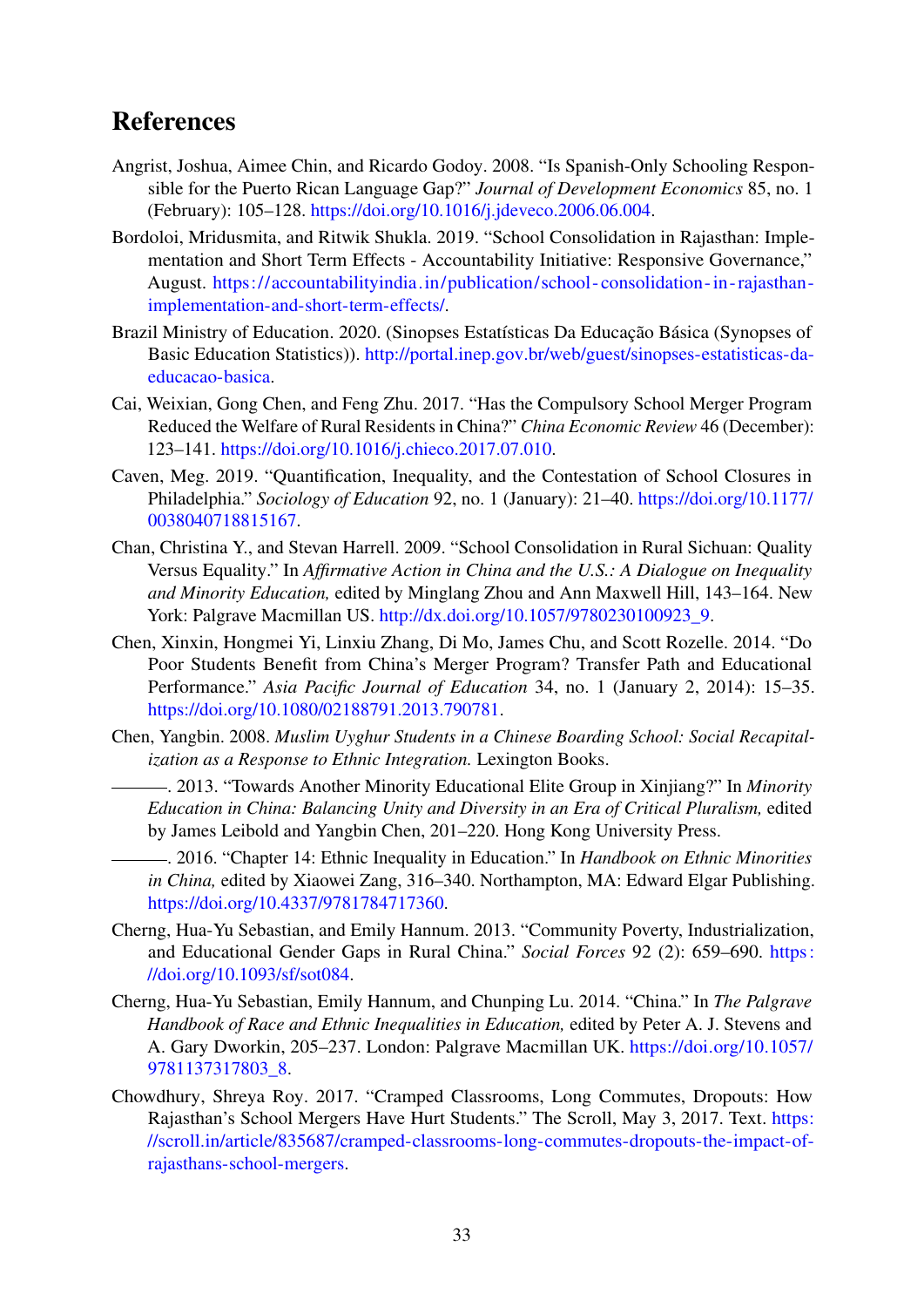- <span id="page-37-8"></span>Dai, Te-qi, Liang Wang, Yu-chao Zhang, Cong Liao, and Zheng-bing Liu. 2017. "The Cost of School Consolidation Policy: Implications from Decomposing School Commuting Distances in Yanqing, Beijing." *Applied Spatial Analysis and Policy* (September): 1–14. [https://doi.org/10.1007/s12061-017-9238-2.](https://doi.org/10.1007/s12061-017-9238-2)
- <span id="page-37-1"></span>Dong, Mei, Fang Chang, and Yuanyan Bai. 2013. "An Empirical Study on the Effect of School Consolidation in Rural Areas on Student Achievement: A Case Study of Shaanxi Province." *Chinese Education & Society* 46, no. 5 (September 1, 2013): 56–70. [https://doi.org/10.](https://doi.org/10.2753/CED1061-1932460504) [2753/CED1061-1932460504.](https://doi.org/10.2753/CED1061-1932460504)
- <span id="page-37-3"></span>Dwyer, Arienne M. 1998. "The Texture of Tongues: Languages and Power in China." *Nationalism and Ethnic Politics* 4, nos. 1-2 (March): 68–85. [https : / / doi . org / 10 . 1080 /](https://doi.org/10.1080/13537119808428529) [13537119808428529.](https://doi.org/10.1080/13537119808428529)
- <span id="page-37-2"></span>Eberhard, David M, Gary F Simons, and Charles D Fennig. 2021. (Ethnologue: Languages of the World). [https://www.ethnologue.com/country/CN.](https://www.ethnologue.com/country/CN)
- <span id="page-37-0"></span>Echazarra, Alfonso, and Thomas Radinger. 2019. "Learning in Rural Schools: Insights from PISA, TALIS and the Literature." *OECD Education Working Papers,* 77th ser., 196, no. EDU/WKP(2019)4 (March). [https://doi.org/DOI:10.1787/8b1a5cb9-en.](https://doi.org/DOI: 10.1787/8b1a5cb9-en)
- <span id="page-37-6"></span>Eriksson, Katherine. 2014. "Does the Language of Instruction in Primary School Affect Later Labour Market Outcomes? Evidence from South Africa." *Economic History of Developing Regions* 29, no. 2 (July): 311–335. [https://doi.org/10.1080/20780389.2014.955272.](https://doi.org/10.1080/20780389.2014.955272)
- <span id="page-37-10"></span>Fan, Xianzuo. 2013. "The Reasons, Motivation, and Selection of Approach to the Consolidation of Primary and Secondary Schools in Rural Areas." *Chinese Education & Society* 46, no. 5 (September 1, 2013): 9–20. [https://doi.org/10.2753/CED1061-1932460501.](https://doi.org/10.2753/CED1061-1932460501)
- <span id="page-37-4"></span>Filmer, Deon. 2007. "If You Build It, Will They Come? School Availability and School Enrolment in 21 Poor Countries." *The Journal of Development Studies* 43, no. 5 (July): 901–928. [https://doi.org/10.1080/00220380701384588.](https://doi.org/10.1080/00220380701384588)
- <span id="page-37-9"></span>General Office of the State Council. 2001. "Directive 21 (2001) of the General Office of the State Council of the People's Republic of China on Basic Education Reform and Development." Government and Law Information Website. [http://www.gov.cn/gongbao/content/2001/](http://www.gov.cn/gongbao/content/2001/content_60920.htm) [content\\_60920.htm.](http://www.gov.cn/gongbao/content/2001/content_60920.htm)
- <span id="page-37-12"></span><span id="page-37-11"></span>. 2012. "Directive 48 (2012) of the General Office of the State Council of the People's Republic of China on Rural Compulsory Education and School Reorganization." Government and Law Information Website. [http://www.gov.cn/zhengce/content/2012-](http://www.gov.cn/zhengce/content/2012-09/07/content_5339.htm) [09/07/content\\_5339.htm.](http://www.gov.cn/zhengce/content/2012-09/07/content_5339.htm)
	- . 2018. "Guiding Opinions of the General Office of the State Council on Comprehensively Strengthening the Construction of Small-Scale Schools and Township Boarding Schools in Rural Areas," April. State Council Communique No. 27. [http://www.gov.cn/zhengce/](http://www.gov.cn/zhengce/content/2018-05/02/content_5287465.htm) [content/2018-05/02/content\\_5287465.htm.](http://www.gov.cn/zhengce/content/2018-05/02/content_5287465.htm)
- <span id="page-37-7"></span>Ginsburgh, Victor, and Shlomo Weber. 2020. "The Economics of Language." *Journal of Economic Literature* 58, no. 2 (June): 348–404. [https://doi.org/10.1257/jel.20191316.](https://doi.org/10.1257/jel.20191316)
- <span id="page-37-5"></span>Glick, Peter. 2008. "What Policies Will Reduce Gender Schooling Gaps in Developing Countries: Evidence and Interpretation." *World Development* 36, no. 9 (September): 1623–1646. [https:](https://doi.org/10.1016/j.worlddev.2007.09.014) [//doi.org/10.1016/j.worlddev.2007.09.014.](https://doi.org/10.1016/j.worlddev.2007.09.014)
- <span id="page-37-13"></span>Grose, Timothy. 2010. "The Tibet and Xinjiang Neidi Classes: The Aims, Strategies, and Difficulties of Educating a New Generation of Ethnic Minority Students." *Chinese Education & Society* 43, no. 3 (May): 3–9. [https://doi.org/10.2753/CED1061-1932430300.](https://doi.org/10.2753/CED1061-1932430300)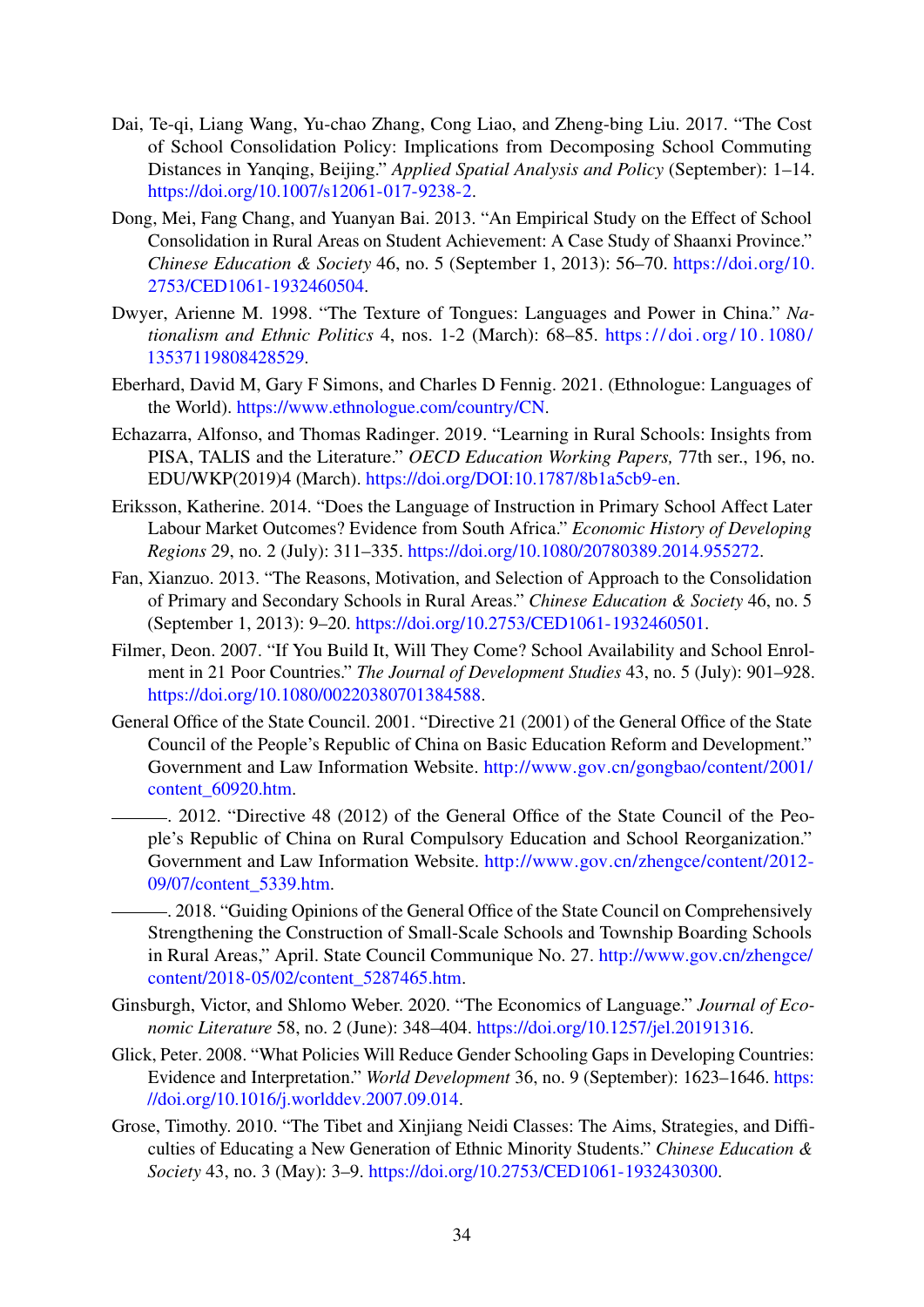- <span id="page-38-3"></span>Gustafsson, Björn, and Ding Sai. 2015. "Mapping and Understanding Ethnic Disparities in Length of Schooling: The Case of the Hui Minority and the Han Majority in Ningxia Autonomous Region, China." *Social Indicators Research* 124, no. 2 (November): 517–535. [https://doi.org/10.1007/s11205-014-0806-4.](https://doi.org/10.1007/s11205-014-0806-4)
- <span id="page-38-12"></span>Gustafsson, Björn A., Reza Hasmath, and Sai Ding, eds. 2020a. *Ethnicity and Inequality in China.* 1st edition. Abingdon, Oxon ; New York, NY: Routledge, December. [https:](https://doi.org/10.4324/9781003082156) [//doi.org/10.4324/9781003082156.](https://doi.org/10.4324/9781003082156)

<span id="page-38-10"></span>. 2020b. "Methodological Considerations." In *Ethnicity and Inequality in China,* edited by Björn A. Gustafsson, Reza Hasmath, and Sai Ding, 316–330. London: Routledge, December. [https://doi.org/10.4324/9781003082156.](https://doi.org/10.4324/9781003082156)

- <span id="page-38-8"></span>Hannum, Emily, and Hua-Yu Sebastian Cherng. 2021. "Linguistic Capital: Links to Information Access and Economic Opportunity Among Rural Young Adults in Minority Areas in China." In *Ethnicity and Inequality in China,* 1st ed., edited by Björn Gustafsson, Sai Ding, and Reza Hasmath, 61–81. Abingdon, Oxon ; New York, NY: Routledge. [https:](https://doi.org/10.4324/9781003082156) [//doi.org/10.4324/9781003082156.](https://doi.org/10.4324/9781003082156)
- <span id="page-38-1"></span>Hannum, Emily, Xiaoying Liu, and Fan Wang. 2021. "Estimating the Effects of Educational System Consolidation: The Case of China's Rural School Closure Initiative." *Economic Development and Cultural Change* 70 (1): 485–528. [https://doi.org/10.1086/711654.](https://doi.org/10.1086/711654)
- <span id="page-38-9"></span>Hansen, Mette Halskov. 1999. "Introduction." In *Lessons in Being Chinese: Minority Education and Ethnic Identity in Southwest China,* xi–2. University of Washington Press. [http://www.](http://www.jstor.org/stable/j.ctvbtzm5v.6) [jstor.org/stable/j.ctvbtzm5v.6.](http://www.jstor.org/stable/j.ctvbtzm5v.6)
- <span id="page-38-4"></span>Harrell, Stevan. 1993. "Linguistics and Hegemony in China." *International Journal of the Sociology of Language* 1993, no. 103 (January): 97–114. [https://doi.org/10.1515/ijsl.1993.](https://doi.org/10.1515/ijsl.1993.103.97) [103.97.](https://doi.org/10.1515/ijsl.1993.103.97)
- <span id="page-38-0"></span>Harun, Hana Nax, Arfa Yunus, and Teh Athira Yusof. 2017. "Schools with Low Enrolment of Students to Be Merged Into One," July 31, 2017. Newspaper. [https://www.nst.com.my/](https://www.nst.com.my/news/government-public-policy/2017/07/262570/schools-low-enrolment-students-be-merged-one) [news/government-public-policy/2017/07/262570/schools-low-enrolment-students-be](https://www.nst.com.my/news/government-public-policy/2017/07/262570/schools-low-enrolment-students-be-merged-one)[merged-one.](https://www.nst.com.my/news/government-public-policy/2017/07/262570/schools-low-enrolment-students-be-merged-one)
- <span id="page-38-2"></span>Hou, Haibo, Yaowu Wu, and Yingquan Song. 2020. "Premature Boarding and Human Capital Accumulation for Rural Pupils: Evidence from School Consolidations." *China Economist* 15, no. 2 (March): 92–108. [https://doi.org/DOI:10.19602/j.chinaeconomist.2020.03.07.](https://doi.org/DOI:10.19602/j.chinaeconomist.2020.03.07)
- <span id="page-38-11"></span>Howell, Anthony. 2017. "Impacts of Migration and Remittances on Ethnic Income Inequality in Rural China." *World Development* 94 (C): 200–211. [https://doi.org/10.1016/j.worlddev.](https://doi.org/10.1016/j.worlddev.2017.01.005) [2017.01.005.](https://doi.org/10.1016/j.worlddev.2017.01.005)
- <span id="page-38-6"></span>Huisman, Janine, and Jeroen Smits. 2009. "Effects of Household- and District-Level Factors on Primary School Enrollment in 30 Developing Countries." *World Development* 37, no. 1 (January): 179–193. [https://doi.org/10.1016/j.worlddev.2008.01.007.](https://doi.org/10.1016/j.worlddev.2008.01.007)
- <span id="page-38-5"></span>India Ministry of Human Resource Development. 2020. "National Education Policy 2020," March. Policy Outline. [https://www.education.gov.in/sites/upload\\_files/mhrd/files/NEP\\_](https://www.education.gov.in/sites/upload_files/mhrd/files/NEP_Final_English_0.pdf) Final English 0.pdf.
- <span id="page-38-7"></span>Jain, Tarun. 2017. "Common Tongue: The Impact of Language on Educational Outcomes." *The Journal of Economic History* 77, no. 2 (June): 473–510. [https://doi.org/10.1017/](https://doi.org/10.1017/S0022050717000481) [S0022050717000481.](https://doi.org/10.1017/S0022050717000481)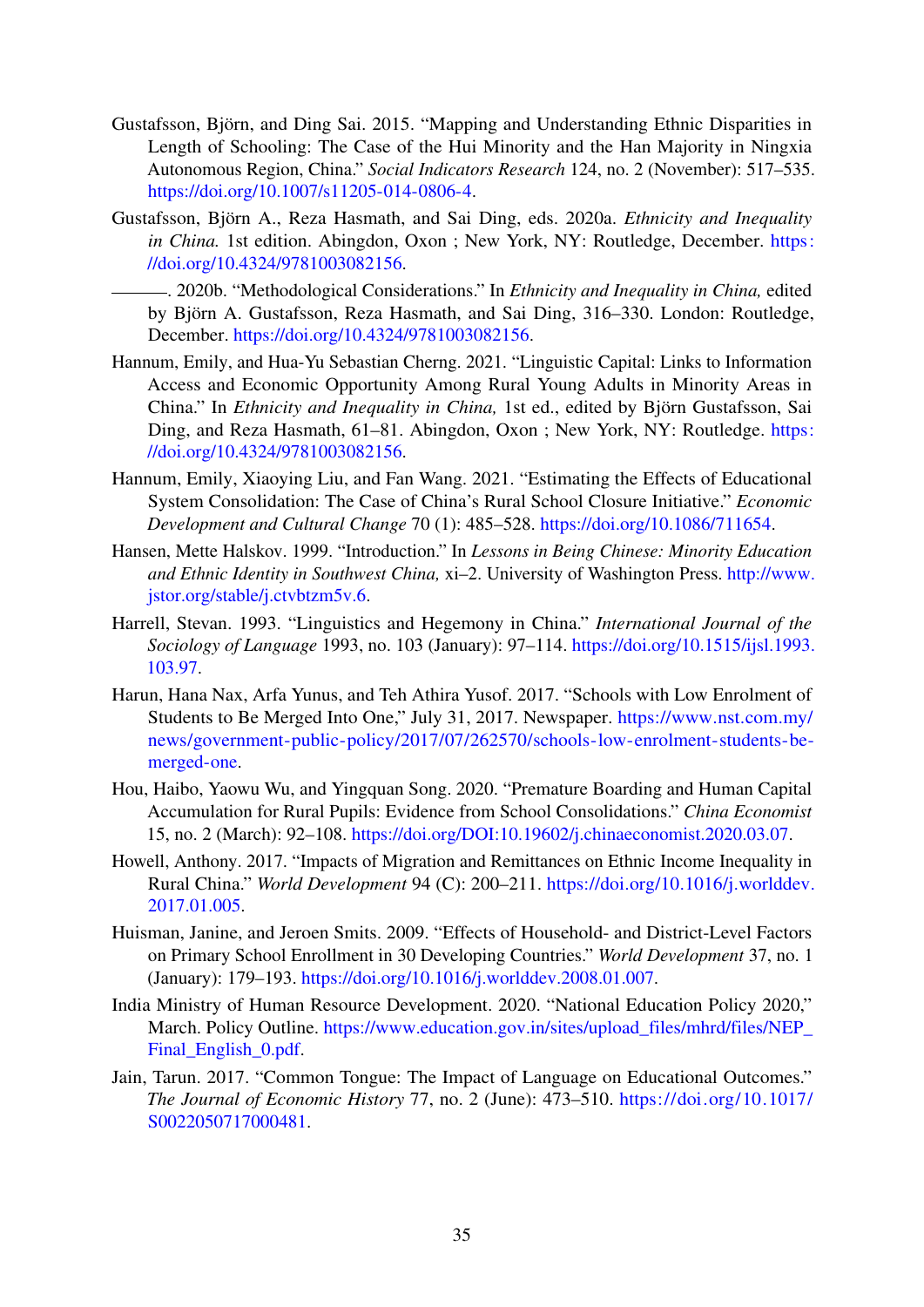- <span id="page-39-5"></span>Jayachandran, Seema. 2015. "The Roots of Gender Inequality in Developing Countries." *Annual Review of Economics* 7, no. 1 (August): 63–88. [https://doi.org/10.1146/annurev-economics-](https://doi.org/10.1146/annurev-economics-080614-115404)[080614-115404.](https://doi.org/10.1146/annurev-economics-080614-115404)
- <span id="page-39-4"></span>King, Elizabeth M., and Rebecca Winthrop. 2015. *Today's Challenges for Girls' Education.* Washington, D.C.: Brookings, June. [https://www.brookings.edu/research/todays-challenge](https://www.brookings.edu/research/todays-challenges-for-girls-education/) [s-for-girls-education/.](https://www.brookings.edu/research/todays-challenges-for-girls-education/)
- <span id="page-39-13"></span>Kominski, Robert. 1989. *How Good is 'How Well'? the Census English-Speaking Ability Question.* August. [https://www.census.gov/library/working-papers/1989/demo/1989-](https://www.census.gov/library/working-papers/1989/demo/1989-Kominski.html) [Kominski.html.](https://www.census.gov/library/working-papers/1989/demo/1989-Kominski.html)
- <span id="page-39-9"></span>Leibold, James. 2019. "Interior Ethnic Minority Boarding Schools: China's Bold and Unpredictable Educational Experiment." *Asian Studies Review* 43, no. 1 (January): 3–15. [https://doi.org/10.1080/10357823.2018.1548572.](https://doi.org/10.1080/10357823.2018.1548572)
- <span id="page-39-2"></span>Liu, Chengfang, Linxiu Zhang, Renfu Luo, Scott Rozelle, and Prashant Loyalka. 2010. "The Effect of Primary School Mergers on Academic Performance of Students in Rural China." *International Journal of Educational Development* 30, no. 6 (November): 570–585. [https:](https://doi.org/10.1016/j.ijedudev.2010.05.003) [//doi.org/10.1016/j.ijedudev.2010.05.003.](https://doi.org/10.1016/j.ijedudev.2010.05.003)
- <span id="page-39-11"></span>Liu, Elaine M., and Sharon Xuejing Zuo. 2019. "Measuring the Impact of Interaction Between Children of a Matrilineal and a Patriarchal Culture on Gender Differences in Risk Aversion." *Proceedings of the National Academy of Sciences* 116, no. 14 (April): 6713–6719. [https:](https://doi.org/10.1073/pnas.1808336116) [//doi.org/10.1073/pnas.1808336116.](https://doi.org/10.1073/pnas.1808336116)
- <span id="page-39-6"></span>Liu, Haiming, Naren Gaowa, and Shu Wang. 2013. "Closures and Consolidation: The Effective Path to Improving the Overall Quality of Basic Education." *Chinese Education & Society* 46, no. 5 (September 1, 2013): 36–55. [https://doi.org/10.2753/CED1061-1932460503.](https://doi.org/10.2753/CED1061-1932460503)
- <span id="page-39-3"></span>Liu, Haoming. 2014. "The Quality–quantity Trade-Off: Evidence from the Relaxation of China's One-Child Policy." *Journal of Population Economics* 27, no. 2 (April): 565–602. [https:](https://doi.org/10.1007/s00148-013-0478-4) [//doi.org/10.1007/s00148-013-0478-4.](https://doi.org/10.1007/s00148-013-0478-4)
- <span id="page-39-7"></span>Liu, Xiaoying, and Emily Hannum. 2017. "Early Poverty Exposure Predicts Young Adult Educational Outcomes in China." *China Economic Review* 44:79–97. [https://doi.org/10.](https://doi.org/10.1016/j.chieco.2017.03.006) [1016/j.chieco.2017.03.006.](https://doi.org/10.1016/j.chieco.2017.03.006)
- <span id="page-39-8"></span>Liu, Yansui, Jilai Liu, and Yang Zhou. 2017. "Spatio-Temporal Patterns of Rural Poverty in China and Targeted Poverty Alleviation Strategies." *Journal of Rural Studies* 52 (May): 66–75. [https://doi.org/10.1016/j.jrurstud.2017.04.002.](https://doi.org/10.1016/j.jrurstud.2017.04.002)
- <span id="page-39-12"></span>Long, Yuanwei, Keqiang Li, and Xiaoomin Liu. 2014. *Zhongguo Shaoshu Minzu Diqu Jingji Shehui Zhuhu Diaocha [China Household Ethnic Survey].* Social Sciences Academic Press (China).
- <span id="page-39-10"></span>Lu, Meichen, Manlin Cui, Yaojiang Shi, Fang Chang, Di Mo, Scott Rozelle, and Natalie Johnson. 2016. "Who Drops Out from Primary Schools in China? Evidence from Minority-Concentrated Rural Areas." *Asia Pacific Education Review* 17, no. 2 (June): 235–252. [https://doi.org/10.1007/s12564-016-9421-1.](https://doi.org/10.1007/s12564-016-9421-1)
- <span id="page-39-0"></span>Malik, Mansoor. 2013. "Apprehensions About Primary Schools Merger Policy," February 4, 2013. [http://www.dawn.com/news/783494.](http://www.dawn.com/news/783494)
- <span id="page-39-1"></span>Mei, Hong, Quanbao Jiang, Yuanyuan Xiang, and Xiaoping Song. 2015. "School Consolidation: Whither China's Rural Education?" *Asian Social Work and Policy Review* (March): 138– 150. [https://doi.org/10.1111/aswp.12053.](https://doi.org/10.1111/aswp.12053)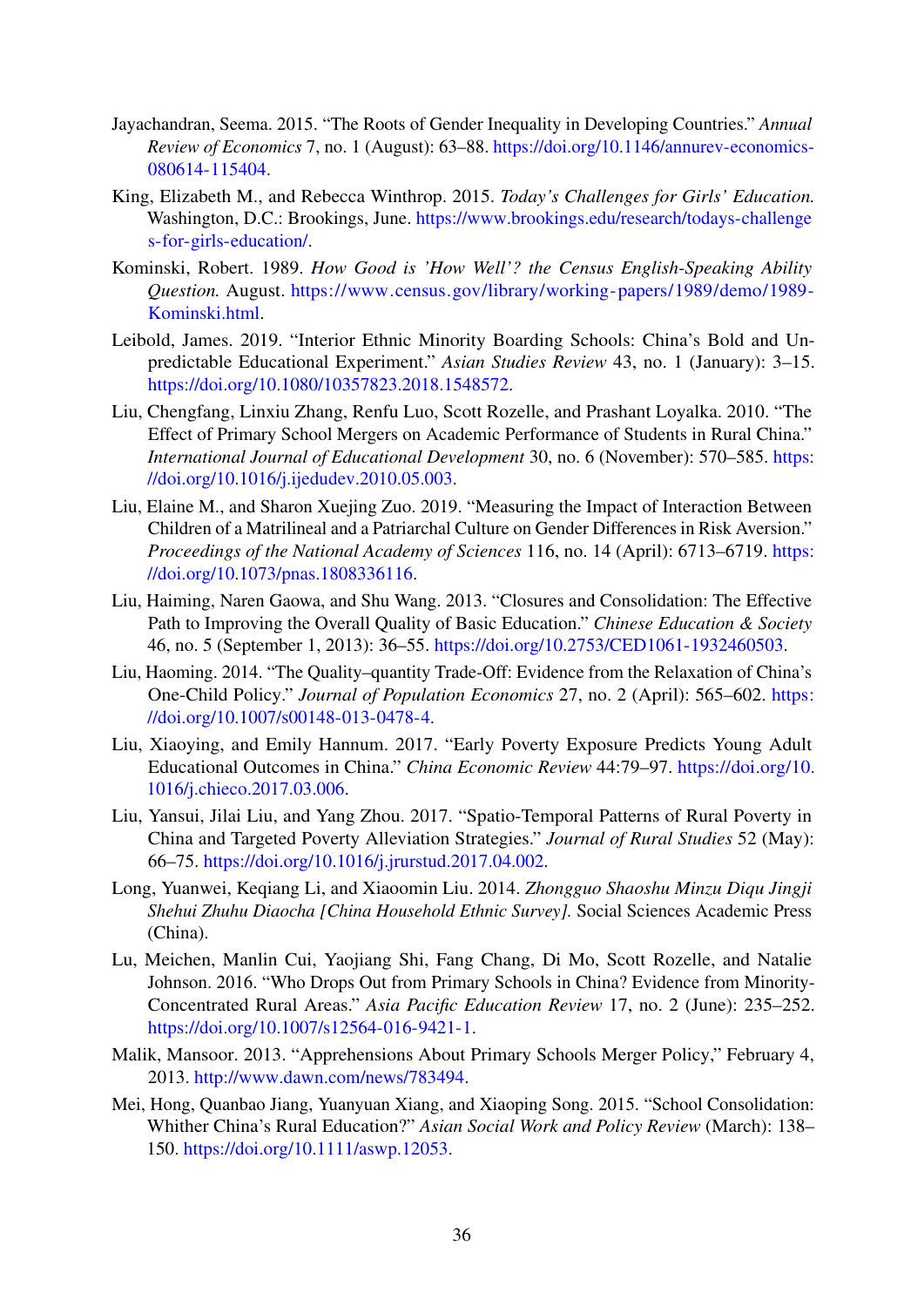- <span id="page-40-7"></span>Mo, Di, Hongmei Yi, Linxiu Zhang, Yaojiang Shi, Scott Rozelle, and Alexis Medina. 2012. "Transfer Paths and Academic Performance: The Primary School Merger Program in China." *International Journal of Educational Development* 32, no. 3 (May): 423–431. [https://doi.org/10.1016/j.ijedudev.2011.11.001.](https://doi.org/10.1016/j.ijedudev.2011.11.001)
- <span id="page-40-14"></span>National Bureau of Statistics of China. 2010. (Sixth National Population Census of the People's Republic of China). [http://www.stats.gov.cn/english/Statisticaldata/CensusData/rkpc2010/](http://www.stats.gov.cn/english/Statisticaldata/CensusData/rkpc2010/indexch.htm) [indexch.htm.](http://www.stats.gov.cn/english/Statisticaldata/CensusData/rkpc2010/indexch.htm)

<span id="page-40-13"></span>. 2012. *China Rural Statistical Yearboook 2012.* Beijing: China Statistics Press. [http:](http://cdi.cnki.net/Titles/SingleNJ?NJCode=N2012120246) [//cdi.cnki.net/Titles/SingleNJ?NJCode=N2012120246.](http://cdi.cnki.net/Titles/SingleNJ?NJCode=N2012120246)

- <span id="page-40-0"></span>OECD, ed. 2018. *Responsive School Systems: Connecting Facilities, Sectors and Programmes for Student Success.* OECD reviews of school resources. Paris: OECD Publishing, October. [https://doi.org/10.1787/9789264306707-en.](https://doi.org/10.1787/9789264306707-en)
- <span id="page-40-3"></span>Pan, Yao, and Yishen Liu. 2021. "Birth Control, Family Size and Educational Stratification: Evidence from the Han and Ethnic Minorities in China." *Economics of Education Review* 81 (April): 102078. [https://doi.org/10.1016/j.econedurev.2021.102078.](https://doi.org/10.1016/j.econedurev.2021.102078)
- <span id="page-40-10"></span>Postiglione, Gerard A. 2008. "Making Tibetans in China: The Educational Challenges of Harmonious Multiculturalism." *Educational Review* 60, no. 1 (February): 1–20. [https:](https://doi.org/10.1080/00131910701794481) [//doi.org/10.1080/00131910701794481.](https://doi.org/10.1080/00131910701794481)
- <span id="page-40-11"></span>Postiglione, Gerard A., and Xiaoliang Li. 2021. "Exceptions to the Rule: Rural and Nomadic Tibetans Gaining Access to Dislocated Elite Inland Boarding Schools." In *Rural education in China's social transition,* edited by Peggy A. Kong, Emily Hannum, and Gerard A. Postiglione, 88–107. Education and society in China. Routledge, Taylor / Francis Group.
- <span id="page-40-5"></span>Ramanand, Sohom. 2020. "The National Education Policy 2020: Major Shifts and Prominent Questions." Policy Analysis. [https://www.cprgindia.org/pdf/NEP-Analysis.pdf.](https://www.cprgindia.org/pdf/NEP-Analysis.pdf)
- <span id="page-40-6"></span>Rao, Srinivasa S, Sriti Ganguly, Juhi Singh, and Roma Ranu Dash. 2017. *School Closures and Mergers: A Multi-State Study of Policy and Its Impact on Public Education System-Telengana.* Technical report. Odisha and Rajasthan, New Delhi: Save the Children.
- <span id="page-40-9"></span>Rehamo, Aga, and Stevan Harrell. 2018. "Theory and Practice of Bilingual Education in China: Lessons from Liangshan Yi Autonomous Prefecture." *International Journal of Bilingual Education and Bilingualism* (March): 1–16. [https://doi.org/10.1080/13670050.2018.](https://doi.org/10.1080/13670050.2018.1441259) [1441259.](https://doi.org/10.1080/13670050.2018.1441259)
- <span id="page-40-4"></span>Roche, Gerald. 2019. "Articulating Language Oppression: Colonialism, Coloniality and the Erasure of Tibet's Minority Languages." *Patterns of Prejudice* 53, no. 5 (October): 487–514. [https://doi.org/10.1080/0031322X.2019.1662074.](https://doi.org/10.1080/0031322X.2019.1662074)
- <span id="page-40-1"></span>Saengpassa, Chularat. 2017. "Ministry's Plan to Merge Schools Criticised: Ministry Predicts Improved Quality of Education, but NGO Fears Policy Failure.," January 1, 2017. [https:](https://www.nationthailand.com/in-focus/30303271) [//www.nationthailand.com/in-focus/30303271.](https://www.nationthailand.com/in-focus/30303271)
- <span id="page-40-12"></span>Setiawati, Indah. 2010. "Schools Merger to Boost Efficiency," March 2, 2010. Press Reader. [https://www.asiaone.com/News/Education/Story/A1Story20100302-201834.html.](https://www.asiaone.com/News/Education/Story/A1Story20100302-201834.html)
- <span id="page-40-2"></span>Statista. 2020. (Regional Disparities in China [did-82383-1]). [http://www.statista.com/study/](http://www.statista.com/study/82383/regional-disparities-in-china/) [82383/regional-disparities-in-china/.](http://www.statista.com/study/82383/regional-disparities-in-china/)
- <span id="page-40-8"></span>Sude, Mei Yuan, and Fred Dervin. 2020. "Policy Analyses of Minority Education in China." In *An Introduction to Ethnic Minority Education in China,* 41–80. Berlin, Heidelberg: Springer Berlin Heidelberg. [https://doi.org/10.1007/978-3-662-61068-8\\_3.](https://doi.org/10.1007/978-3-662-61068-8_3)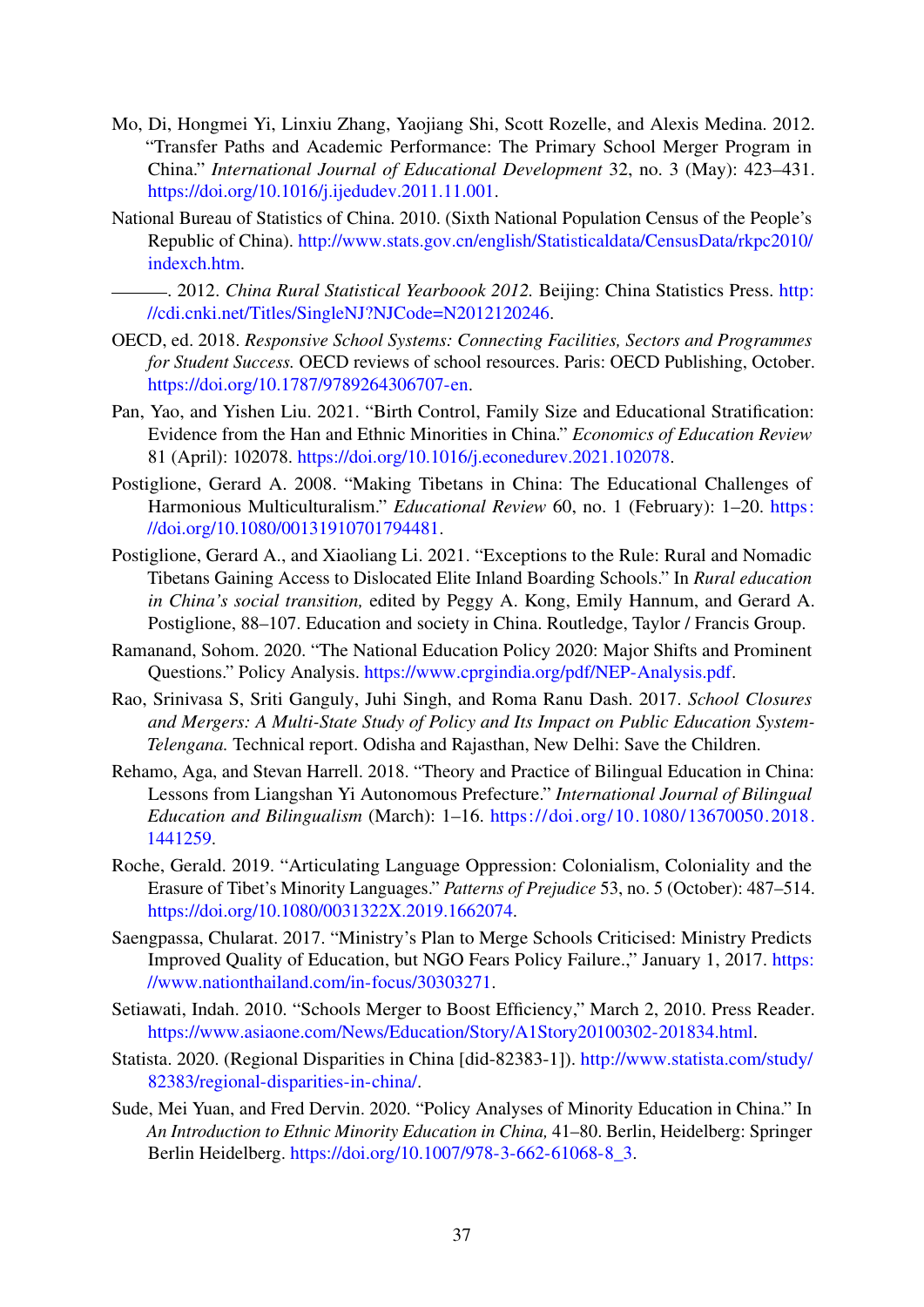- <span id="page-41-5"></span>Taş, Emcet O., Maira Emy Reimão, and Maria Beatriz Orlando. 2014. "Gender, Ethnicity, and Cumulative Disadvantage in Education Outcomes." *World Development* 64 (December): 538–553. [https://doi.org/10.1016/j.worlddev.2014.06.036.](https://doi.org/10.1016/j.worlddev.2014.06.036)
- <span id="page-41-0"></span>Tawie, Sulok. 2017. "Sarawak to Start Merging Low Enrolment Schools Next Year," September 6, 2017. Newspaper. [https://www.malaymail.com/news/malaysia/2017/09/06/sarawak-to](https://www.malaymail.com/news/malaysia/2017/09/06/sarawak-to-start-merging-low-enrolment-schools-next-year-says-minister/1459345)[start-merging-low-enrolment-schools-next-year-says-minister/1459345.](https://www.malaymail.com/news/malaysia/2017/09/06/sarawak-to-start-merging-low-enrolment-schools-next-year-says-minister/1459345)
- <span id="page-41-1"></span>Tieken, Mara Casey, and Trevor Ray Auldridge-Reveles. 2019. "Rethinking the School Closure Research: School Closure as Spatial Injustice." *Review of Educational Research* 89, no. 6 (December): 917–953. [https://doi.org/10.3102/0034654319877151.](https://doi.org/10.3102/0034654319877151)
- <span id="page-41-3"></span>United Nation Children's Fund China. 2016. "Ethnic Minority Children in China." Fact Sheet. [https://www.unicef.cn/en/reports/ethnic-minority-children-china.](https://www.unicef.cn/en/reports/ethnic-minority-children-china)
- <span id="page-41-7"></span>. 2018a. "Children in China: An Atlas of Social Indicators." [https://www.unicef.cn/en/](https://www.unicef.cn/en/atlas-2018-en) [atlas-2018-en.](https://www.unicef.cn/en/atlas-2018-en)
- <span id="page-41-2"></span>. 2018b. "Population Status of Adolescents in China in 2015: Facts and Figures." [https:](https://www.unicef.cn/en/reports/population-status-adolescents-china-2015) [//www.unicef.cn/en/reports/population-status-adolescents-china-2015.](https://www.unicef.cn/en/reports/population-status-adolescents-china-2015)
- <span id="page-41-14"></span>United States Bureau of the Census. 2019. "Frequently Asked Questions." [https://www.census.](https://www.census.gov/topics/population/language-use/about/faqs.html) [gov/topics/population/language-use/about/faqs.html.](https://www.census.gov/topics/population/language-use/about/faqs.html)
- <span id="page-41-11"></span>Wang, Jiayi, and Gerard A. Postiglione. 2015. "China's Minorities Without Written Scripts: The Case of Education Access Among the Dongxiang." *Chinese Education & Society* 48, no. 6 (November): 381–399. [https://doi.org/10.1080/10611932.2015.1119505.](https://doi.org/10.1080/10611932.2015.1119505)
- <span id="page-41-4"></span>Wang, Lei, Wenbin Min, Siqi Zhang, Yaojiang Shi, and Scott Rozelle. 2018. "Math and Chinese-Language Learning." *Asian Survey* 58, no. 5 (October): 797–821. [https://doi.org/10.1525/](https://doi.org/10.1525/as.2018.58.5.797) [as.2018.58.5.797.](https://doi.org/10.1525/as.2018.58.5.797)
- <span id="page-41-6"></span>Xie, Ailei, and Zhihui Wu. 2013. "Consolidating Rural Schools in China: Policy, Issues, and Debates: Guest Editors' Introduction." *Chinese Education & Society* 46, no. 5 (September 1, 2013): 3–8. [https://doi.org/10.2753/CED1061-1932460500.](https://doi.org/10.2753/CED1061-1932460500)
- <span id="page-41-12"></span>Yang, Yunfan, Huan Wang, Linxiu Zhang, Sean Sylvia, Renfu Luo, Yaojiang Shi, Wei Wang, et al. 2015. "The Han-Minority Achievement Gap, Language, and Returns to Schools in Rural China." *Economic Development and Cultural Change* 63, no. 2 (January): 319–359. [https://doi.org/10.1086/679070.](https://doi.org/10.1086/679070)
- <span id="page-41-13"></span>You, Yang. 2018. *Language Unification, Labor and Ideology.* Cambridge, MA: Harvard. [https:](https://scholar.harvard.edu/yangyou/publications/language-labor-market-and-ideology) [//scholar.harvard.edu/yangyou/publications/language-labor-market-and-ideology.](https://scholar.harvard.edu/yangyou/publications/language-labor-market-and-ideology)
- <span id="page-41-10"></span>Zhang, Huiyu, and Shimeng Cai. 2020. "Putonghua Vs. Minority Languages: Distribution of Language Laws, Regulations, and Documents in Mainland China." *Ethnic and Racial Studies* (November): 1–21. [https://doi.org/10.1080/01419870.2020.1828598.](https://doi.org/10.1080/01419870.2020.1828598)
- <span id="page-41-8"></span>Zhao, Dan, and Bilal Barakat. 2015. "The Increasingly Long Road to School in Rural China: The Impacts of Education Network Consolidation on Broadly Defined Schooling Distance in Xinfeng County of Rural China." *Asia Pacific Education Review* 16, no. 3 (September): 413–431. [https://doi.org/10.1007/s12564-015-9380-y.](https://doi.org/10.1007/s12564-015-9380-y)
- <span id="page-41-9"></span>Zhu, Zhiyong. 2007. *State Schooling and Ethnic Identity: The Politics of a Tibetan Neidi Secondary School in China.* Emerging perspectives on education in China. New York: Lexington Books.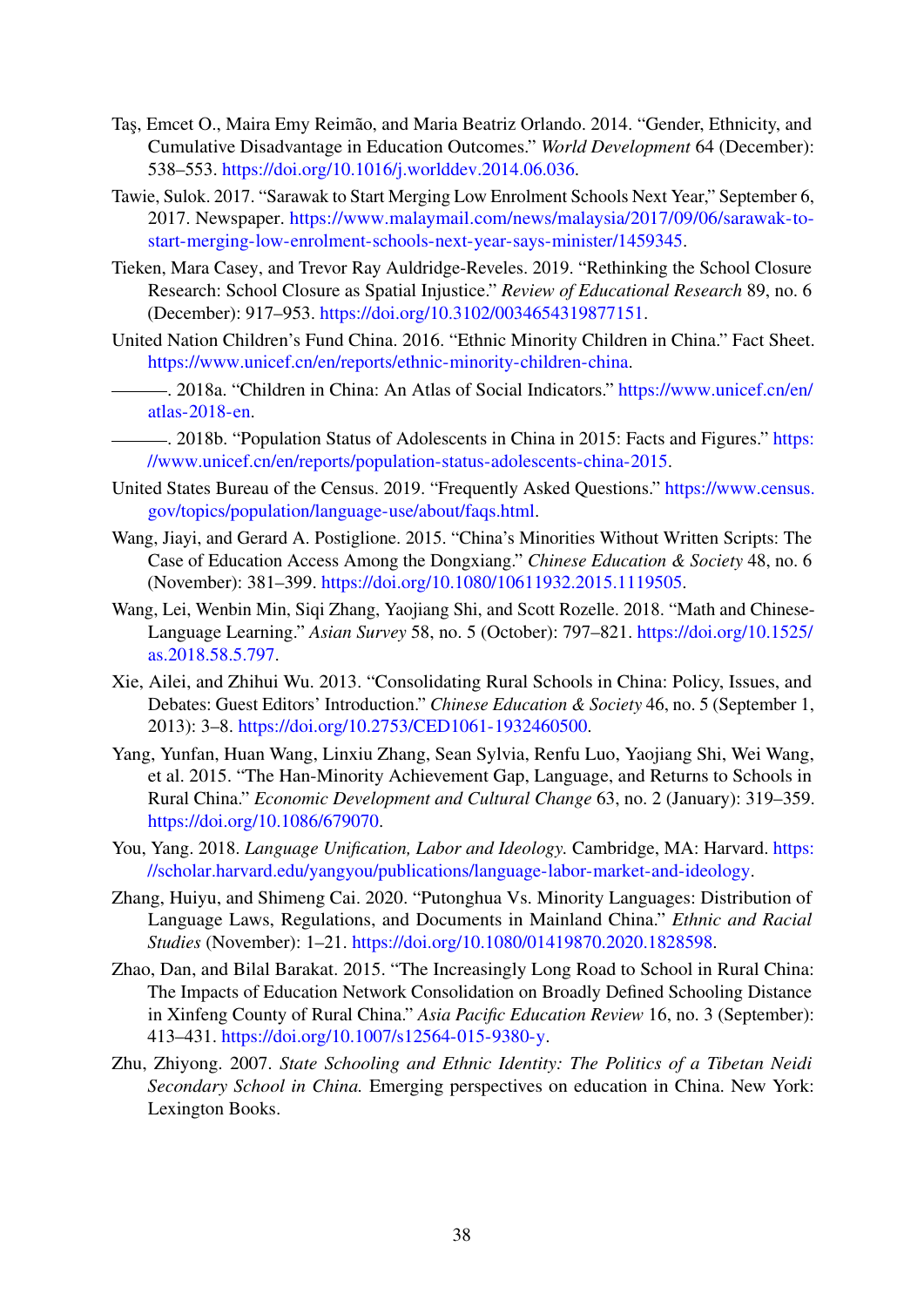|                                         |           |         | Age in $2011$ |         |       |
|-----------------------------------------|-----------|---------|---------------|---------|-------|
|                                         | $10 - 14$ | $15-19$ | $20 - 24$     | $25-29$ | 30-34 |
| Panel A: All individuals                |           |         |               |         |       |
| Male fraction                           | 0.51      | 0.53    | 0.52          | 0.55    | 0.54  |
| Currently enrolled fraction             | 0.93      | 0.56    | 0.15          | 0.02    | 0.00  |
| Years of education                      | 5.52      | 9.37    | 9.91          | 8.60    | 7.59  |
| Strong spoken Mandarin fraction         | 0.20      | 0.34    | 0.36          | 0.27    | 0.22  |
| <b>Strong written Mandarin fraction</b> | 0.16      | 0.34    | 0.30          | 0.20    | 0.16  |
| <b>Observations</b>                     | 1879      | 2392    | 3153          | 2425    | 1788  |
| <b>Panel B: Minority individuals</b>    |           |         |               |         |       |
| Male fraction                           | 0.53      | 0.52    | 0.52          | 0.55    | 0.55  |
| Currently enrolled fraction             | 0.93      | 0.53    | 0.12          | 0.01    | 0.00  |
| Years of education                      | 5.41      | 9.06    | 9.46          | 8.34    | 7.34  |
| Strong spoken Mandarin fraction         | 0.17      | 0.28    | 0.29          | 0.22    | 0.17  |
| <b>Strong written Mandarin fraction</b> | 0.14      | 0.28    | 0.23          | 0.16    | 0.13  |
| <b>Observations</b>                     | 1308      | 1594    | 2087          | 1675    | 1209  |
| <b>Panel C: Han individuals</b>         |           |         |               |         |       |
| Male fraction                           | 0.49      | 0.54    | 0.51          | 0.54    | 0.52  |
| Currently enrolled fraction             | 0.93      | 0.64    | 0.21          | 0.02    | 0.01  |
| Years of education                      | 5.76      | 9.98    | 10.78         | 9.18    | 8.13  |
| Strong spoken Mandarin fraction         | 0.27      | 0.47    | 0.49          | 0.37    | 0.34  |
| <b>Strong written Mandarin fraction</b> | 0.21      | 0.45    | 0.44          | 0.29    | 0.22  |
| <b>Observations</b>                     | 571       | 798     | 1066          | 750     | 579   |

<span id="page-42-0"></span>Table 1: Means of individual-level variables by cohort (age in 2011) and ethnic category

Individual-level information is based on responses from the household respondent. See Section [3.1](#page-19-8) for details on the study site and sample. See Section [3.2](#page-19-9) for discussions on the educational outcomes and demographic variables shown in Table [1.](#page-42-0)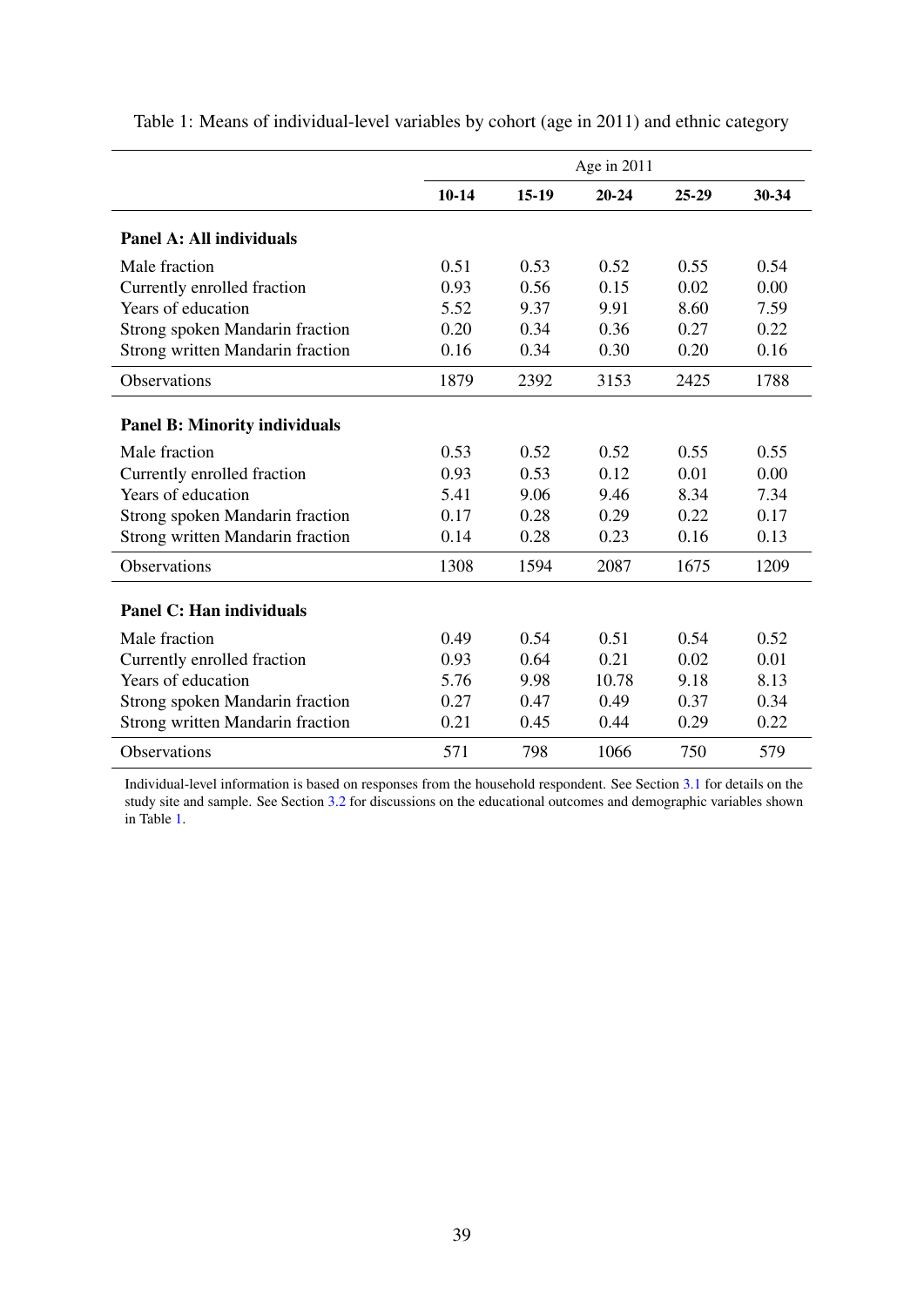<span id="page-43-0"></span>

|                                                   |          | Han fraction inclusion threshold |         |          |  |
|---------------------------------------------------|----------|----------------------------------|---------|----------|--|
|                                                   | All      | Han                              | Han     | Han      |  |
|                                                   | villages | $<90\%$                          | $<70\%$ | $< 50\%$ |  |
| Panel A: Closure, school distance and quality     |          |                                  |         |          |  |
| Village reports school closure                    | 0.27     | 0.25                             | 0.24    | 0.24     |  |
|                                                   | (0.45)   | (0.44)                           | (0.43)  | (0.43)   |  |
| Distance measure from village head survey         | 2.71     | 2.54                             | 2.49    | 2.54     |  |
|                                                   | (5.18)   | (5.28)                           | (5.24)  | (5.49)   |  |
| Primary school facilities index                   | 5.37     | 5.22                             | 5.19    | 5.21     |  |
|                                                   | (1.99)   | (1.93)                           | (1.93)  | (1.90)   |  |
| Has no unsafe buildings                           | 0.82     | 0.81                             | 0.82    | 0.83     |  |
|                                                   | (0.39)   | (0.39)                           | (0.39)  | (0.38)   |  |
| Panel B: School language offerings and facilities |          |                                  |         |          |  |
| Has teachers from Han ethnic group                | 0.81     | 0.75                             | 0.72    | 0.68     |  |
|                                                   | (0.40)   | (0.44)                           | (0.45)  | (0.47)   |  |
| Has teachers from minority ethnic groups          | 0.82     | 0.93                             | 0.96    | 0.97     |  |
|                                                   | (0.39)   | (0.26)                           | (0.20)  | (0.18)   |  |
| Has minority language classes                     | 0.22     | 0.25                             | 0.27    | 0.29     |  |
|                                                   | (0.41)   | (0.44)                           | (0.44)  | (0.45)   |  |
| Has minority language of instruction              | 0.27     | 0.32                             | 0.35    | 0.39     |  |
|                                                   | (0.44)   | (0.47)                           | (0.48)  | (0.49)   |  |
| <b>Panel C: School boarding facilities</b>        |          |                                  |         |          |  |
| Requires living away from home                    | 0.31     | 0.32                             | 0.32    | 0.32     |  |
|                                                   | (0.46)   | (0.47)                           | (0.47)  | (0.47)   |  |
| Has dormitory                                     | 0.39     | 0.40                             | 0.40    | 0.40     |  |
|                                                   | (0.49)   | (0.49)                           | (0.49)  | (0.49)   |  |
| <b>Panel D: Other village attributes</b>          |          |                                  |         |          |  |
| Number of households                              | 446.0    | 420.0                            | 417.7   | 421.7    |  |
|                                                   | (305.9)  | (287.0)                          | (294.7) | (302.7)  |  |
| Fraction Han in village                           | 0.40     | 0.20                             | 0.13    | 0.076    |  |
|                                                   | (0.42)   | (0.29)                           | (0.21)  | (0.14)   |  |
| Fraction female in village                        | 0.48     | 0.48                             | 0.48    | 0.48     |  |
|                                                   | (0.054)  | (0.053)                          | (0.053) | (0.053)  |  |
| Observations                                      | 638      | 477                              | 426     | 382      |  |

Table 2: Means (s.d.) of village and closest primary school variables (2011)

Village level information is based on responses from the village head. Primary school information is based on the closest full primary school to the village in 2011.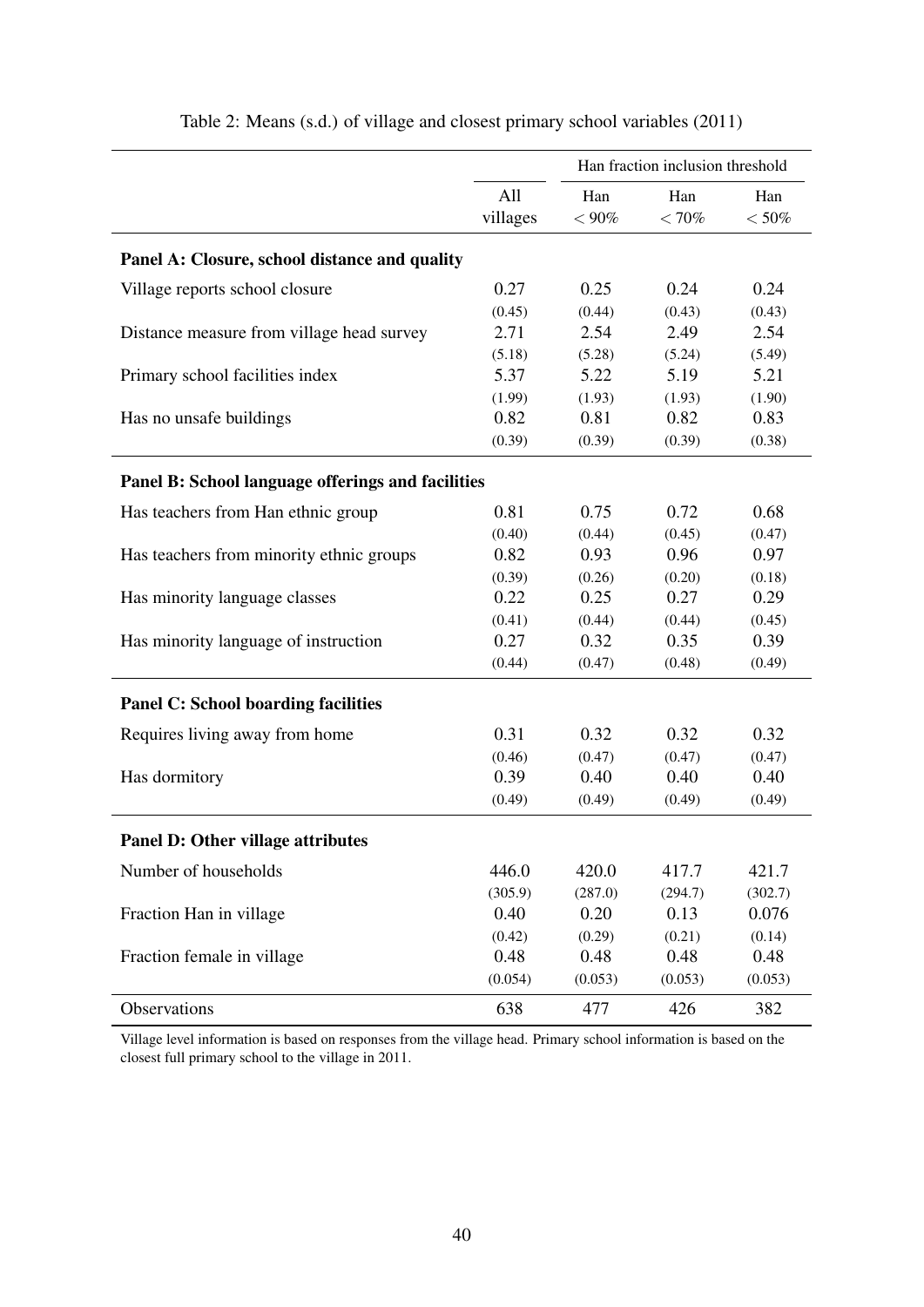|                                                              | <b>Group averages</b> |         | <b>P-values</b>                |                              |  |
|--------------------------------------------------------------|-----------------------|---------|--------------------------------|------------------------------|--|
|                                                              | Non-<br>closure       | Closure | Closure vs<br>non-<br>closure† | Year of<br>closure<br>trend‡ |  |
| Panel A: All villages                                        |                       |         |                                |                              |  |
| Distance (km) to primary school                              | 1.80                  | 5.41    | 0.00                           | 0.15                         |  |
| Primary school facilities index (0 to 9)                     | 5.07                  | 6.28    | 0.00                           | 0.65                         |  |
| Has no unsafe buildings                                      | 0.79                  | 0.90    | 0.00                           | 0.40                         |  |
| Has teachers from Han ethnic group                           | 0.75                  | 0.96    | 0.00                           | 0.02                         |  |
| Has teachers from minority ethnic groups                     | 0.83                  | 0.79    | 0.71                           | 0.91                         |  |
| Has minority language classes                                | 0.23                  | 0.16    | 0.56                           | 0.07                         |  |
| Has minority language of instruction                         | 0.31                  | 0.15    | 0.00                           | 0.67                         |  |
| Requires living away from home                               | 0.25                  | 0.50    | 0.00                           | 0.22                         |  |
| Has dormitory                                                | 0.31                  | 0.62    | 0.00                           | 0.38                         |  |
| Panel B: Villages where Han fraction is less than 50 percent |                       |         |                                |                              |  |
| Distance (km) to primary school                              | 1.73                  | 5.24    | 0.00                           | 0.15                         |  |
| Primary school facilities index (0 to 9)                     | 4.91                  | 6.20    | 0.00                           | 0.65                         |  |
| Has no unsafe buildings                                      | 0.80                  | 0.91    | 0.00                           | 0.40                         |  |
| Has teachers from Han ethnic group                           | 0.61                  | 0.93    | 0.00                           | 0.02                         |  |
| Has teachers from minority ethnic groups                     | 0.97                  | 0.94    | 0.71                           | 0.91                         |  |
| Has minority language classes                                | 0.31                  | 0.22    | 0.56                           | 0.07                         |  |
| Has minority language of instruction                         | 0.43                  | 0.22    | 0.00                           | 0.67                         |  |
| Requires living away from home                               | 0.26                  | 0.49    | 0.00                           | 0.22                         |  |
| Has dormitory                                                | 0.33                  | 0.63    | 0.00                           | 0.38                         |  |

<span id="page-44-0"></span>Table 3: Means of closest primary school variables (2011), closure and non-closure villages

Village level information is based on responses from the village head. Primary school information is based on the closest full primary school to the village in 2011. † Column 3 tests whether the mean differences between non-closure and closure villages are statistically significant after controlling for provincial fixed effects. ‡ Column 4 tests whether the means within closure villages are statistically different across years of closure, also controlling for provincial fixed effects.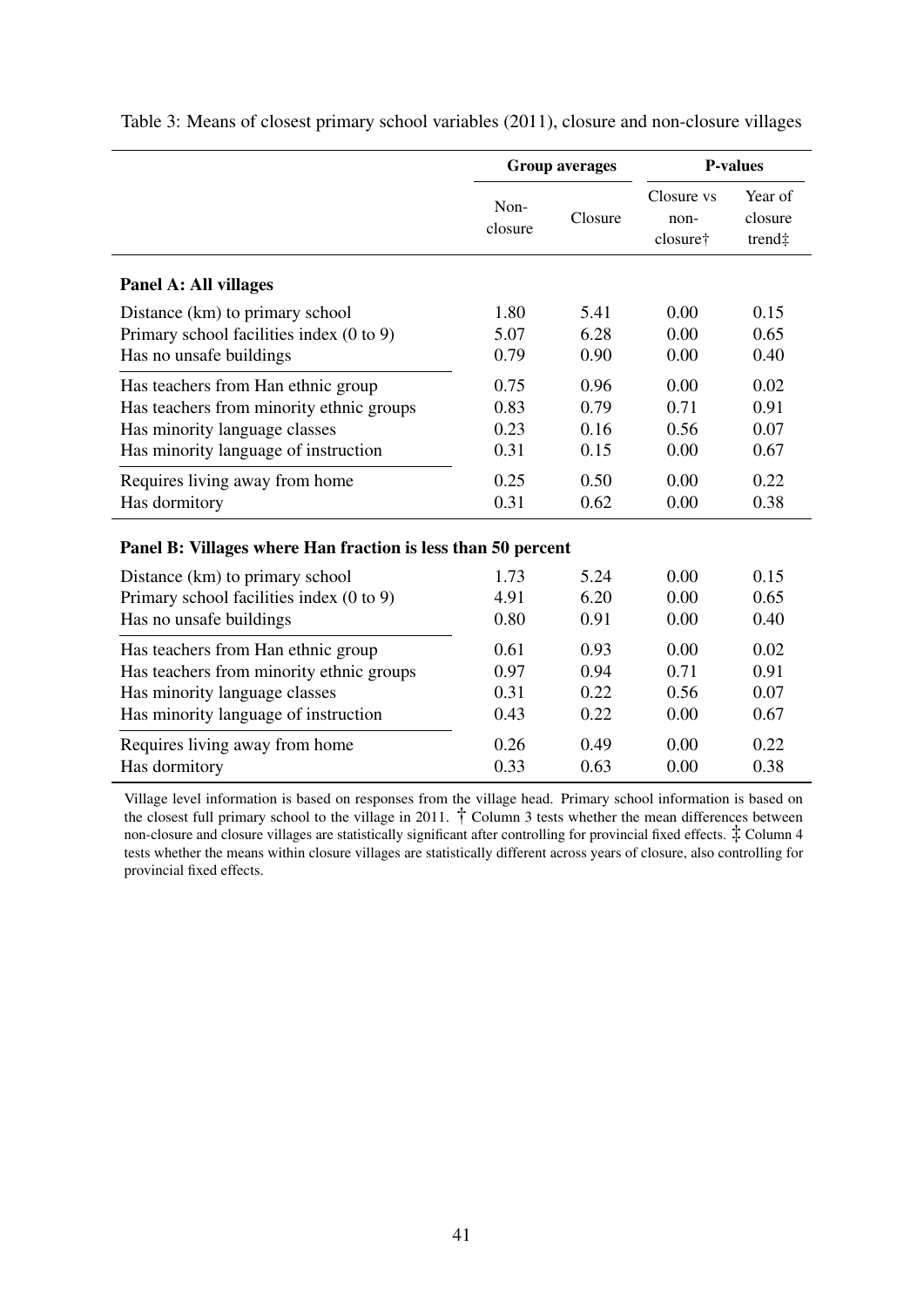|                                                                                  | Outcome: grades completed by year 2011 |                                          |                 |                 |                 |                 |  |
|----------------------------------------------------------------------------------|----------------------------------------|------------------------------------------|-----------------|-----------------|-----------------|-----------------|--|
|                                                                                  |                                        | Village Han fraction inclusion threshold |                 |                 |                 |                 |  |
|                                                                                  | All<br>villages                        | Han<br>$< 90\%$                          | Han<br>$< 70\%$ | Han<br>$< 50\%$ | Han<br>$< 10\%$ | Han<br>$> 90\%$ |  |
| Baseline group: Child was 14-21 years old at village primary school closure year |                                        |                                          |                 |                 |                 |                 |  |
| Child is minority interaction:                                                   |                                        |                                          |                 |                 |                 |                 |  |
| Closure $\times$ age at closure 6-9                                              | $-0.50**$                              | $-0.54**$                                | $-0.45*$        | $-0.44*$        | $-0.46$         |                 |  |
|                                                                                  | (0.23)                                 | (0.24)                                   | (0.25)          | (0.26)          | (0.31)          |                 |  |
| Closure $\times$ age at closure 10-13                                            | $-0.60***$                             | $-0.66***$                               | $-0.56***$      | $-0.58***$      | $-0.56**$       |                 |  |
|                                                                                  | (0.19)                                 | (0.19)                                   | (0.19)          | (0.20)          | (0.24)          |                 |  |
| Closure $\times$ age at closure 22-29                                            | 0.076                                  | 0.025                                    | 0.12            | 0.10            | 0.012           |                 |  |
|                                                                                  | (0.19)                                 | (0.19)                                   | (0.20)          | (0.21)          | (0.28)          |                 |  |
| Child is Han interaction:                                                        |                                        |                                          |                 |                 |                 |                 |  |
| Closure $\times$ age at closure 6-9                                              | 0.0058                                 | $-0.45$                                  | $-0.065$        | $-0.60$         |                 | 0.40            |  |
|                                                                                  | (0.26)                                 | (0.39)                                   | (0.41)          | (0.55)          |                 | (0.32)          |  |
| Closure $\times$ age at closure 10-13                                            | $-0.28$                                | $-0.25$                                  | 0.010           | $-0.52$         |                 | $-0.20$         |  |
|                                                                                  | (0.20)                                 | (0.32)                                   | (0.41)          | (0.38)          |                 | (0.26)          |  |
| Closure $\times$ age at closure 22-29                                            | $-0.19$                                | $-0.087$                                 | 0.00036         | $-0.077$        |                 | $-0.15$         |  |
|                                                                                  | (0.25)                                 | (0.31)                                   | (0.38)          | (0.40)          |                 | (0.39)          |  |
| <b>Observations</b>                                                              | 11637                                  | 9197                                     | 8371            | 7653            | 5686            | 2451            |  |

<span id="page-45-0"></span>Table 4: Regressions of educational attainment with school closure, Han-minority interaction

Statistical significance:\* 0.10 \*\* 0.05 \*\*\* 0.01. Robust standard error clustered at village level. Each column represents a separate regression. All regressions include village fixed effects, province-specific age FEs, Han-specific age FEs, and control for household size. Columns 2 to 5 sequentially drop villages with more than 90, 70, 50, and 10 percent Han population. Samples for columns 5 and 6 include only minority and Han individuals, respectively.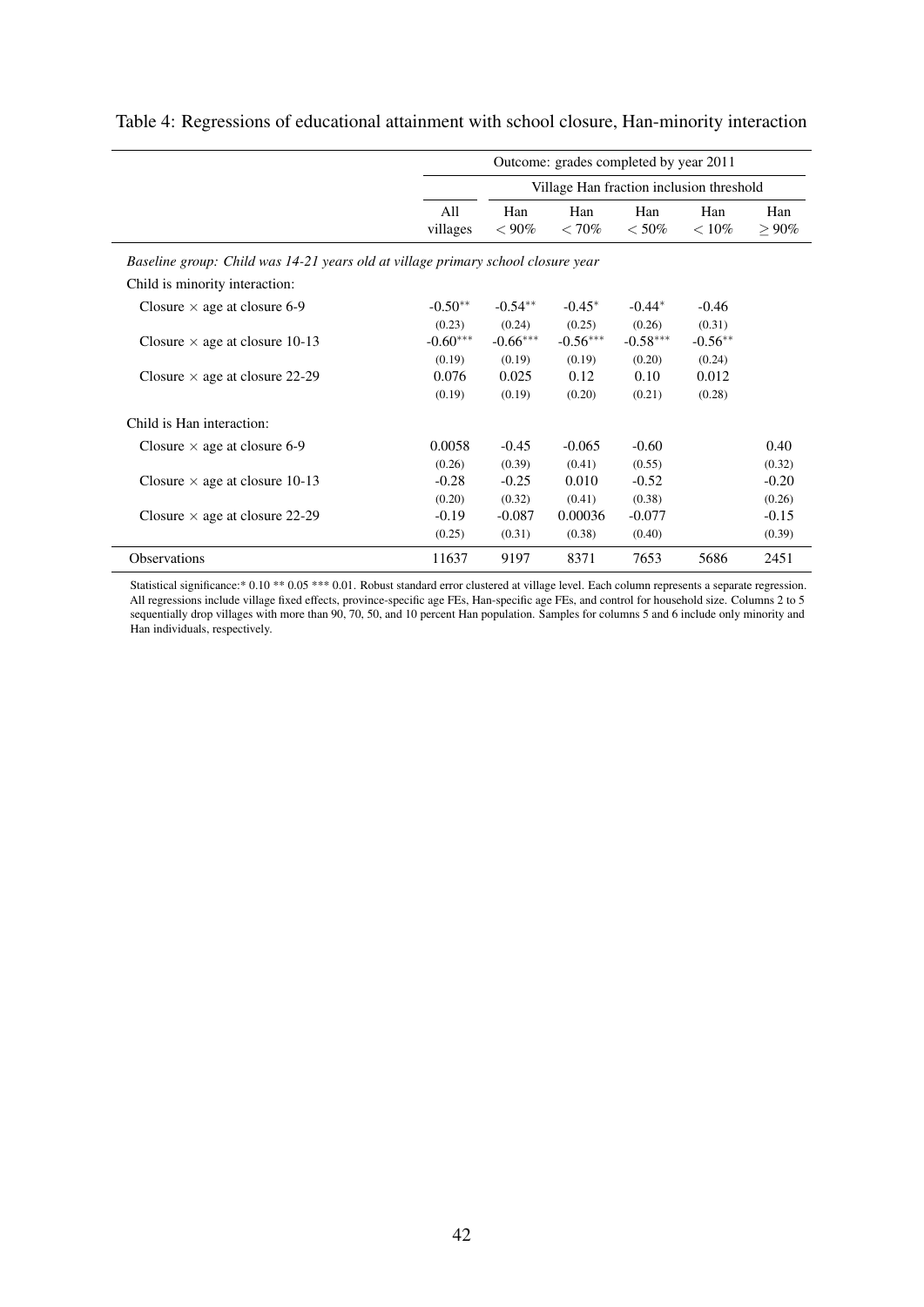|                                                                                  | Outcome: strong Mandarin ability = 1, no/simple/good = $0$ |                                          |                 |                |                 |                 |  |
|----------------------------------------------------------------------------------|------------------------------------------------------------|------------------------------------------|-----------------|----------------|-----------------|-----------------|--|
|                                                                                  |                                                            | Village Han fraction inclusion threshold |                 |                |                 |                 |  |
|                                                                                  | A11<br>villages                                            | Han<br>$< 90\%$                          | Han<br>$< 70\%$ | Han<br>$<$ 50% | Han<br>$< 10\%$ | Han<br>$> 90\%$ |  |
| Panel A: Written Mandarin ability                                                |                                                            |                                          |                 |                |                 |                 |  |
| Baseline group: Child was 14-21 years old at village primary school closure year |                                                            |                                          |                 |                |                 |                 |  |
| Child is minority interaction:                                                   |                                                            |                                          |                 |                |                 |                 |  |
| Closure $\times$ age at closure 6-9                                              | $-0.14***$                                                 | $-0.15***$                               | $-0.16***$      | $-0.18***$     | $-0.23***$      |                 |  |
|                                                                                  | (0.044)                                                    | (0.045)                                  | (0.047)         | (0.048)        | (0.057)         |                 |  |
| Closure $\times$ age at closure 10-13                                            | $-0.054*$                                                  | $-0.067**$                               | $-0.067**$      | $-0.073**$     | $-0.073*$       |                 |  |
|                                                                                  | (0.031)                                                    | (0.031)                                  | (0.031)         | (0.033)        | (0.040)         |                 |  |
| Closure $\times$ age at closure 22-29                                            | $-0.016$                                                   | $-0.020$                                 | $-0.013$        | $-0.018$       | $-0.061$        |                 |  |
|                                                                                  | (0.032)                                                    | (0.032)                                  | (0.034)         | (0.036)        | (0.047)         |                 |  |
| Child is Han interaction:                                                        |                                                            |                                          |                 |                |                 |                 |  |
| Closure $\times$ age at closure 6-9                                              | 0.076                                                      | $-0.041$                                 | $-0.035$        | $-0.018$       |                 | $0.18**$        |  |
|                                                                                  | (0.055)                                                    | (0.074)                                  | (0.098)         | (0.14)         |                 | (0.075)         |  |
| Closure $\times$ age at closure 10-13                                            | $-0.034$                                                   | $-0.026$                                 | $-0.027$        | $-0.059$       |                 | $-0.043$        |  |
|                                                                                  | (0.043)                                                    | (0.061)                                  | (0.093)         | (0.12)         |                 | (0.058)         |  |
| Closure $\times$ age at closure 22-29                                            | $-0.022$                                                   | 0.020                                    | $-0.052$        | $-0.075$       |                 | $-0.034$        |  |
|                                                                                  | (0.038)                                                    | (0.045)                                  | (0.048)         | (0.063)        |                 | (0.056)         |  |
| <b>Observations</b>                                                              | 10495                                                      | 8126                                     | 7328            | 6656           | 4745            | 2383            |  |
| <b>Panel B: Spoken Mandarin ability</b>                                          |                                                            |                                          |                 |                |                 |                 |  |
| Baseline group: Child was 14-21 years old at village primary school closure year |                                                            |                                          |                 |                |                 |                 |  |

#### <span id="page-46-0"></span>Table 5: Regressions of Mandarin ability with school closure, Han-minority status interaction

#### Child is minority interaction: Closure  $\times$  age at closure 6-9  $-0.035$   $-0.033$   $-0.030$   $-0.043$   $-0.078$  $(0.049)$   $(0.051)$   $(0.053)$   $(0.055)$   $(0.076)$ Closure  $\times$  age at closure 10-13  $-0.014 -0.024 -0.020 -0.023 -0.027$  $(0.033)$   $(0.034)$   $(0.036)$   $(0.037)$   $(0.052)$ Closure  $\times$  age at closure 22-29  $-0.015$   $-0.011$   $-0.0072$   $-0.010$   $-0.061$  $(0.029)$   $(0.030)$   $(0.031)$   $(0.032)$   $(0.042)$ Child is Han interaction: Closure  $\times$  age at closure 6-9 0.053 -0.042 0.028 -0.050 0.11  $(0.052)$   $(0.075)$   $(0.072)$   $(0.098)$   $(0.070)$ Closure  $\times$  age at closure 10-13  $-0.0028$   $-0.040$   $0.052$   $-0.038$  0.0096  $(0.035)$   $(0.057)$   $(0.069)$   $(0.10)$   $(0.048)$ Closure  $\times$  age at closure 22-29  $-0.0021$  0.040 0.0023 0.0100  $-0.013$  $(0.040)$   $(0.056)$   $(0.068)$   $(0.089)$   $(0.053)$ Observations 10488 8126 7332 6662 4745 2373

Statistical significance:\* 0.10 \*\* 0.05 \*\*\* 0.01. Robust standard error clustered at village level. Each column in each Panel represents a separate linear probability regression. All regressions include village fixed effects, province-specific age FEs, Han-specific age FEs, and control for household size. Columns 2 to 5 sequentially drop villages with more than 90, 70, 50, and 10 percent Han population. Samples for columns 5 and 6 include only minority and Han individuals, respectively. For these regressions, we consider individuals who responded to the written or spoken Mandarin ability questions.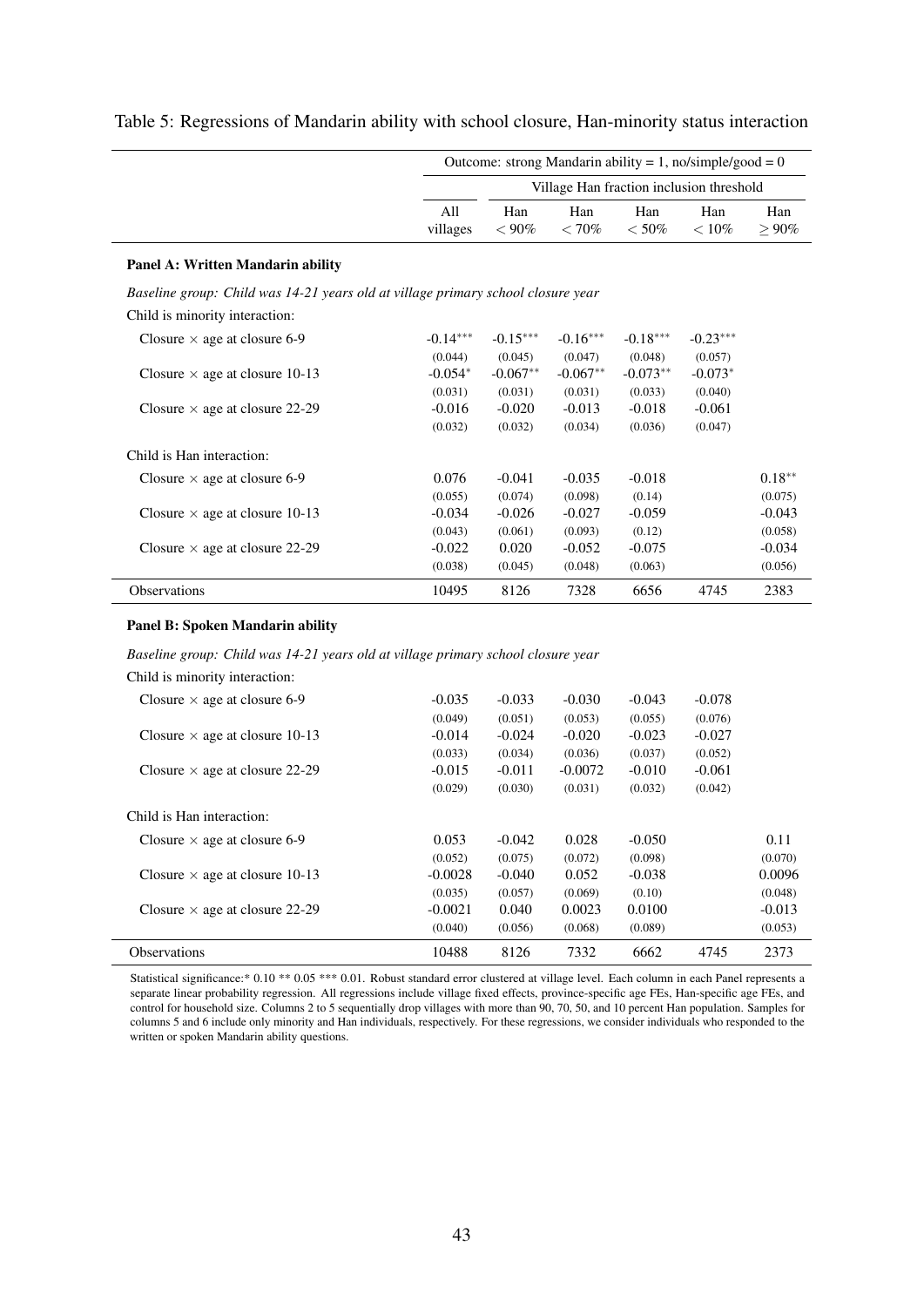|                                                                                  | Outcome: grades completed by year 2011 |                             |                             |                     |                                  |                            |
|----------------------------------------------------------------------------------|----------------------------------------|-----------------------------|-----------------------------|---------------------|----------------------------------|----------------------------|
|                                                                                  |                                        | <b>Female</b>               |                             |                     | <b>Male</b>                      |                            |
|                                                                                  | All<br>villages                        | Han<br>$< 90\%$<br>villages | Han<br>$< 50\%$<br>villages | All<br>villages     | Han<br>${}_{<} 90\%$<br>villages | Han<br>$<$ 50%<br>villages |
| Baseline group: Child was 14-21 years old at village primary school closure year |                                        |                             |                             |                     |                                  |                            |
| Child is minority interaction:                                                   |                                        |                             |                             |                     |                                  |                            |
| Closure $\times$ age at closure 6-9                                              | $-0.58$                                | $-0.55$                     | $-0.26$                     | $-0.19$             | $-0.31$                          | $-0.25$                    |
| Closure $\times$ age at closure 10-13                                            | (0.36)<br>$-0.77**$                    | (0.35)<br>$-0.75**$         | (0.39)<br>$-0.63$           | (0.26)<br>$-0.49**$ | (0.26)<br>$-0.62***$             | (0.30)<br>$-0.72***$       |
| Closure $\times$ age at closure 22-29                                            | (0.32)<br>0.23                         | (0.33)<br>0.23              | (0.38)<br>0.13              | (0.24)<br>0.083     | (0.24)<br>0.031                  | (0.26)<br>0.18             |
|                                                                                  | (0.30)                                 | (0.31)                      | (0.33)                      | (0.28)              | (0.29)                           | (0.30)                     |
| Child is Han interaction:                                                        |                                        |                             |                             |                     |                                  |                            |
| Closure $\times$ age at closure 6-9                                              | $-0.35$                                | $-0.46$                     |                             | 0.36                | $-0.55$                          |                            |
|                                                                                  | (0.34)                                 | (0.51)                      |                             | (0.41)              | (0.53)                           |                            |
| Closure $\times$ age at closure 10-13                                            | $-0.45$                                | $-0.36$                     |                             | 0.018               | $-0.11$                          |                            |
|                                                                                  | (0.35)                                 | (0.55)                      |                             | (0.27)              | (0.34)                           |                            |
| Closure $\times$ age at closure 22-29                                            | $-0.23$                                | 0.019                       |                             | 0.013               | $-0.32$                          |                            |
|                                                                                  | (0.33)                                 | (0.42)                      |                             | (0.37)              | (0.46)                           |                            |
| Observations                                                                     | 5476                                   | 4328                        | 3328                        | 6161                | 4869                             | 3830                       |

<span id="page-47-0"></span>Table 6: Regressions of educational attainment with school closure, Han-minority status interaction by gender

Statistical significance:\* 0.10 \*\* 0.05 \*\*\* 0.01. Robust standard error clustered at village level. Each column represents a separate regression. All regressions include village fixed effects, province-specific age FEs, Han-specific age FEs, and control for household size. Columns 1, 2, and 3 regressions include only females. Columns 4, 5, and 6 regressions include only males. Columns 2 to 3 (and 5 to 6) sequentially drop villages with more than 90 and 50 percent Han population. Samples for columns 3 and 6 regressions include only minority individuals.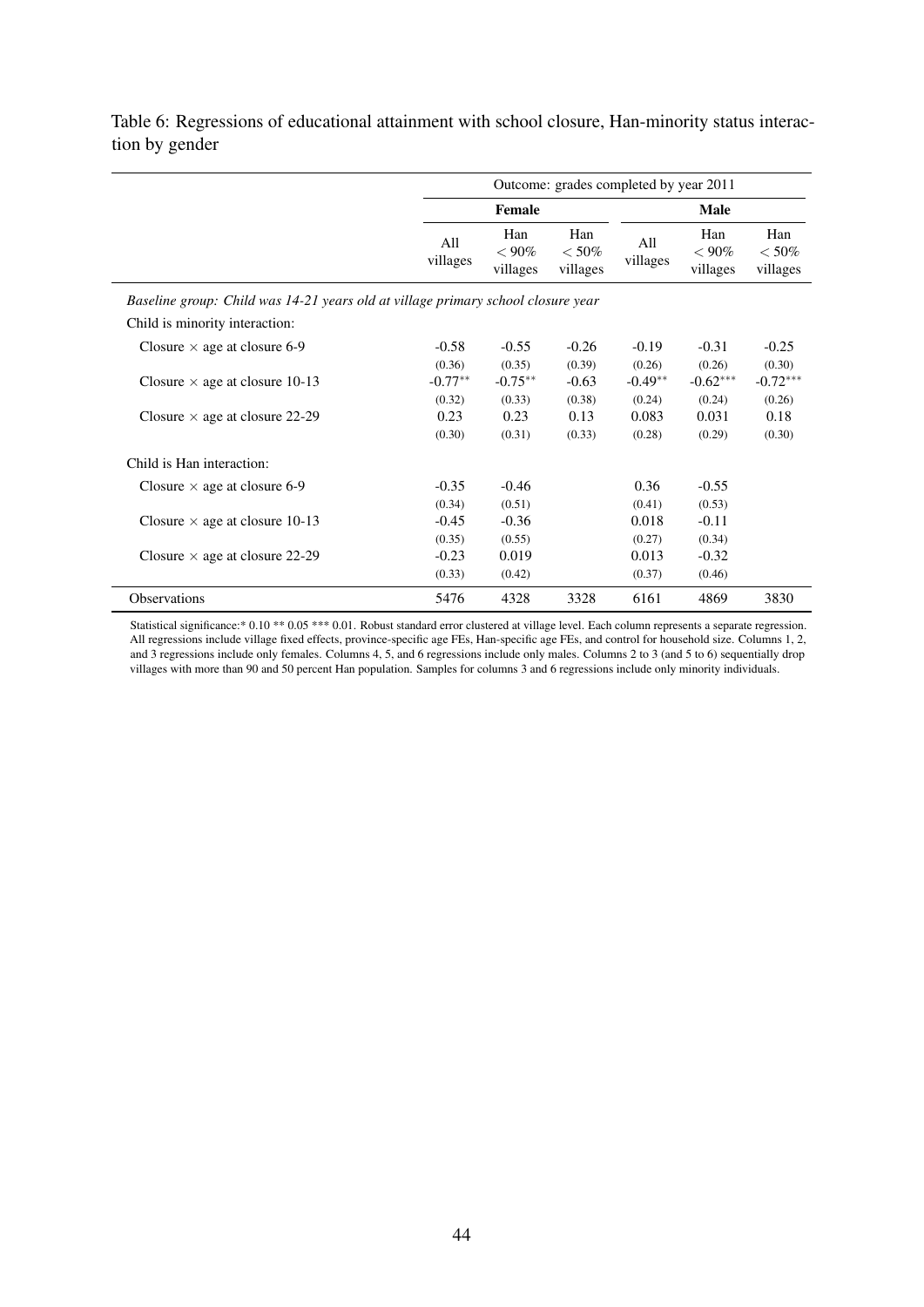|                                                                                  | Outcome: strong written Mandarin ability = 1, no/simple/good = 0 |                             |                            |                 |                             |                            |  |  |  |
|----------------------------------------------------------------------------------|------------------------------------------------------------------|-----------------------------|----------------------------|-----------------|-----------------------------|----------------------------|--|--|--|
|                                                                                  |                                                                  | Female                      |                            |                 | <b>Male</b>                 |                            |  |  |  |
|                                                                                  | All<br>villages                                                  | Han<br>$< 90\%$<br>villages | Han<br>$<$ 50%<br>villages | All<br>villages | Han<br>$< 90\%$<br>villages | Han<br>$<$ 50%<br>villages |  |  |  |
| Baseline group: Child was 14-21 years old at village primary school closure year |                                                                  |                             |                            |                 |                             |                            |  |  |  |
| Child is minority interaction:                                                   |                                                                  |                             |                            |                 |                             |                            |  |  |  |
| Closure $\times$ age at closure 6-9                                              | $-0.13**$                                                        | $-0.12**$                   | $-0.14**$                  | $-0.12**$       | $-0.14**$                   | $-0.19***$                 |  |  |  |
|                                                                                  | (0.056)                                                          | (0.057)                     | (0.061)                    | (0.053)         | (0.055)                     | (0.056)                    |  |  |  |
| Closure $\times$ age at closure 10-13                                            | $-0.11**$                                                        | $-0.13***$                  | $-0.12**$                  | $-0.013$        | $-0.028$                    | $-0.046$                   |  |  |  |
|                                                                                  | (0.047)                                                          | (0.047)                     | (0.050)                    | (0.042)         | (0.044)                     | (0.048)                    |  |  |  |
| Closure $\times$ age at closure 22-29                                            | $-0.0050$                                                        | $-0.0032$                   | $-0.033$                   | $-0.016$        | $-0.026$                    | $-0.022$                   |  |  |  |
|                                                                                  | (0.038)                                                          | (0.036)                     | (0.040)                    | (0.047)         | (0.049)                     | (0.051)                    |  |  |  |
| Child is Han interaction:                                                        |                                                                  |                             |                            |                 |                             |                            |  |  |  |
| Closure $\times$ age at closure 6-9                                              | 0.028                                                            | $-0.049$                    |                            | 0.12            | $-0.019$                    |                            |  |  |  |
|                                                                                  | (0.071)                                                          | (0.11)                      |                            | (0.079)         | (0.094)                     |                            |  |  |  |
| Closure $\times$ age at closure 10-13                                            | $-0.074$                                                         | $-0.087$                    |                            | 0.0020          | 0.020                       |                            |  |  |  |
|                                                                                  | (0.059)                                                          | (0.082)                     |                            | (0.056)         | (0.073)                     |                            |  |  |  |
| Closure $\times$ age at closure 22-29                                            | 0.00091                                                          | $-0.0054$                   |                            | $-0.044$        | 0.010                       |                            |  |  |  |
|                                                                                  | (0.050)                                                          | (0.067)                     |                            | (0.056)         | (0.066)                     |                            |  |  |  |
| Observations                                                                     | 4917                                                             | 3800                        | 2865                       | 5578            | 4326                        | 3333                       |  |  |  |

<span id="page-48-0"></span>Table 7: Regressions of written Mandarin ability with school closure, Han-minority status interaction by gender

Statistical significance:\* 0.10 \*\* 0.05 \*\*\* 0.01. Robust standard error clustered at village level. Each column in each Panel represents a separate linear probability regression. All regressions include village fixed effects, province-specific age FEs, Han-specific age FEs, and control for household size. Columns 1, 2, and 3 regressions include only females. Columns 4, 5, and 6 regressions include only males. Columns 2 to 3 (and 5 to 6) sequentially drop villages with more than 90 and 50 percent Han population. Samples for columns 3 and 6 regressions include only minority individuals.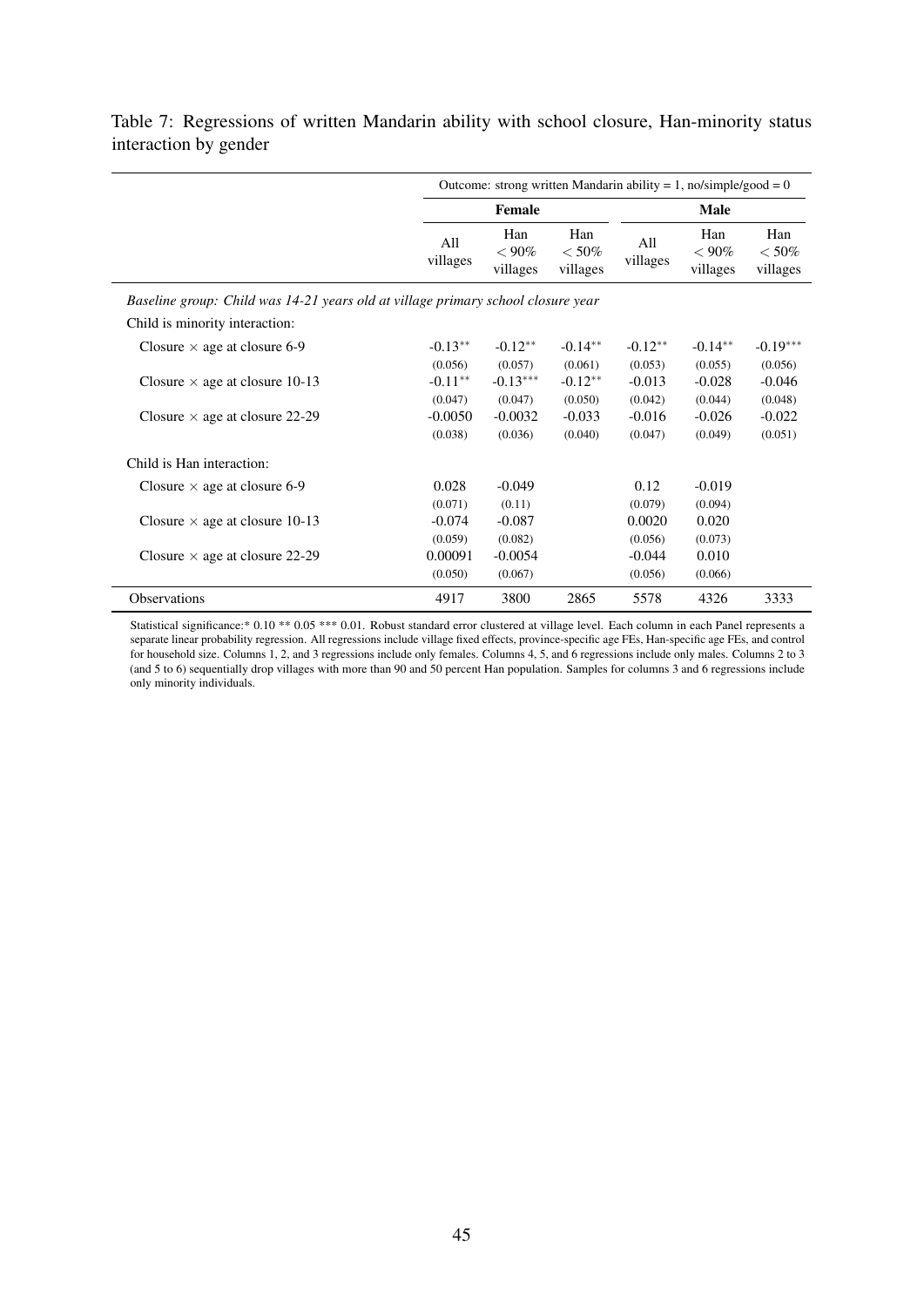|                                                                                  |            | Outcomes in 2011 |          |                         |  |  |  |  |
|----------------------------------------------------------------------------------|------------|------------------|----------|-------------------------|--|--|--|--|
|                                                                                  |            | Grades completed |          | Strong written Mandarin |  |  |  |  |
|                                                                                  | Female     | Male             | Female   | Male                    |  |  |  |  |
| Panel A: Villages with below 4000 Yuan per-capita income in 2011                 |            |                  |          |                         |  |  |  |  |
| Baseline group: Child was 14-21 years old at village primary school closure year |            |                  |          |                         |  |  |  |  |
| Child is minority interaction:                                                   |            |                  |          |                         |  |  |  |  |
| Closure $\times$ age at closure 6-9                                              | $-1.08**$  | $-0.25$          | $-0.12*$ | $-0.18***$              |  |  |  |  |
|                                                                                  | (0.45)     | (0.34)           | (0.070)  | (0.066)                 |  |  |  |  |
| Closure $\times$ age at closure 10-13                                            | $-1.11***$ | $-0.69**$        | $-0.12$  | $-0.0045$               |  |  |  |  |
|                                                                                  | (0.51)     | (0.32)           | (0.074)  | (0.057)                 |  |  |  |  |
| Closure $\times$ age at closure 22-29                                            | 0.060      | 0.020            | $-0.038$ | $-0.045$                |  |  |  |  |
|                                                                                  | (0.41)     | (0.26)           | (0.047)  | (0.056)                 |  |  |  |  |
| Child is Han interaction:                                                        |            |                  |          |                         |  |  |  |  |
| Closure $\times$ age at closure 6-9                                              | $-0.31$    | 0.35             | 0.064    | 0.17                    |  |  |  |  |
|                                                                                  | (0.65)     | (0.71)           | (0.097)  | (0.12)                  |  |  |  |  |
| Closure $\times$ age at closure 10-13                                            | $-0.23$    | 0.075            | 0.11     | $-0.079$                |  |  |  |  |
|                                                                                  | (0.49)     | (0.35)           | (0.089)  | (0.075)                 |  |  |  |  |
| Closure $\times$ age at closure 22-29                                            | 0.014      | $-0.61$          | $-0.022$ | $-0.087$                |  |  |  |  |
|                                                                                  | (0.44)     | (0.41)           | (0.079)  | (0.088)                 |  |  |  |  |
| <b>Observations</b>                                                              | 2867       | 3253             | 2593     | 2980                    |  |  |  |  |

<span id="page-49-0"></span>Table 8: Regressions of educational attainment and written Mandarin ability with school closure, Han-minority status interaction by gender and village-income

#### Panel B: Villages with above 4000 Yuan per-capita income in 2011

#### *Baseline group: Child was 14-21 years old at village primary school closure year*

Child is minority interaction:

| <b>Observations</b>                   | 2609    | 2908     | 2324      | 2598     |
|---------------------------------------|---------|----------|-----------|----------|
|                                       | (0.49)  | (0.62)   | (0.066)   | (0.068)  |
| Closure $\times$ age at closure 22-29 | $-0.14$ | 0.64     | 0.040     | 0.00075  |
|                                       | (0.48)  | (0.37)   | (0.076)   | (0.075)  |
| Closure $\times$ age at closure 10-13 | $-0.56$ | $-0.069$ | $-0.17**$ | 0.064    |
|                                       | (0.44)  | (0.57)   | (0.099)   | (0.10)   |
| Closure $\times$ age at closure 6-9   | $-0.44$ | 0.44     | $-0.022$  | 0.16     |
| Child is Han interaction:             |         |          |           |          |
|                                       | (0.42)  | (0.64)   | (0.066)   | (0.080)  |
| Closure $\times$ age at closure 22-29 | 0.49    | 0.061    | 0.056     | 0.035    |
|                                       | (0.43)  | (0.39)   | (0.052)   | (0.070)  |
| Closure $\times$ age at closure 10-13 | $-0.33$ | $-0.46$  | $-0.075$  | $-0.040$ |
|                                       | (0.59)  | (0.41)   | (0.086)   | (0.090)  |
| Closure $\times$ age at closure 6-9   | 0.011   | 0.018    | $-0.14$   | $-0.032$ |
|                                       |         |          |           |          |

Statistical significance:\* 0.10 \*\* 0.05 \*\*\* 0.01. Robust standard error clustered at village level. Each column in each Panel represents a separate linear regression. All regressions include village fixed effects, province-specific age FEs, Han-specific age FEs, and control for household size. Columns 1 and 3 include only females. Columns 2 and 4 include only males. Columns 1 to 2 have educational attainment (grades completed by year 2011) as the outcome variable. Columns 3 and 4 have strong written Mandarin ability (strong = 1, no/simple/good =  $0$ ) in 2011 as the outcome variable.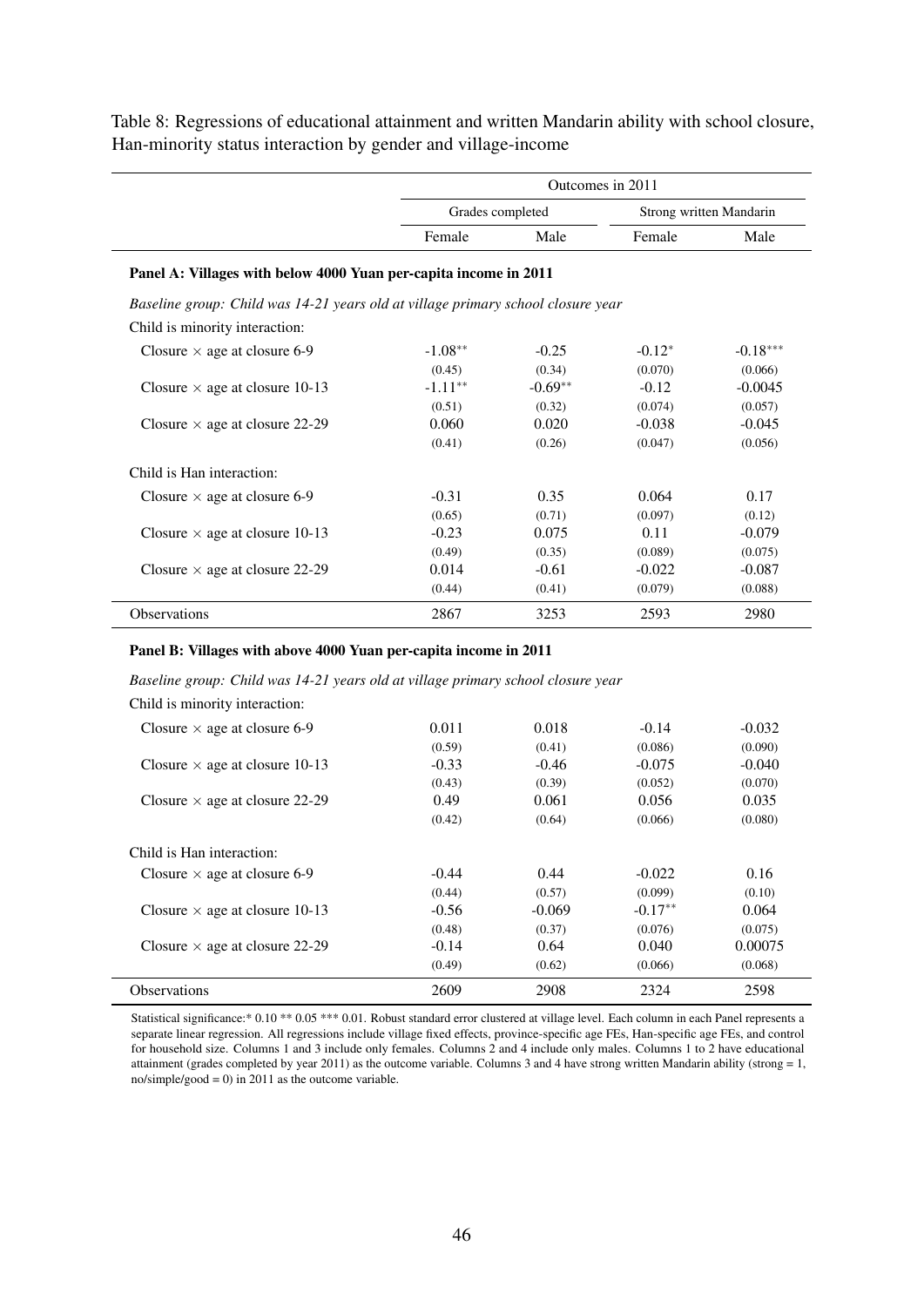## ONLINE APPENDIX

# [Fewer, better pathways for all?](https://doi.org/10.1016/j.worlddev.2021.105734) [Intersectional impacts of rural school consolidation in China's](https://doi.org/10.1016/j.worlddev.2021.105734) [minority regions](https://doi.org/10.1016/j.worlddev.2021.105734)

<span id="page-50-1"></span>Emily Hannum and Fan Wang

## A Additional data details

## A.1 Location of closures

This paper utilizes data from the rural sample of the China Household Ethnic Survey (CHES 2011), which covers households and villages from 728 villages. [A.1](#page-50-0) Following discussions in Section [3.1,](#page-19-8) our analytic sample includes 638 villages across 7 provinces: Qinghai Province (107 villages); Ningxia Hui Autonomous Region (88 villages); Xinjiang Uygur Autonomous Region (80 villages); Inner Mongolia Autonomous Region (74 villages); Qiandongnan Miao and Dong Autonomous Prefecture in Guizhou Province (110 villages); Hunan Province (87 villages); and Guangxi Zhuang Autonomous Region (92 villages).

## A.2 Sampling procedure

The CHES survey is the largest-scale cross-province survey ever gathered to study the socioeconomic conditions of minorities in ethnically diverse regions of China. It was designed by China's Academy of Social Sciences and the Central Nationalities University, and it was administrated by local offices of the National Bureau of Statistics (NBS). The survey villages were selected based on a subset of the NBS's Rural Household Survey (RHS) (National Bureau of Statistics of China [2012\)](#page-40-13). Selected villages are not representative of their respective provinces and autonomous regions overall, but are from prefectures with substantial minority populations in order for the survey to capture socio-economic conditions of minorities and Han individuals

<span id="page-50-0"></span><sup>&</sup>lt;sup>[A.1](#page-50-1)</sup> There are 751 unique village IDs in the survey, but 17 villages do not have school closure information, and 6 villages report closure without a closure year.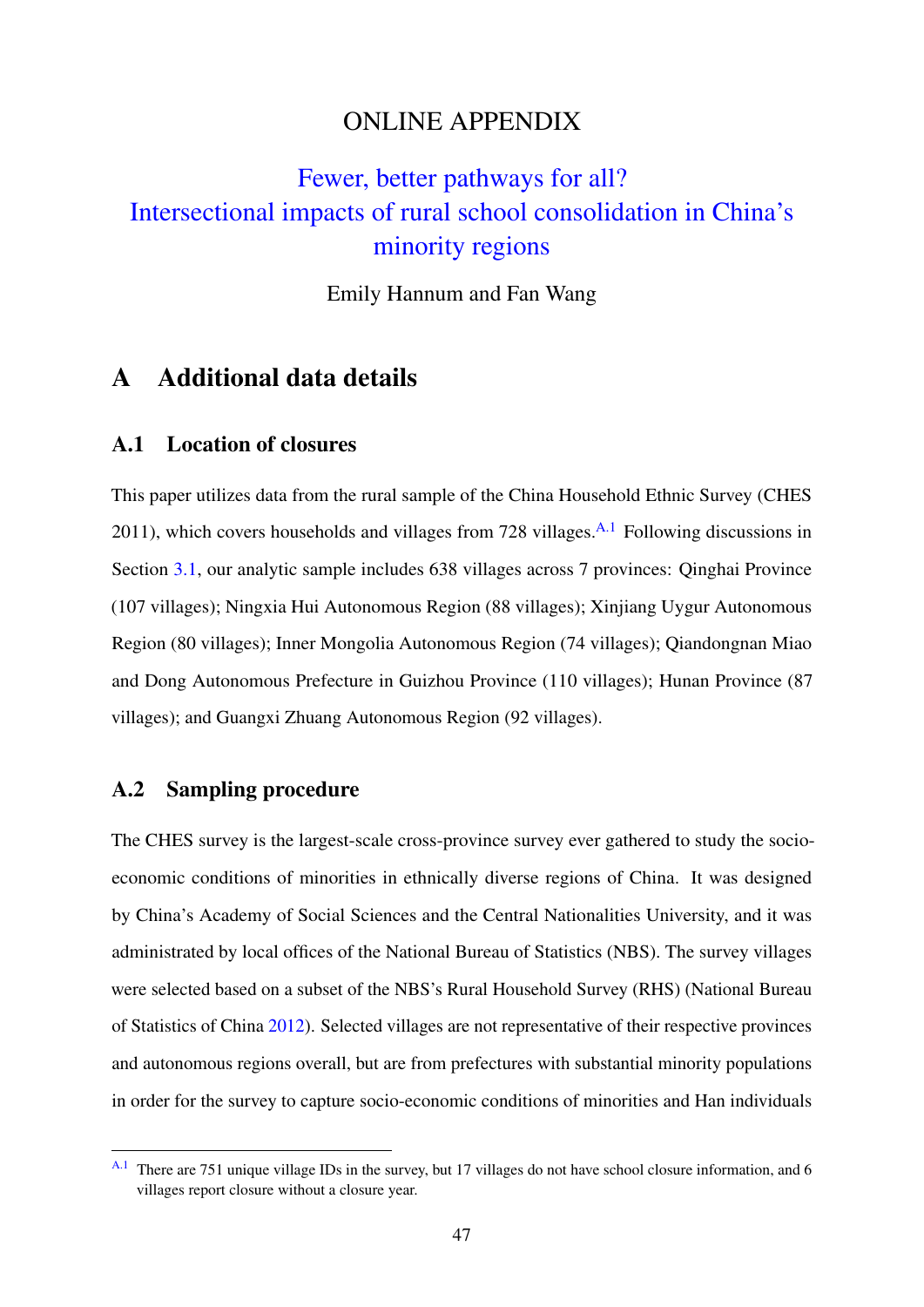in ethnically diverse areas. Households in villages were selected by systematic sampling based on their agricultural census address codes. The survey was implemented in early 2012 and asked households to report information from the end of 2011. Household surveys are complemented by surveys of villages heads from the sampled villages. Gustafsson, Hasmath, and Ding [\(2020a\)](#page-38-12) provide more information on the sampling procedure and other information related to the survey.

#### <span id="page-51-0"></span>A.3 Ethnic composition of the sample

The sample we analyze comes from seven provinces of China with large concentrations of minority populations. China is home to 56 minority nationalities, including the Han majority and 55 minority nationalities. In our analytic sample, the predominant minority group in each of the seven provinces differs. We report here minority groups that account for more than 3 percent of the overall analytic sample, including Han individuals, for each province: Tibetan, Hui, Salar, and Tu account for 31, 19, 9, and 3 percent of the analytical sample in Qinghai province; Hui account for 46 percent of the analytical sample in the Ningxia Hui Autonomous Region; Uygur, Kazaks, and Hui account for 58, 9, and 3 percent of the analytic sample in the Xinjiang Uygur Autonomous Region; Mongolians account for 23 percent of the analytic sample in the Inner Mongolia Autonomous Region; Miao and Dong account for 49 and 27 percent of the analytic sample from the Qiandongnan Miao and Dong Autonomous Prefecture in Guizhou Province; Miao, Tujia, Dong, and Yao account 34, 17, 16, and 6 percent of the analytical sample in Hunan province; and Zhuang, Yao, Miao, Dong, and Mulao account for 37, 9, 8, 5, and 4 percent of the analytical in the Guangxi Zhuang Autonomous Region.

There are 28 minority groups included in the analytical sample. The ten largest minority groups in our analytic sample are Miao, Hui, Uygur, Dong, Zhuang, Tibetan, Tujia, Mongolian, Yao, and Salar; they account for, collectively, 94 percent of the overall minority population within the analytic sample. These ten minority groups accounted for 66 percent of the overall minority population in China in 2010, and eight of these ten minority groups are among the largest ten minority groups in China overall (National Bureau of Statistics of China, [Sixth](#page-40-14) [National Population Census of the People's Republic of China\)](#page-40-14). Manchus and Yi are the 3rd and 6th largest minority groups in China, and they jointly account for 17.1 percent of the minority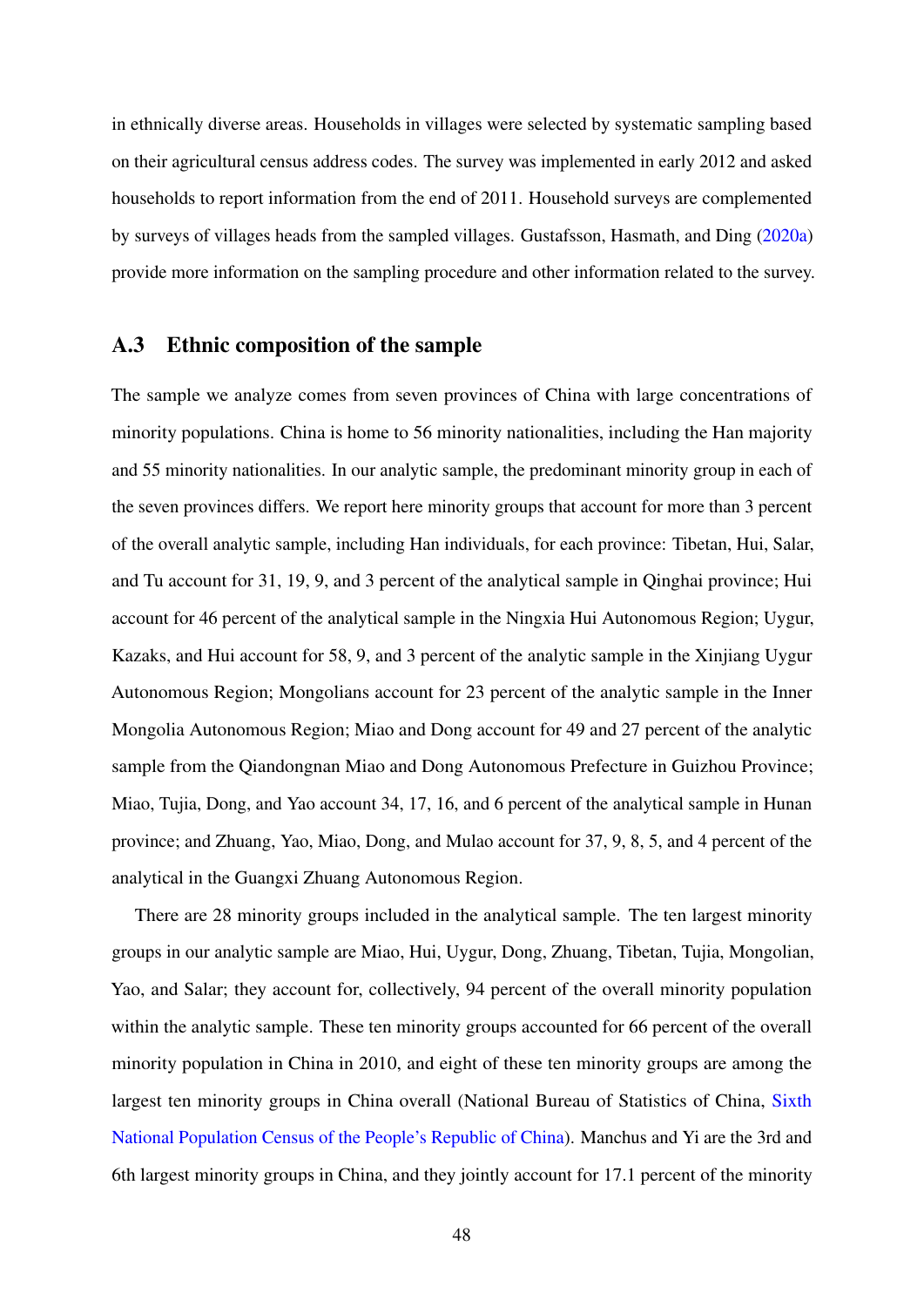<span id="page-52-1"></span>population in China in 2010. The analytical sample has less than 0.1 percent Manchus and no  $Yi$  individuals.  $A.2$ 

In Section [B.1,](#page-57-0) we consider the robustness of our overall estimation results to the inclusion of minorities without their own language.

## A.4 Age of enrollment, age at closure, and age in 2011

In this study, we define age cutoffs for the educational attainment based on primary school enrollment age patterns in our data from 2011. Overall enrollment rates into primary school jump from 11 percent at age 5 to 76 percent between ages 6 to 8. Enrollment rates decrease from 50 percent at age 13 to 15 percent at age 14. A lower proportion of 5 year old ethnic minorities are enrolled in primary schools (compared to Han children), and a lower proportion of 12 to 15 year old ethnic minorities are enrolled between ages 12 and 15 in middle school and beyond. Overall, children are predominantly enrolled in primary schools between 6 and 13 years of age in 2011. Hence, for villages with closure, we consider children who were between 6 and 13 years of age at the year of closure as most likely to have been enrolled in primary schools.

In Table [A.1,](#page-53-0) we present statistics on educational attainment and language facilities for individuals who experienced closure at different ages conditional on their cohorts (age in 2011). The columns are grouped by age in 2011, using five-year intervals between 10 to 34 years of age. Row Groups A, B, C and D show statistics for individuals experiencing closure when they were 6 to 9, 10 to 13, 14 to 21, and 22 to 29 years of age. Row Group E shows statistics for individuals from villages without closure.

<span id="page-52-0"></span><sup>&</sup>lt;sup>[A.2](#page-52-1)</sup> Manchus largely reside in Northern and Northeastern China, generally in provinces with predominantly Han populations. The Yi people largely reside in Yunnan province, which is not a part of the survey sample we use in this study.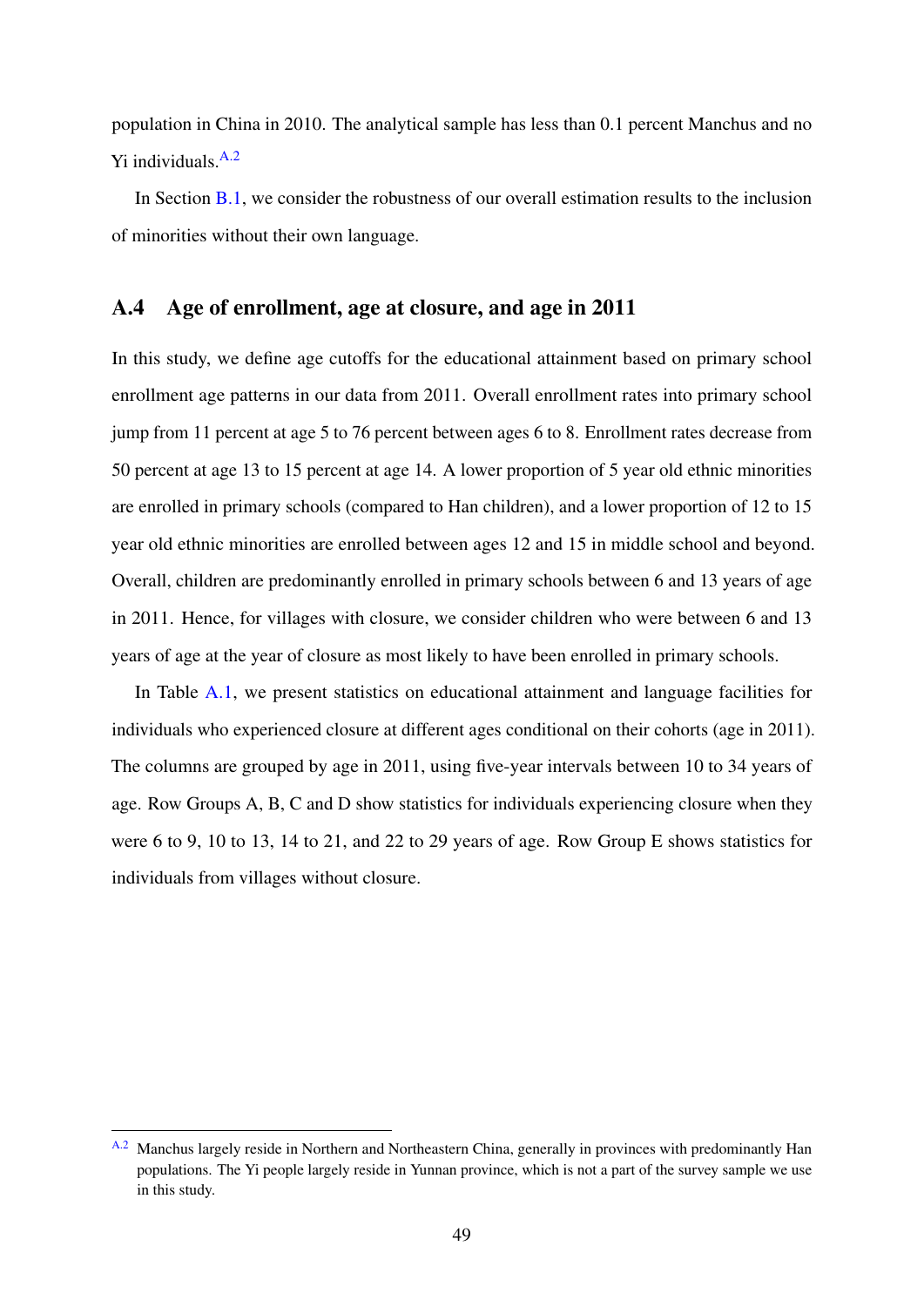|                                                                            |              |              | Age in 2011  |                |              |
|----------------------------------------------------------------------------|--------------|--------------|--------------|----------------|--------------|
|                                                                            | $10 - 14$    | $15-19$      | $20 - 24$    | 25-29          | 30-34        |
| Group A: Age 6 to 9 at year of closure                                     |              |              |              |                |              |
| Age in 2011 (mean)                                                         | 11.85        | 16.84        | 20.20        |                |              |
| Years of education (mean)                                                  | 5.46         | 9.76         | 10.93        |                |              |
| Strong spoken Mandarin fraction                                            | 0.23         | 0.62         | 0.53         |                |              |
| Strong written Mandarin fraction                                           | 0.21         | 0.41         | 0.53         |                |              |
| Observations                                                               | 169          | 58           | 15           |                |              |
| Group B: Age 10 to 13 at year of closure                                   |              |              |              |                |              |
| Age in 2011 (mean)                                                         | 12.59        | 16.77        | 21.53        | 25.00          |              |
| Years of education (mean)                                                  | 5.91         | 9.38         | 10.38        | 8.50           |              |
| Strong spoken Mandarin fraction                                            | 0.23         | 0.44         | 0.55         | 1.00           |              |
| Strong written Mandarin fraction                                           | 0.17         | 0.38         | 0.45         | 1.00           |              |
| Observations                                                               | 129          | 222          | 113          | $\overline{2}$ |              |
| Group C: Age 14 to 21 at year of closure                                   |              |              |              |                |              |
| Age in 2011 (mean)                                                         | 14.00        | 17.76        | 21.91        | 26.26          | 30.74        |
| Years of education (mean)                                                  | 7.00         | 9.72         | 10.23        | 8.96           | 8.41         |
| Strong spoken Mandarin fraction                                            | 0.38         | 0.42         | 0.42         | 0.42           | 0.41         |
| <b>Strong written Mandarin fraction</b>                                    | 0.19         | 0.40         | 0.37         | 0.34           | 0.30         |
| Observations                                                               | 16           | 275          | 581          | 224            | 27           |
| Group D: Age 22 to 29 at year of closure                                   |              |              |              |                |              |
| Age in 2011 (mean)                                                         |              |              | 23.26        | 27.18          | 31.72        |
| Years of education (mean)                                                  |              |              | 9.98         | 8.75           | 8.09         |
| Strong spoken Mandarin fraction                                            |              |              | 0.31         | 0.28           | 0.33         |
| Strong written Mandarin fraction                                           |              |              | 0.21         | 0.23           | 0.24         |
| Observations                                                               |              |              | 101          | 452            | 314          |
| Group E: Non-closure villages individuals                                  |              |              |              |                |              |
|                                                                            |              |              |              |                |              |
| Age in 2011 (mean)                                                         | 12.03        | 17.06        | 22.00        | 26.89          | 31.82        |
| Years of education (mean)                                                  | 5.48         | 9.30         | 9.79         | 8.51           | 7.47         |
| Strong spoken Mandarin fraction<br><b>Strong written Mandarin fraction</b> | 0.19<br>0.15 | 0.31<br>0.32 | 0.33<br>0.28 | 0.25<br>0.18   | 0.20<br>0.14 |
|                                                                            |              |              |              |                |              |
| Observations                                                               | 1565         | 1837         | 2343         | 1747           | 1447         |

<span id="page-53-0"></span>Table A.1: Educational attainment and Mandarin ability by cohort (2011 age) and age at closure

Group A individuals were 6 to 9 at the year of closure and were exposed to consolidated primary school for up to half of their primary school years. Group B individuals were 10 to 13 at the year of closure and transitioned from village schools to consolidated primary schools during the final years of primary school. Group C and D individuals are from villages that experienced closure but were beyond primary school age at the year of closure. Group E individuals are from villages without school closure.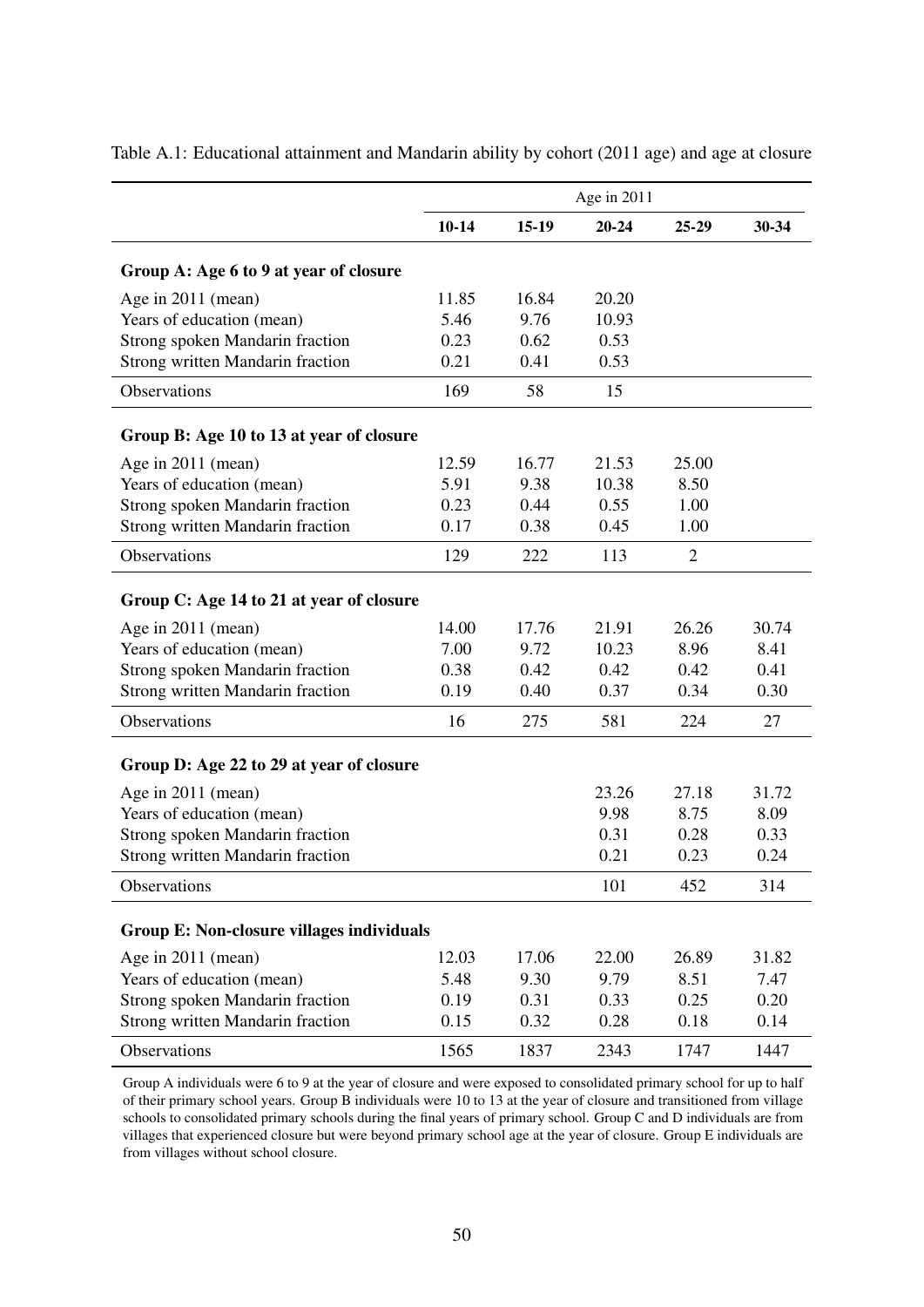# <span id="page-54-0"></span>A.5 Years of education and Mandarin ability by ethnic category and closure

In Table [A.2,](#page-55-0) we present individual-level summary statistics by minority and closure status. Across 5-year interval cohort groups, Table [A.2](#page-55-0) shows that Han and minority individuals in closure villages have higher years of education completed and larger fractions reporting strong Mandarin abilities.

The raw differences in years of education and strong Mandarin ability between closure and non-closure villages is largely explained by province fixed effects, age fixed effects, and gender. Specifically, we consider a sample of individuals who were over 20 years of age in 2011 and include only individuals who were older than 13 at the year of closure—this group includes individuals in columns 3, 4 and 5 and Groups C, D and E from Table [A.1.](#page-53-0) Using this sample, we regress years of education on village closure status, controlling for province fixed effects, cohort (age in 2011) fixed effects and gender. The coefficient for closure on years of education is 0.09 (s.e. 0.10) and insignificant. We interpret this as a measure of the existing difference in educational attainment between closure and non-closure villages in the absence of school closure. Interacting closure with Han status, results remain insignificant: we find that among Han individuals, the coefficient for closure is -0.20 (s.e. 0.19), and among minority individuals, the coefficient for closure is 0.17 (s.e. 0.12).

With the same sample and controls, we also regress strong written Mandarin ability on closure. The coefficient from linear probability regression for closure on reporting strong Mandarin ability is 0.025 (s.e. 0.013). Interacting closure with Han status, we find that among Han individuals, the coefficient for closure is -0.015 (s.e. 0.025), and among minority individuals, the coefficient for closure is 0.030 (s.e. 0.016).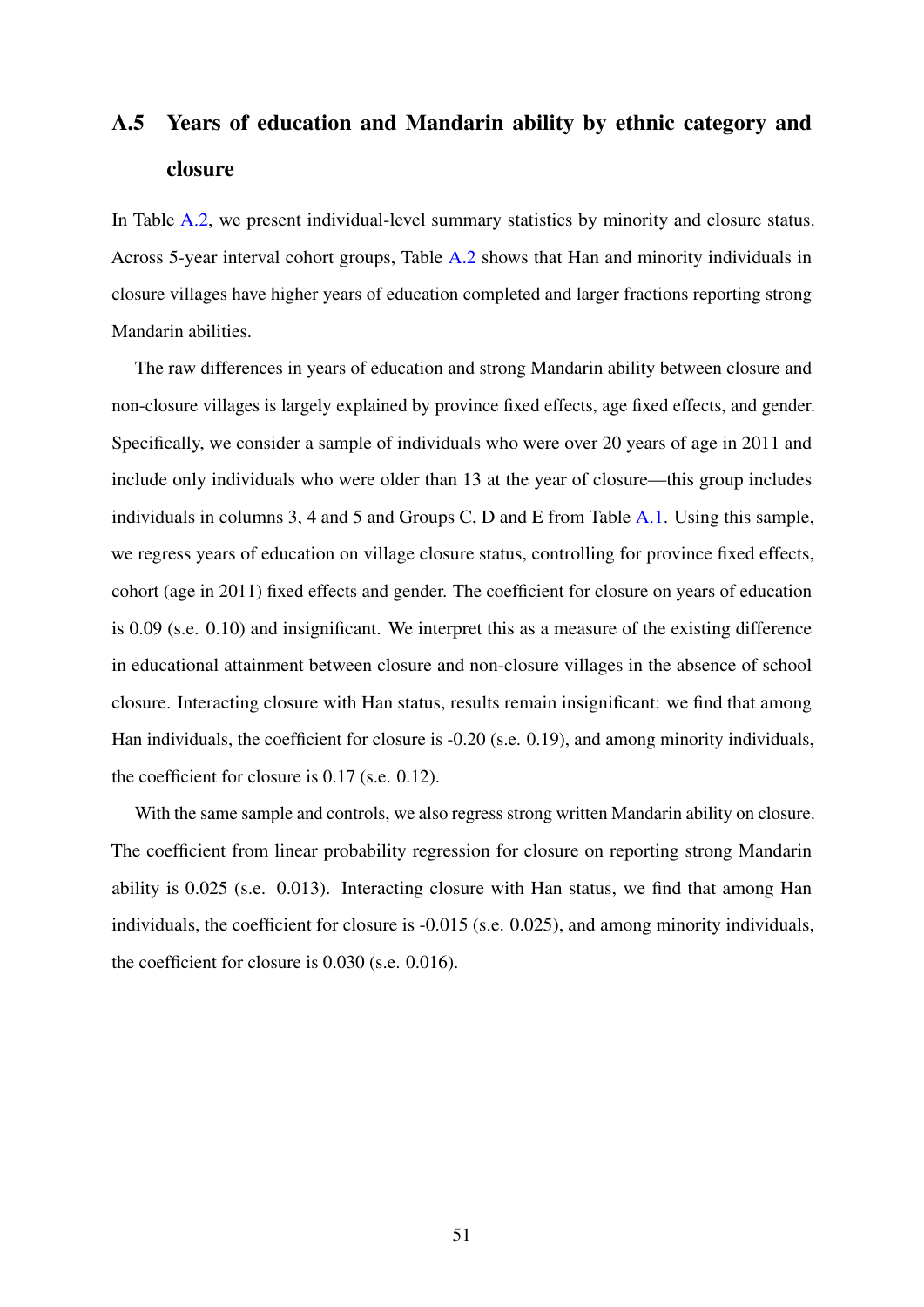|                                           |           |         | Age in 2011 |       |       |
|-------------------------------------------|-----------|---------|-------------|-------|-------|
|                                           | $10 - 14$ | $15-19$ | $20 - 24$   | 25-29 | 30-34 |
| Panel A: Minority in closure villages     |           |         |             |       |       |
| Male fraction                             | 0.51      | 0.58    | 0.51        | 0.55  | 0.60  |
| Age 6-9 at year of closure fraction       | 0.50      | 0.11    | 0.00        | 0.00  | 0.00  |
| Age 6-13 at year of closure fraction      | 0.96      | 0.46    | 0.12        | 0.00  | 0.00  |
| Currently enrolled fraction               | 0.90      | 0.55    | 0.11        | 0.02  | 0.01  |
| Years of education                        | 5.47      | 9.12    | 9.68        | 8.60  | 8.01  |
| Strong spoken Mandarin fraction           | 0.19      | 0.38    | 0.34        | 0.26  | 0.23  |
| <b>Strong written Mandarin fraction</b>   | 0.14      | 0.32    | 0.27        | 0.22  | 0.22  |
| Observations                              | 175       | 309     | 468         | 445   | 183   |
| Panel B: Han in closure villages          |           |         |             |       |       |
| Male fraction                             | 0.42      | 0.52    | 0.55        | 0.55  | 0.51  |
| Age 6-9 at year of closure fraction       | 0.58      | 0.10    | 0.04        | 0.00  | 0.00  |
| Age 6-13 at year of closure fraction      | 0.94      | 0.57    | 0.21        | 0.01  | 0.00  |
| Currently enrolled fraction               | 0.88      | 0.59    | 0.21        | 0.00  | 0.00  |
| Years of education                        | 6.04      | 10.17   | 11.00       | 9.23  | 8.25  |
| Strong spoken Mandarin fraction           | 0.29      | 0.54    | 0.56        | 0.45  | 0.46  |
| <b>Strong written Mandarin fraction</b>   | 0.27      | 0.48    | 0.49        | 0.36  | 0.27  |
| Observations                              | 139       | 246     | 342         | 233   | 158   |
| Panel C: Minority in non-closure villages |           |         |             |       |       |
|                                           |           |         |             |       |       |
| Male fraction                             | 0.53      | 0.51    | 0.52        | 0.55  | 0.55  |
| Currently enrolled fraction               | 0.93      | 0.52    | 0.13        | 0.01  | 0.00  |
| Years of education                        | 5.41      | 9.05    | 9.39        | 8.24  | 7.22  |
| Strong spoken Mandarin fraction           | 0.16      | 0.26    | 0.27        | 0.21  | 0.16  |
| <b>Strong written Mandarin fraction</b>   | 0.14      | 0.27    | 0.22        | 0.14  | 0.11  |
| Observations                              | 1133      | 1285    | 1619        | 1230  | 1026  |
| Panel D: Han in non-closure villages      |           |         |             |       |       |
| Male fraction                             | 0.50      | 0.55    | 0.50        | 0.53  | 0.53  |
| Currently enrolled fraction               | 0.95      | 0.66    | 0.21        | 0.03  | 0.01  |
| Years of education                        | 5.67      | 9.89    | 10.68       | 9.16  | 8.08  |
| Strong spoken Mandarin fraction           | 0.26      | 0.44    | 0.46        | 0.34  | 0.30  |
| <b>Strong written Mandarin fraction</b>   | 0.20      | 0.43    | 0.41        | 0.25  | 0.20  |
| Observations                              | 432       | 552     | 724         | 517   | 421   |

<span id="page-55-0"></span>Table A.2: Means of individual-level variables by cohort (2011 age), ethnic category and closure

Means of individual-level variables across cohorts. The analytic sample includes individuals between 10 to 34 years of age in 2011. In villages with closure, individuals are included if they were also 6 to 29 years of age at the village-specific years of closure.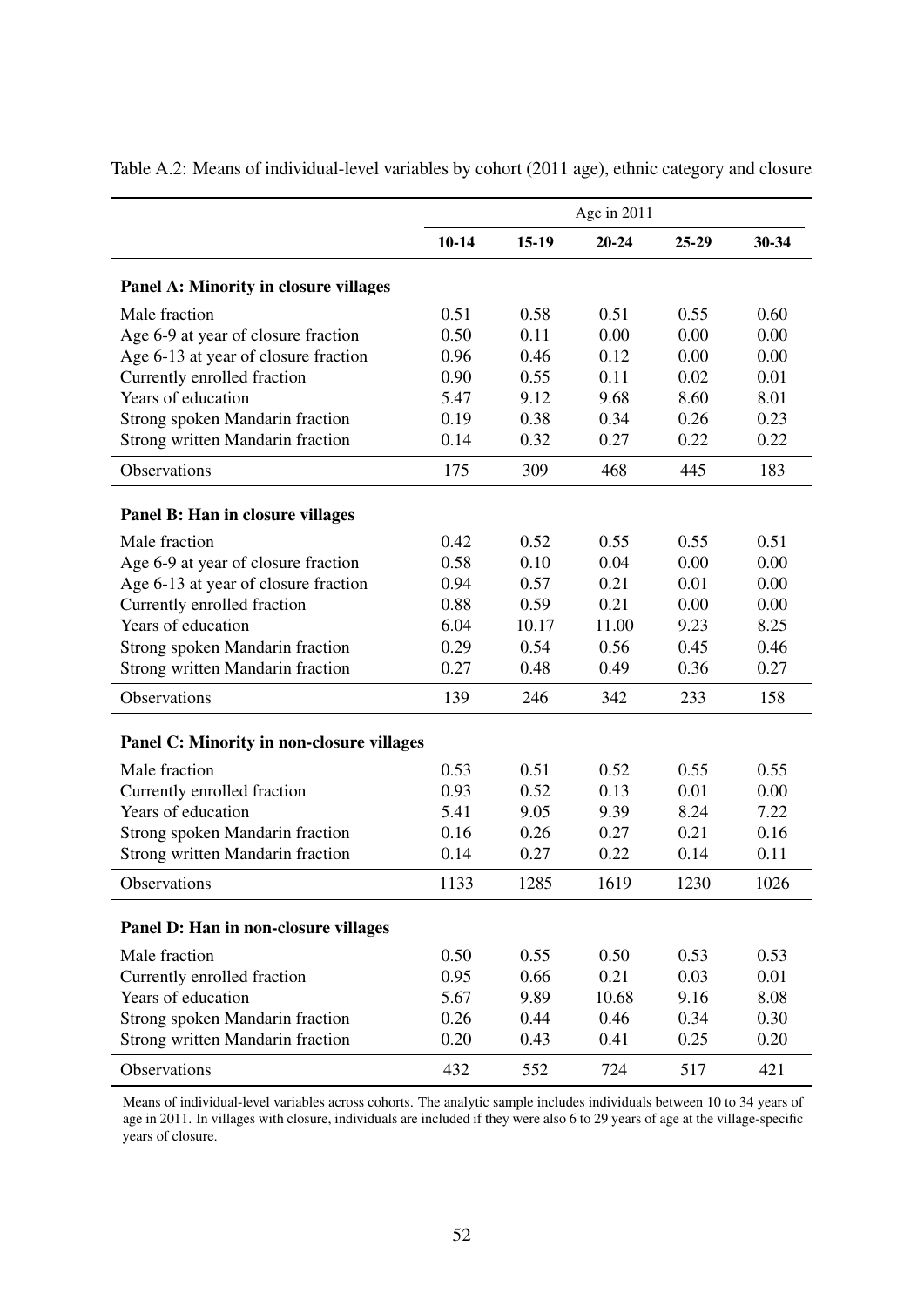## A.6 Written Mandarin ability responses

In Table [A.3,](#page-56-0) we summarize enrollment, educational attainment, and share reporting strong spoken Mandarin ability by categories of the household respondent-provided rating of written Mandarin ability.

|                                                    |           |         | Age in 2011 |         |       |
|----------------------------------------------------|-----------|---------|-------------|---------|-------|
|                                                    | $10 - 14$ | $15-19$ | $20 - 24$   | $25-29$ | 30-34 |
| Panel A: Non-response for written Mandarin ability |           |         |             |         |       |
| Currently enrolled fraction                        | 0.93      | 0.50    | 0.12        | 0.01    | 0.01  |
| Years of education                                 | 5.52      | 9.25    | 9.60        | 8.54    | 7.50  |
| Strong spoken Mandarin fraction                    | 0.01      | 0.01    | 0.01        | 0.04    | 0.01  |
| Observations                                       | 260       | 287     | 277         | 181     | 137   |
| Panel B: No written Mandarin ability               |           |         |             |         |       |
| Currently enrolled fraction                        | 0.87      | 0.33    | 0.00        | 0.00    | 0.01  |
| Years of education                                 | 4.58      | 7.13    | 6.15        | 4.98    | 3.79  |
| Strong spoken Mandarin fraction                    | 0.01      | 0.04    | 0.04        | 0.04    | 0.03  |
| Observations                                       | 101       | 91      | 205         | 212     | 203   |
| Panel C: Simple written Mandarin ability           |           |         |             |         |       |
| Currently enrolled fraction                        | 0.92      | 0.41    | 0.03        | 0.01    | 0.00  |
| Years of education                                 | 4.84      | 8.19    | 8.12        | 7.38    | 6.82  |
| Strong spoken Mandarin fraction                    | 0.04      | 0.05    | 0.05        | 0.07    | 0.07  |
| Observations                                       | 478       | 274     | 435         | 506     | 421   |
| Panel D: Good written Mandarin ability             |           |         |             |         |       |
| Currently enrolled fraction                        | 0.94      | 0.53    | 0.07        | 0.01    | 0.00  |
| Years of education                                 | 5.82      | 9.20    | 9.70        | 9.00    | 8.38  |
| Strong spoken Mandarin fraction                    | 0.16      | 0.16    | 0.21        | 0.18    | 0.18  |
| Observations                                       | 738       | 937     | 1282        | 1037    | 743   |
| <b>Panel E: Strong written Mandarin ability</b>    |           |         |             |         |       |
| Currently enrolled fraction                        | 0.93      | 0.71    | 0.35        | 0.04    | 0.00  |
| Years of education                                 | 6.17      | 10.26   | 11.90       | 10.60   | 9.44  |
| Strong spoken Mandarin fraction                    | 0.78      | 0.81    | 0.86        | 0.85    | 0.82  |
| Observations                                       | 302       | 803     | 954         | 489     | 284   |

<span id="page-56-0"></span>Table A.3: Enrollment, attainment and spoken Mandarin ability by written Mandarin ability

The Mandarin written ability variable allows for four answers: no, simple, good, and strong. The answer is self-rated and provided by the household respondent. Approximately 10 percent of the respondents of the analytical sample did not answer this question. Better Mandarin written ability positively relates enrollment, educational attainment, and better spoken Mandarin ability.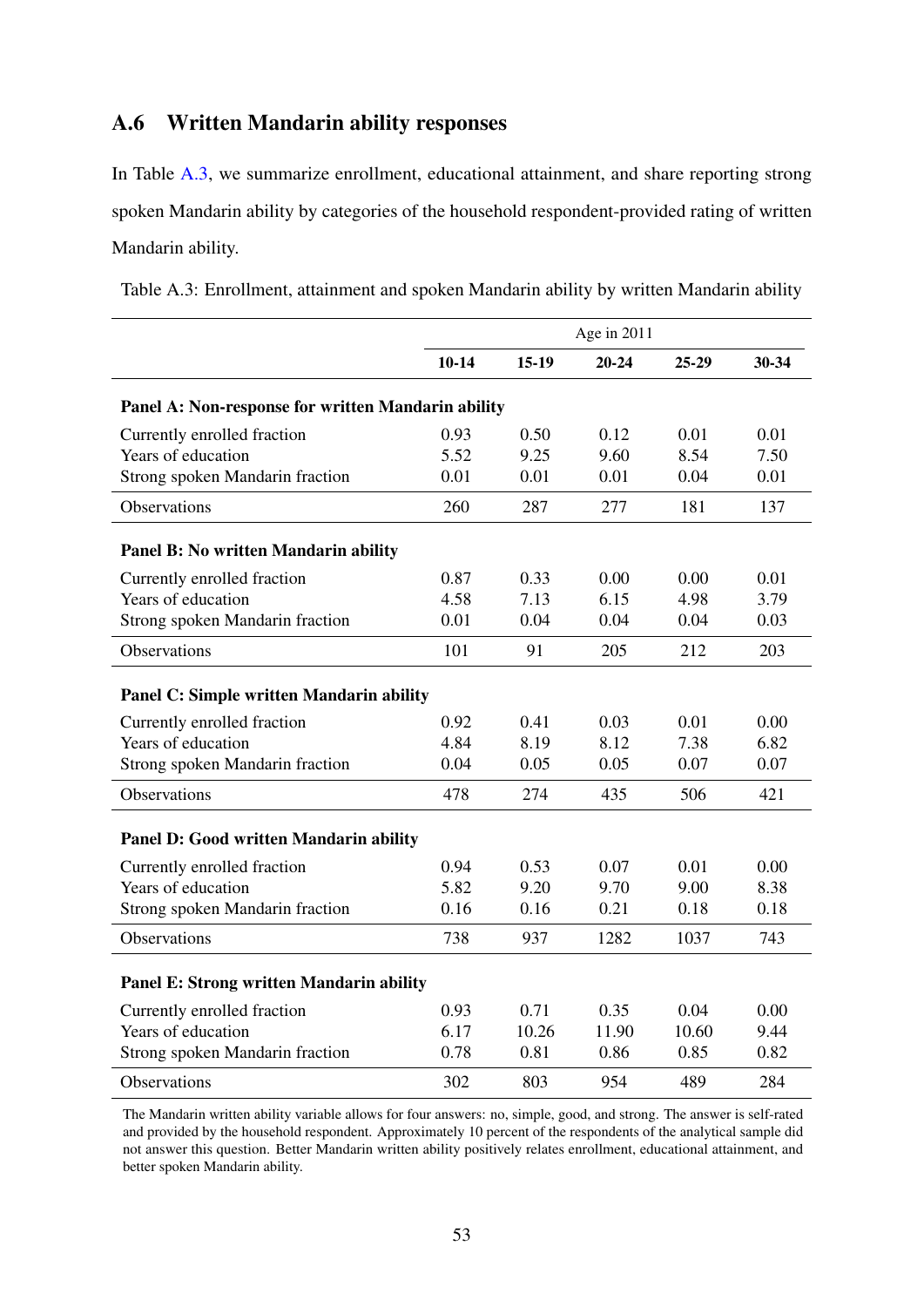## B Additional estimation results

## <span id="page-57-0"></span>B.1 Minority groups without own language

There is significant linguistic and cultural diversity among and within ethnic groups (Dwyer [1998;](#page-37-3) Harrell [1993\)](#page-38-4). While most minority groups in China have at least one spoken language, some do not (Wang and Postiglione [2015\)](#page-41-11). The linguistic distinctions might capture not only differences in language usage but also other aspects of culture, all of which might relate to the effects of closure. For robustness, in this section, we re-estimate our main educational attainment and Mandarin ability specifications from Tables [4](#page-45-0) and [5](#page-46-0) but now exclude minority individuals that do not have their own language. Remaining minority individuals are potentially more sharply distinct from Han individuals.

<span id="page-57-6"></span><span id="page-57-5"></span><span id="page-57-4"></span>The CHES survey asks, for each individual, whether household member have their own language.<sup>[B.1](#page-57-1)</sup> Among the minority respondents, 84 percent of individuals were reported as "*yes*" on this question. Individuals from Hui, Miao, Yao, Dong, and Tujia minorities account for 59, 13, 8, 6, and 5 percent of the total number of *no* respondents, respectively.<sup>[B.2](#page-57-2)</sup> Among minorities with more than three respondents in the survey, four ethnic groups had a higher than 50 percent *no* share: Hui (60 percent among 1213 respondents),  $B.3$  Dongxiang (81 percent among 36 respondents), Lisu (94 percent among 17 respondents), and Manchu (80 percent among 5 respondents). Variations in responses might be due to language heterogeneity within ethnic groups (Roche [2019\)](#page-40-4) or possible differences in the interpretation of linguistic differences within minority groups.

In our first robustness exercise, we drop cases in which minority respondents are reported as not having a minority language. In our second robustness exercise, we drop cases for minority groups in which over 50% of respondents are reported as not having a minority language. Hui individuals account for 59 and 95 percent of the excluded individuals under the first and second

<span id="page-57-1"></span> $B.1$  The Chinese survey question was: 是否有本民族言, shi fou you ben min zu yu yan.

<span id="page-57-2"></span>[B.2](#page-57-5) Looking within each minority group, 60, 10, 41, 8, and 22 percent of Hui, Miao, Yao, Dong, and Tujia individuals were reported as "*no*" on the question, respectively.

<span id="page-57-3"></span>[B.3](#page-57-6) In the analytic sample, 71 and 25 percent of the Hui respondents come from Ningxia and Qinghai, respectively. 52 and 79 percent of Ningxia and Qinghai Hui individuals reported *no* to the having own minority language question.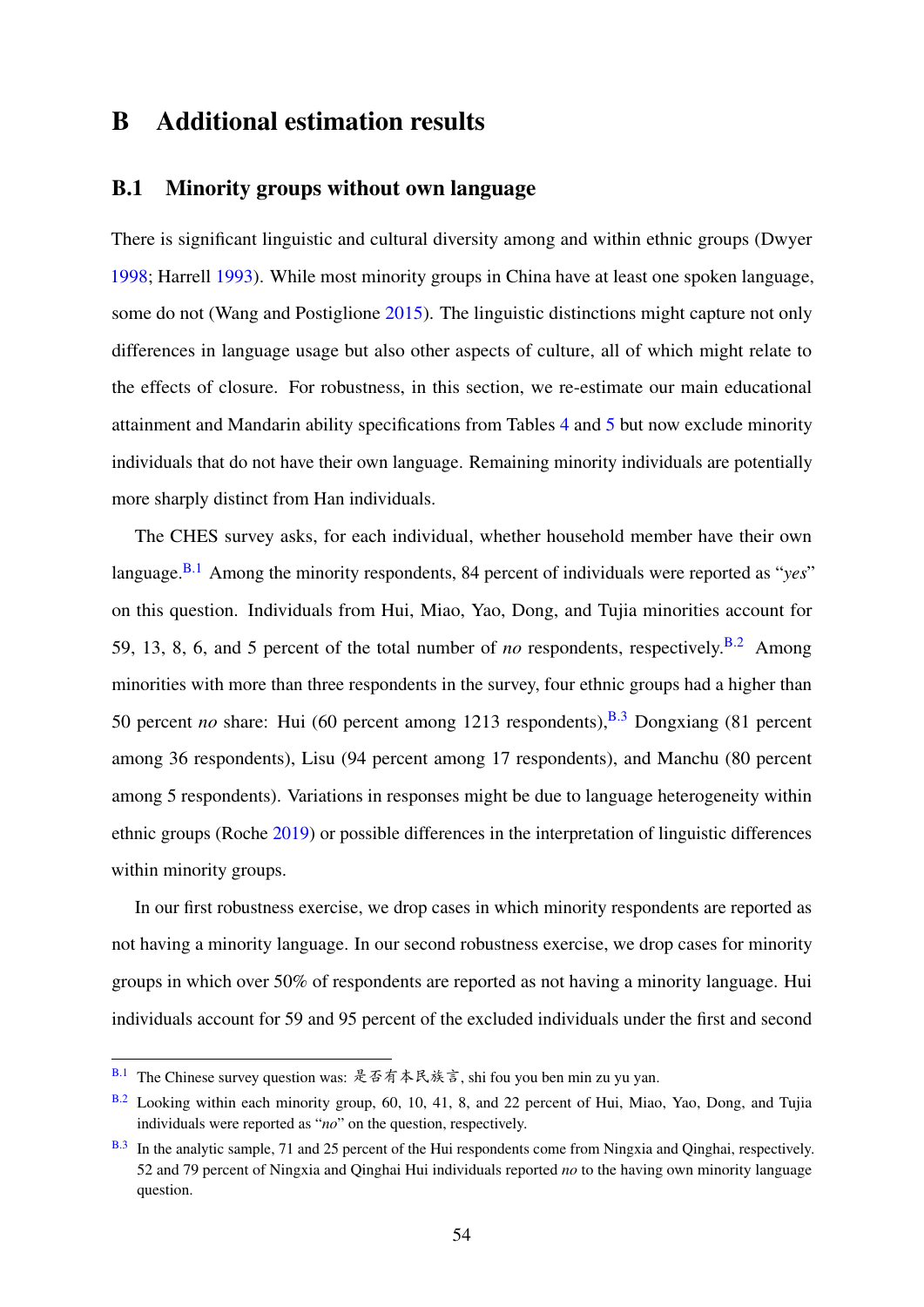exclusion scenarios, respectively. In both exercises, the Han group stays the same. Attainment results under the first and second exclusion scenario are shown in columns 1 to 3 and 4 to 6 of Table [B.1,](#page-59-0) respectively. Table [B.2](#page-60-0) presents results for Mandarin ability following the same layout. In all cases, we find that the closure effects coefficients are very similar in the direction and magnitude to the coefficients shown in tables  $4$  and  $5.^{B.4}$  $5.^{B.4}$  $5.^{B.4}$  $5.^{B.4}$ 

<span id="page-58-1"></span>The robustness of our main estimation results to considering only minorities with own language is not surprising given that minorities without-own-language account for a small proportion of the overall minority sample. These robustness checks do indicate that the inclusion of these individuals does not drive the overall results. Given limited sample size for the without own language minority groups exposed to closure in the relevant age-at-closure year ranges, we are unable to obtain reliable estimates of whether Hui and other individuals are impacted more or less by closure, compared to more linguistically distinct minority groups.

<span id="page-58-0"></span>[B.4](#page-58-1) In an additional set of exercises, we use all data and estimate heterogeneous effects for Han individuals, minorities with own languages, and minorities without own languages. Estimates for minorities with and without own language have similar directions, but estimates for minorities without own language have standard errors that are more than twice as large due to the limited sample size. Results are available upon request from the authors, but not presented here for conciseness.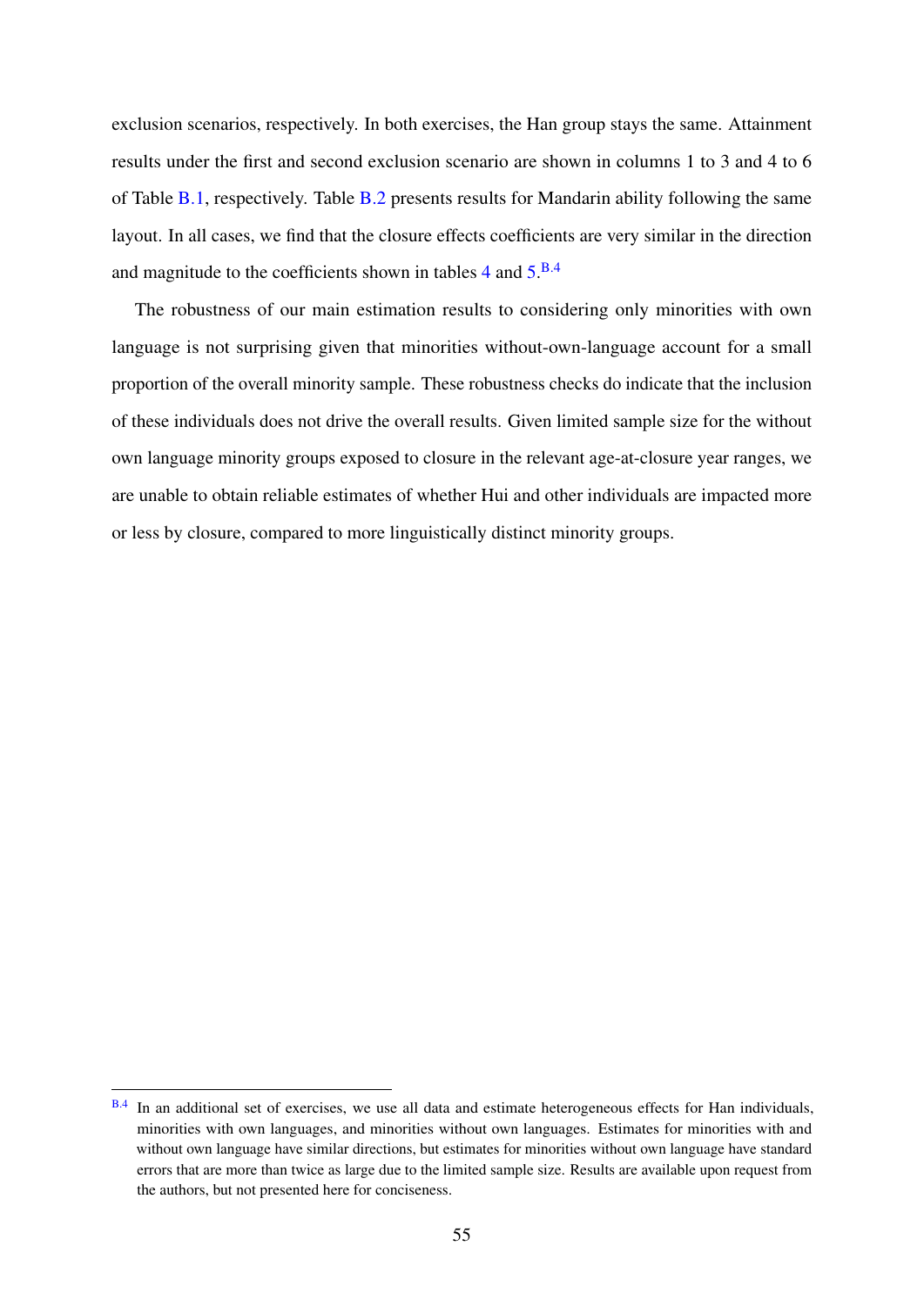|                                                                                  | Outcome: grades completed by year 2011                                       |                 |                 |                                                                                                     |                 |                 |  |  |
|----------------------------------------------------------------------------------|------------------------------------------------------------------------------|-----------------|-----------------|-----------------------------------------------------------------------------------------------------|-----------------|-----------------|--|--|
|                                                                                  | Drop minority respondents<br>reported as not having<br>a minority language † |                 |                 | Drop minority groups with<br>$>$ 50% respondents reported<br>as not having own language. $\ddagger$ |                 |                 |  |  |
|                                                                                  | All<br>villages                                                              | Han<br>$< 90\%$ | Han<br>$< 70\%$ | All<br>villages                                                                                     | Han<br>$< 90\%$ | Han<br>$< 70\%$ |  |  |
| Baseline group: Child was 14-21 years old at village primary school closure year |                                                                              |                 |                 |                                                                                                     |                 |                 |  |  |
| Child is minority interaction:                                                   |                                                                              |                 |                 |                                                                                                     |                 |                 |  |  |
| Closure $\times$ age at closure 6-9                                              | $-0.51**$                                                                    | $-0.52**$       | $-0.43*$        | $-0.57**$                                                                                           | $-0.59**$       | $-0.51**$       |  |  |
|                                                                                  | (0.25)                                                                       | (0.25)          | (0.26)          | (0.24)                                                                                              | (0.25)          | (0.25)          |  |  |
| Closure $\times$ age at closure 10-13                                            | $-0.51***$                                                                   | $-0.56***$      | $-0.47***$      | $-0.56***$                                                                                          | $-0.60***$      | $-0.50**$       |  |  |
|                                                                                  | (0.19)                                                                       | (0.20)          | (0.20)          | (0.20)                                                                                              | (0.20)          | (0.20)          |  |  |
| Closure $\times$ age at closure 22-29                                            | 0.19                                                                         | 0.14            | 0.22            | 0.11                                                                                                | 0.072           | 0.14            |  |  |
|                                                                                  | (0.18)                                                                       | (0.19)          | (0.19)          | (0.18)                                                                                              | (0.19)          | (0.20)          |  |  |
| Child is Han interaction:                                                        |                                                                              |                 |                 |                                                                                                     |                 |                 |  |  |
| Closure $\times$ age at closure 6-9                                              | $-0.024$                                                                     | $-0.53$         | $-0.13$         | $-0.051$                                                                                            | $-0.41$         | 0.15            |  |  |
|                                                                                  | (0.26)                                                                       | (0.39)          | (0.39)          | (0.26)                                                                                              | (0.39)          | (0.37)          |  |  |
| Closure $\times$ age at closure 10-13                                            | $-0.32$                                                                      | $-0.31$         | $-0.021$        | $-0.25$                                                                                             | $-0.21$         | 0.12            |  |  |
|                                                                                  | (0.20)                                                                       | (0.32)          | (0.41)          | (0.20)                                                                                              | (0.32)          | (0.40)          |  |  |
| Closure $\times$ age at closure 22-29                                            | $-0.24$                                                                      | $-0.19$         | $-0.15$         | $-0.14$                                                                                             | $-0.024$        | 0.046           |  |  |
|                                                                                  | (0.26)                                                                       | (0.33)          | (0.40)          | (0.25)                                                                                              | (0.32)          | (0.38)          |  |  |
| Observations                                                                     | 10386                                                                        | 8035            | 7251            | 10351                                                                                               | 7973            | 7180            |  |  |

<span id="page-59-0"></span>Table B.1: Regressions of educational attainment with school closure, Han-minority interaction, excluding minorities without own language

† Hui, Miao, Yao, Dong, and Tujia minorities account for 59, 13, 8, 6, and 5 percent of the excluded no-own-language individuals.

‡ Excluding Hui, Dongxiang, Lisu and Manchu individuals. 95 percent of excluded are Hui.

Statistical significance:\* 0.10 \*\* 0.05 \*\*\* 0.01. Robust standard error clustered at village level. Each column represents a separate regression. All regressions include village fixed effects, province-specific age FEs, Han-specific age FEs, and control for household size. Columns 2 to 5 sequentially drop villages with more than 90, 70, 50, and 10 percent Han population. Samples for columns 5 and 6 include only minority and Han individuals, respectively.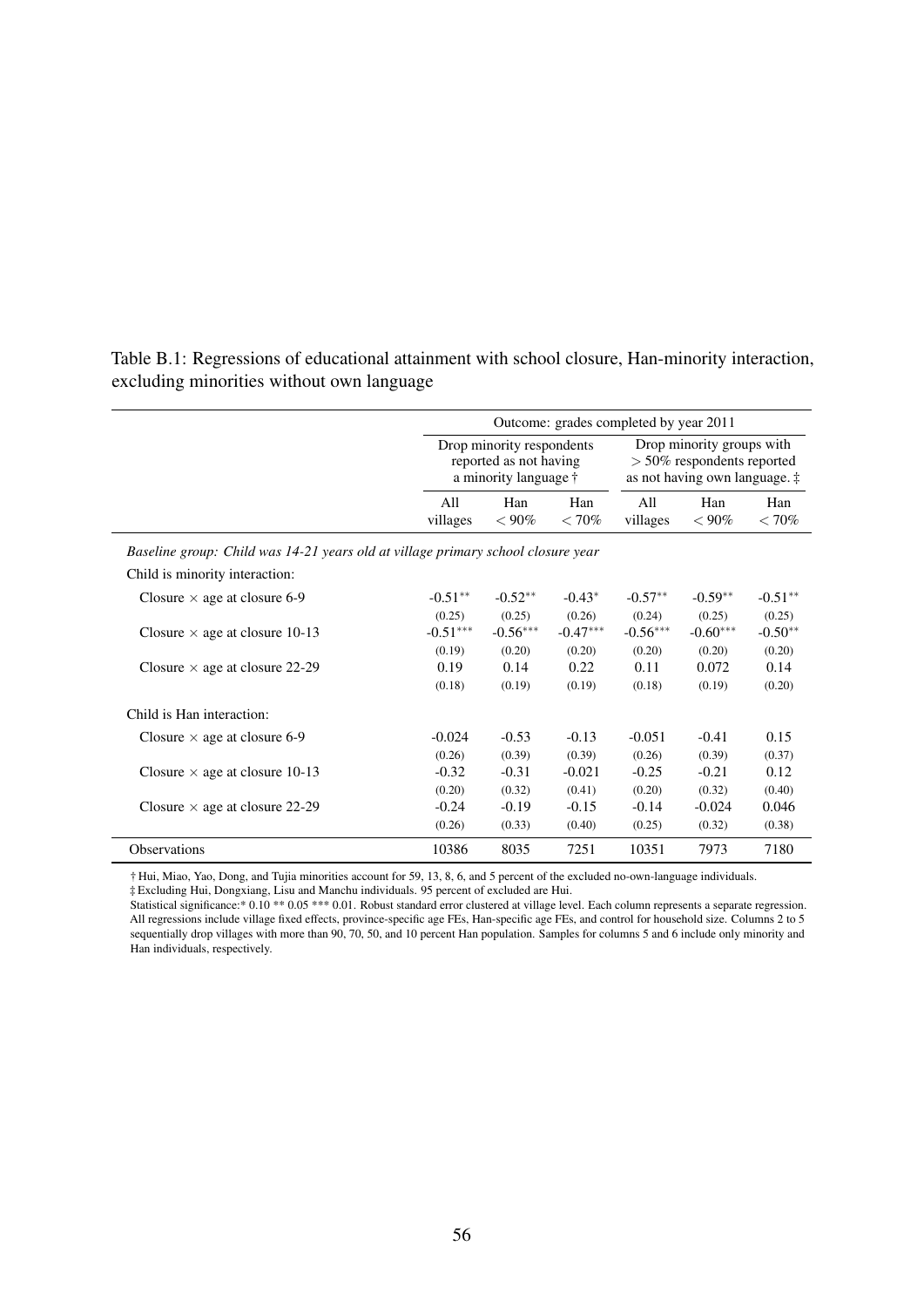|                                                                                  | Outcome: strong Mandarin ability = 1, no/simple/good = 0                             |                 |                 |                                                                                                      |                 |              |  |
|----------------------------------------------------------------------------------|--------------------------------------------------------------------------------------|-----------------|-----------------|------------------------------------------------------------------------------------------------------|-----------------|--------------|--|
|                                                                                  | Drop minority respondents<br>reported as not having<br>a minority language $\dagger$ |                 |                 | Drop minority groups with<br>$> 50\%$ respondents reported<br>as not having own language. $\ddagger$ |                 |              |  |
|                                                                                  | A11<br>villages                                                                      | Han<br>$< 90\%$ | Han<br>$< 70\%$ | A11<br>villages                                                                                      | Han<br>$< 90\%$ | Han<br>< 70% |  |
| Panel A: Written Mandarin ability                                                |                                                                                      |                 |                 |                                                                                                      |                 |              |  |
| Baseline group: Child was 14-21 years old at village primary school closure year |                                                                                      |                 |                 |                                                                                                      |                 |              |  |
| Child is minority interaction:                                                   |                                                                                      |                 |                 |                                                                                                      |                 |              |  |
| Closure $\times$ age at closure 6-9                                              | $-0.13***$                                                                           | $-0.15***$      | $-0.17***$      | $-0.15***$                                                                                           | $-0.15***$      | $-0.17***$   |  |
|                                                                                  | (0.044)                                                                              | (0.046)         | (0.048)         | (0.047)                                                                                              | (0.048)         | (0.050)      |  |
| Closure $\times$ age at closure 10-13                                            | $-0.069**$                                                                           | $-0.082**$      | $-0.083**$      | $-0.062*$                                                                                            | $-0.070**$      | $-0.070**$   |  |
|                                                                                  | (0.034)                                                                              | (0.034)         | (0.034)         | (0.033)                                                                                              | (0.034)         | (0.034)      |  |
| Closure $\times$ age at closure 22-29                                            | $-0.019$                                                                             | $-0.026$        | $-0.020$        | $-0.032$                                                                                             | $-0.036$        | $-0.038$     |  |
|                                                                                  | (0.036)                                                                              | (0.036)         | (0.038)         | (0.034)                                                                                              | (0.035)         | (0.037)      |  |
| Child is Han interaction:                                                        |                                                                                      |                 |                 |                                                                                                      |                 |              |  |
| Closure $\times$ age at closure 6-9                                              | 0.061                                                                                | $-0.067$        | $-0.083$        | 0.068                                                                                                | $-0.047$        | $-0.038$     |  |
|                                                                                  | (0.055)                                                                              | (0.072)         | (0.092)         | (0.055)                                                                                              | (0.075)         | (0.10)       |  |
| Closure $\times$ age at closure 10-13                                            | $-0.042$                                                                             | $-0.039$        | $-0.041$        | $-0.040$                                                                                             | $-0.025$        | $-0.019$     |  |
|                                                                                  | (0.042)                                                                              | (0.060)         | (0.091)         | (0.043)                                                                                              | (0.062)         | (0.091)      |  |
| Closure $\times$ age at closure 22-29                                            | $-0.029$                                                                             | $-0.00032$      | $-0.072$        | $-0.021$                                                                                             | 0.014           | $-0.053$     |  |
|                                                                                  | (0.039)                                                                              | (0.046)         | (0.053)         | (0.038)                                                                                              | (0.046)         | (0.049)      |  |
| <b>Observations</b>                                                              | 9284                                                                                 | 7002            | 6241            | 9429                                                                                                 | 7120            | 6346         |  |

<span id="page-60-0"></span>Table B.2: Regressions of Mandarin ability with school closure, Han-minority status interaction, excluding minorities without own language

#### Panel B: Spoken Mandarin ability

*Baseline group: Child was 14-21 years old at village primary school closure year*

Child is minority interaction:

| Closure $\times$ age at closure 6-9   | 0.0044<br>(0.054) | 0.00077<br>(0.056) | 0.0014<br>(0.058) | $-0.0090$<br>(0.053) | $-0.0056$<br>(0.055) | $-0.0078$<br>(0.057) |
|---------------------------------------|-------------------|--------------------|-------------------|----------------------|----------------------|----------------------|
| Closure $\times$ age at closure 10-13 | $-0.014$          | $-0.025$           | $-0.022$          | $-0.011$             | $-0.020$             | $-0.017$             |
|                                       | (0.035)           | (0.036)            | (0.037)           | (0.035)              | (0.036)              | (0.038)              |
| Closure $\times$ age at closure 22-29 | $-0.0059$         | $-0.0068$          | $-0.0059$         | $-0.0047$            | $-0.0016$            | $-0.0010$            |
|                                       | (0.034)           | (0.035)            | (0.035)           | (0.032)              | (0.033)              | (0.035)              |
| Child is Han interaction:             |                   |                    |                   |                      |                      |                      |
| Closure $\times$ age at closure 6-9   | 0.048             | $-0.054$           | 0.015             | 0.047                | $-0.039$             | 0.030                |
|                                       | (0.052)           | (0.076)            | (0.073)           | (0.098)              | (0.070)              | (0.070)              |
| Closure $\times$ age at closure 10-13 | $-0.0039$         | $-0.048$           | 0.041             | $-0.0017$            | $-0.028$             | 0.059                |
|                                       | (0.036)           | (0.057)            | (0.068)           | (0.036)              | (0.059)              | (0.066)              |
| Closure $\times$ age at closure 22-29 | $-0.0089$         | 0.014              | $-0.016$          | $-0.0050$            | 0.026                | $-0.0050$            |
|                                       | (0.041)           | (0.057)            | (0.070)           | (0.041)              | (0.057)              | (0.067)              |
| <b>Observations</b>                   | 9271              | 6998               | 6241              | 9420                 | 7120                 | 6350                 |

† Hui, Miao, Yao, Dong, and Tujia minorities account for 59, 13, 8, 6, and 5 percent of the excluded no-own-language individuals.

‡ Excluding Hui, Dongxiang, Lisu and Manchu individuals. 95 percent of excluded are Hui.

Statistical significance:\* 0.10 \*\* 0.05 \*\*\* 0.01. Robust standard error clustered at village level. Each column in each Panel represents a separate linear probability regression. All regressions include village fixed effects, province-specific age FEs, Han-specific age FEs, and control for household size. Columns 2 to 5 sequentially drop villages with more than 90, 70, 50, and 10 percent Han population. Samples for columns 5 and 6 include only minority and Han individuals, respectively. For these regressions, we consider individuals who responded to the written or spoken Mandarin ability questions.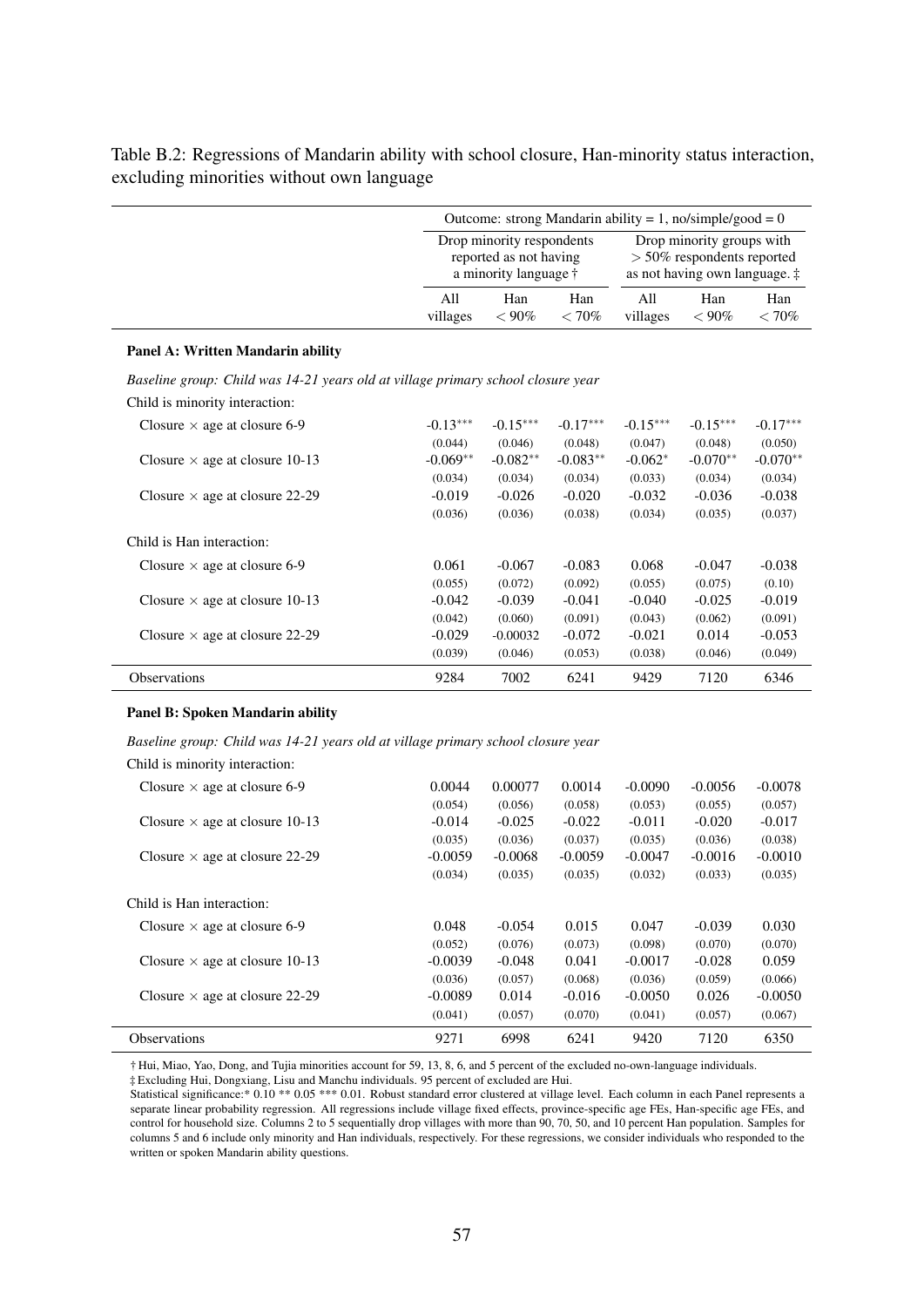## <span id="page-61-0"></span>B.2 Additional Mandarin ability regressions with non-respondents

In this section, we test the robustness of not including non-response to the language ability questions. In Table [B.3,](#page-62-0) we add non-respondents to the written and spoken Mandarin ability regressions from Table [5.](#page-46-0) In Table [B.4,](#page-63-0) we add non-respondents to the gender-specific written Mandarin ability regressions from Table [7.](#page-48-0)

As shown in Table [A.3,](#page-56-0) non-respondents to the Mandarin ability questions, who account for 10 percent of the analytic sample, have substantially lower enrollment and attainment statistics compared to individuals who were reported by the household interviewee as having strong Mandarin ability. Given this, for the regressions in Table [B.3](#page-62-0) and [B.4,](#page-63-0) we include non-respondents in the same group as individuals who have no, simple, or good Mandarin ability. We find that the results shown in Tables [B.4](#page-63-0) and [7](#page-48-0) are largely invariant to the addition of non-respondents.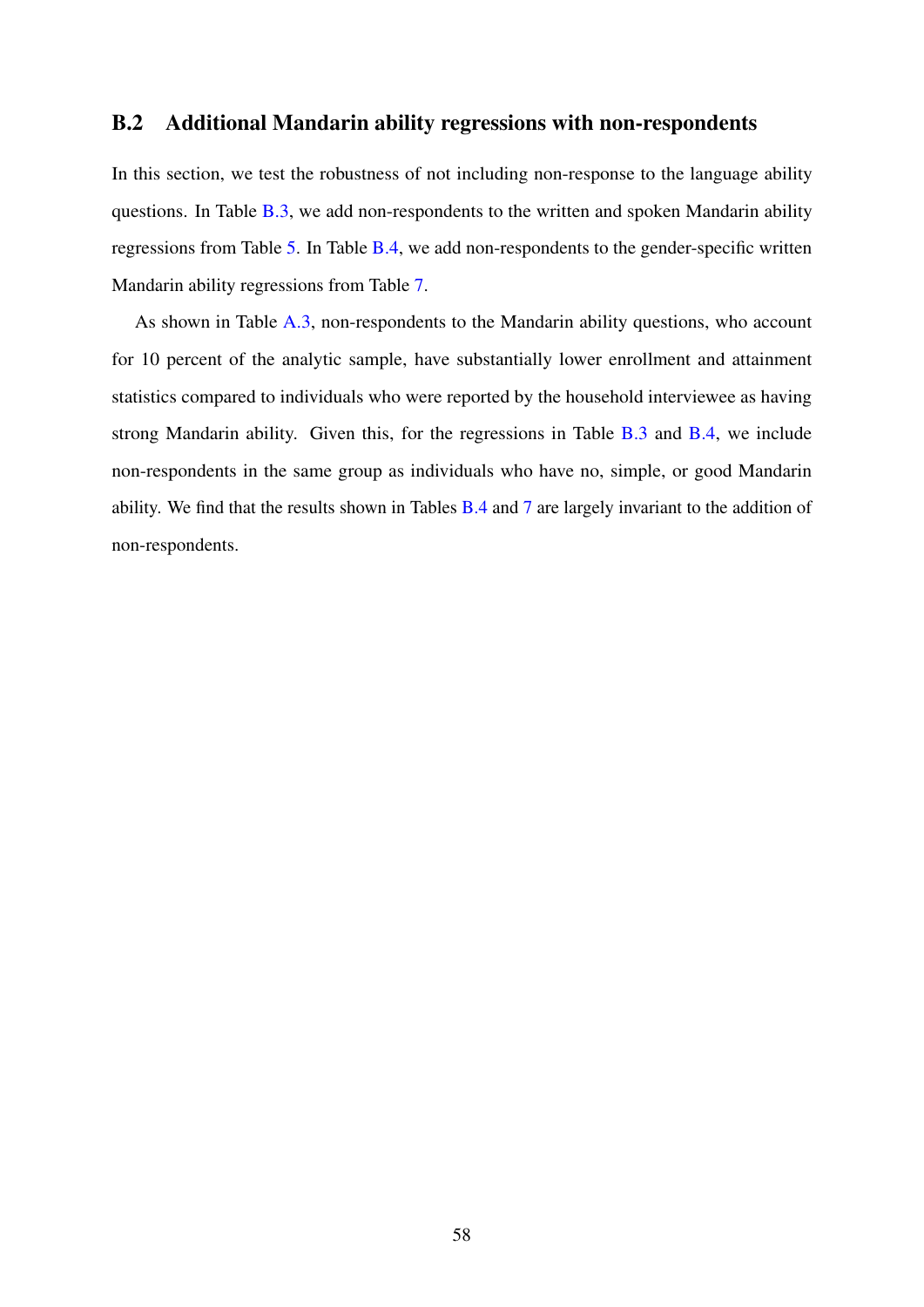|                                                                                  |                 | Outcome: strong Mandarin ability = $1$ , NA/no/simple/good = 0 |                                          |                |                 |                    |  |  |
|----------------------------------------------------------------------------------|-----------------|----------------------------------------------------------------|------------------------------------------|----------------|-----------------|--------------------|--|--|
|                                                                                  |                 |                                                                | Village Han fraction inclusion threshold |                |                 |                    |  |  |
|                                                                                  | A11<br>villages | Han<br>$< 90\%$                                                | Han<br>$< 70\%$                          | Han<br>$<$ 50% | Han<br>$< 10\%$ | Han<br>$\geq 90\%$ |  |  |
| Panel A: Written Mandarin ability                                                |                 |                                                                |                                          |                |                 |                    |  |  |
| Baseline group: Child was 14-21 years old at village primary school closure year |                 |                                                                |                                          |                |                 |                    |  |  |
| Child is minority interaction:                                                   |                 |                                                                |                                          |                |                 |                    |  |  |
| Closure $\times$ age at closure 6-9                                              | $-0.13***$      | $-0.15***$                                                     | $-0.16***$                               | $-0.19***$     | $-0.24***$      |                    |  |  |
|                                                                                  | (0.041)         | (0.042)                                                        | (0.045)                                  | (0.046)        | (0.055)         |                    |  |  |
| Closure $\times$ age at closure 10-13                                            | $-0.050*$       | $-0.063**$                                                     | $-0.065**$                               | $-0.073**$     | $-0.076**$      |                    |  |  |
|                                                                                  | (0.030)         | (0.030)                                                        | (0.030)                                  | (0.032)        | (0.038)         |                    |  |  |
| Closure $\times$ age at closure 22-29                                            | $-0.022$        | $-0.025$                                                       | $-0.019$                                 | $-0.025$       | $-0.063$        |                    |  |  |
|                                                                                  | (0.030)         | (0.031)                                                        | (0.032)                                  | (0.034)        | (0.044)         |                    |  |  |
| Child is Han interaction:                                                        |                 |                                                                |                                          |                |                 |                    |  |  |
| Closure $\times$ age at closure 6-9                                              | 0.067           | $-0.049$                                                       | $-0.045$                                 | $-0.030$       |                 | $0.18**$           |  |  |
|                                                                                  | (0.056)         | (0.075)                                                        | (0.099)                                  | (0.14)         |                 | (0.075)            |  |  |
| Closure $\times$ age at closure 10-13                                            | $-0.038$        | $-0.022$                                                       | $-0.0019$                                | $-0.022$       |                 | $-0.043$           |  |  |
|                                                                                  | (0.044)         | (0.061)                                                        | (0.092)                                  | (0.12)         |                 | (0.060)            |  |  |
| Closure $\times$ age at closure 22-29                                            | $-0.031$        | 0.0029                                                         | $-0.068$                                 | $-0.095$       |                 | $-0.031$           |  |  |
|                                                                                  | (0.037)         | (0.043)                                                        | (0.047)                                  | (0.063)        |                 | (0.057)            |  |  |
| Observations                                                                     | 11637           | 9197                                                           | 8371                                     | 7653           | 5686            | 2451               |  |  |

<span id="page-62-0"></span>Table B.3: Regressions of Mandarin ability (including non-respondents) with school closure, Han-minority status interaction

#### Panel B: Spoken Mandarin ability

*Baseline group: Child was 14-21 years old at village primary school closure year*

| Child is minority interaction:        |          |          |          |          |          |           |
|---------------------------------------|----------|----------|----------|----------|----------|-----------|
| Closure $\times$ age at closure 6-9   | $-0.030$ | $-0.030$ | $-0.032$ | $-0.046$ | $-0.082$ |           |
|                                       | (0.046)  | (0.048)  | (0.050)  | (0.052)  | (0.070)  |           |
| Closure $\times$ age at closure 10-13 | $-0.016$ | $-0.026$ | $-0.025$ | $-0.028$ | $-0.030$ |           |
|                                       | (0.032)  | (0.033)  | (0.034)  | (0.036)  | (0.048)  |           |
| Closure $\times$ age at closure 22-29 | $-0.019$ | $-0.015$ | $-0.013$ | $-0.018$ | $-0.064$ |           |
|                                       | (0.029)  | (0.029)  | (0.030)  | (0.031)  | (0.040)  |           |
| Child is Han interaction:             |          |          |          |          |          |           |
| Closure $\times$ age at closure 6-9   | 0.052    | $-0.047$ | 0.031    | $-0.051$ |          | 0.11      |
|                                       | (0.052)  | (0.076)  | (0.070)  | (0.094)  |          | (0.071)   |
| Closure $\times$ age at closure 10-13 | -0.0040  | $-0.034$ | 0.079    | 0.0051   |          | 0.0065    |
|                                       | (0.036)  | (0.058)  | (0.068)  | (0.099)  |          | (0.051)   |
| Closure $\times$ age at closure 22-29 | $-0.014$ | 0.016    | $-0.017$ | $-0.027$ |          | $-0.0075$ |
|                                       | (0.039)  | (0.053)  | (0.066)  | (0.086)  |          | (0.051)   |
| <b>Observations</b>                   | 11637    | 9197     | 8371     | 7653     | 5686     | 2451      |

Statistical significance:\* 0.10 \*\* 0.05 \*\*\* 0.01. Robust standard error clustered at village level. Each column in each Panel represents a separate linear probability regression. All regressions include village fixed effects, province-specific age FEs, Han-specific age FEs, and control for household size. Columns 2 to 5 sequentially drop villages with more than 90, 70, 50, and 10 percent Han population. Samples for columns 5 and 6 include only minority and Han individuals, respectively. For these regressions, we group individuals who did not respond to the written or spoken Mandarin ability questions along with individuals who responded as having no, simple, or good Mandarin ability. See Appendix Table [A.3](#page-56-0) for how enrollment and attainment statistics for non-respondents differ from respondents.